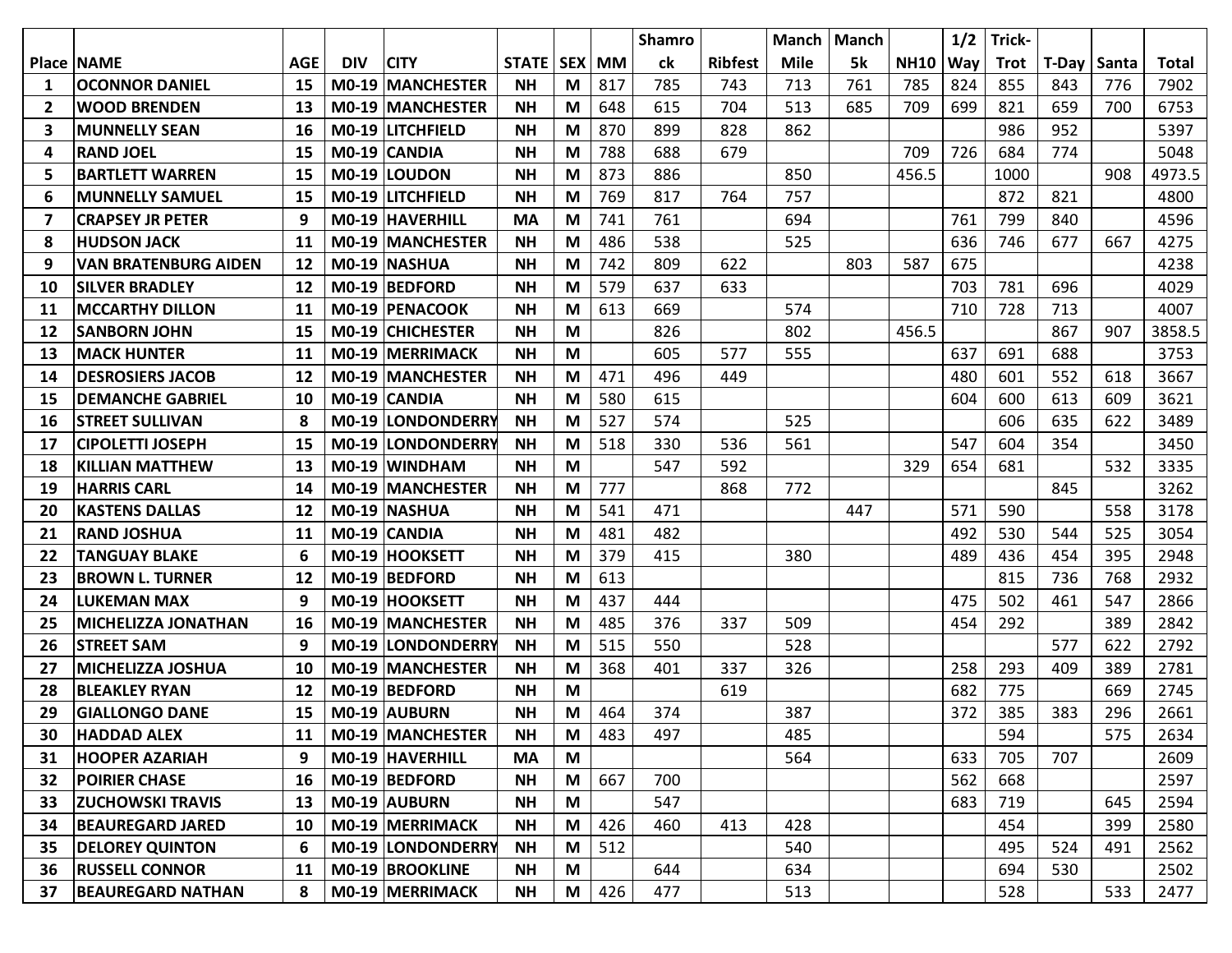| 38 | <b>LOGUE GRIFFIN</b>          | 9                       | <b>M0-19 MANCHESTER</b>  | <b>NH</b> | M | 544 | 507 |     |     |     | 625 |     | 657 |     | 2333 |
|----|-------------------------------|-------------------------|--------------------------|-----------|---|-----|-----|-----|-----|-----|-----|-----|-----|-----|------|
| 39 | <b>WOODMANSEE JAMES</b>       | 17                      | M0-19 EPPING             | <b>NH</b> | M | 682 | 558 |     | 658 |     | 424 |     |     |     | 2322 |
| 40 | <b>JUNEAU RYAN</b>            | 18                      | <b>MO-19 MANCHESTER</b>  | <b>NH</b> | M | 735 |     |     | 713 |     |     |     | 848 |     | 2296 |
| 41 | <b>ANDERSON MATTHEW</b>       | 10                      | M0-19 LONDONDERRY        | <b>NH</b> | M | 519 | 550 |     |     |     |     | 608 |     | 615 | 2292 |
| 42 | <b>BRETON TYLER</b>           | 10                      | M0-19 HILLSBOROUGH       | <b>NH</b> | M |     | 515 |     |     |     |     | 598 | 562 | 569 | 2244 |
| 43 | <b>COTE NICHOLAS</b>          | 11                      | M0-19 LONDONDERRY        | <b>NH</b> | M | 568 | 596 |     | 419 |     |     | 633 |     |     | 2216 |
| 44 | <b>SWETT CARTER</b>           | 4                       | M0-19 WEARE              | <b>NH</b> | M | 320 |     |     | 243 |     | 487 | 495 | 671 |     | 2216 |
| 45 | <b>KACZANOWSKI JACOB</b>      | 6                       | M0-19 BEDFORD            | <b>NH</b> | M | 430 | 444 |     | 417 |     |     | 454 |     | 449 | 2194 |
| 46 | <b>METIVIER BRANDON</b>       | 10                      | M0-19 NASHUA             | <b>NH</b> | M |     | 656 |     |     |     |     | 754 |     | 652 | 2062 |
| 47 | <b>THERRIEN BRYAN</b>         | 16                      | M0-19 AUBURN             | <b>NH</b> | M |     |     | 690 | 627 | 723 |     |     |     |     | 2040 |
| 48 | <b>LORTIE HUNTER</b>          | 12                      | M0-19 MANCHESTER         | <b>NH</b> | M |     |     |     | 643 |     |     |     | 684 | 699 | 2026 |
| 49 | <b>KEELEY CONNOR</b>          | 13                      | M0-19 LONDONDERRY        | <b>NH</b> | M | 646 |     |     |     |     |     | 751 |     | 591 | 1988 |
| 50 | <b>YEATON WYATT</b>           | 13                      | <b>M0-19 MERRIMACK</b>   | <b>NH</b> | M | 645 | 640 | 702 |     |     |     |     |     |     | 1987 |
| 51 | <b>ANDERSON BENJAMIN</b>      | 7                       | M0-19 LONDONDERRY        | <b>NH</b> | M | 455 | 484 |     |     |     |     | 550 |     | 490 | 1979 |
| 52 | <b>PARKER SHAWN</b>           | 9                       | M0-19 MANCHESTER         | <b>NH</b> | M | 547 | 512 |     | 442 |     |     |     | 436 |     | 1937 |
| 53 | <b>HENRICH TRENT</b>          | 13                      | M0-19 CANDIA             | <b>NH</b> | M | 619 | 635 |     |     |     |     |     | 681 |     | 1935 |
| 54 | <b>COTE TYLER</b>             | 10                      | M0-19 LONDONDERRY        | <b>NH</b> | M | 430 | 494 |     | 456 |     |     | 546 |     |     | 1926 |
| 55 | <b>RUSSELL CALEB</b>          | 13                      | <b>M0-19 BROOKLINE</b>   | <b>NH</b> | M |     | 644 |     | 544 |     |     | 694 |     |     | 1882 |
| 56 | <b>VALLIERE LUCAS</b>         | 10                      | M0-19 GOFFSTOWN          | <b>NH</b> | M |     |     |     |     |     |     | 651 | 613 | 570 | 1834 |
| 57 | <b>WOOD RYAN</b>              | 8                       | <b>MO-19 MANCHESTER</b>  | <b>NH</b> | M | 419 |     |     |     |     |     | 507 | 426 | 455 | 1807 |
| 58 | <b>MYRTOGLOU-OLBR LEANDRO</b> | 7                       | M0-19 LONDONDERRY        | <b>NH</b> | M |     | 574 |     |     |     |     | 570 |     | 625 | 1769 |
| 59 | <b>PERRY CHASE</b>            | 10                      | M0-19 HAVERHILL          | <b>MA</b> | M |     | 598 |     | 493 |     |     |     | 625 |     | 1716 |
| 60 | <b>FIFIELD SHAUN</b>          | 7                       | M0-19   DEERFIELD        | <b>NH</b> | M | 570 | 594 |     |     | 537 |     |     |     |     | 1701 |
| 61 | <b>HENRY BRODIE</b>           | $\overline{\mathbf{2}}$ | M0-19 CANTERBURY         | <b>NH</b> | M |     | 506 |     |     |     | 528 | 316 |     | 348 | 1698 |
| 62 | <b>LEACH NICHOLAS</b>         | 15                      | <b>M0-19 LONDONDERRY</b> | <b>NH</b> | M |     | 779 |     |     |     |     |     |     | 917 | 1696 |
| 63 | <b>ELLIOT ZACHERY</b>         | 14                      | M0-19 MANCHESTER         | <b>NH</b> | M |     |     |     |     |     | 841 |     |     | 842 | 1683 |
| 64 | <b>PAYAN CHRISTIAN</b>        | 18                      | M0-19 HOOKSETT           | <b>NH</b> | M |     | 429 |     |     |     |     | 479 | 356 | 412 | 1676 |
| 65 | <b>WATSON TUCKER</b>          | 6                       | M0-19 BEDFORD            | <b>NH</b> | M |     |     |     | 475 |     | 548 | 637 |     |     | 1660 |
| 66 | <b>HOTTER DECLAN</b>          | 13                      | <b>MO-19 LONDONDERRY</b> | <b>NH</b> | M | 782 |     |     |     |     | 866 |     |     |     | 1648 |
| 67 | <b>LANTZ ETHAN</b>            | 7                       | M0-19 GREENLAND          | <b>NH</b> | M | 358 | 438 |     |     |     | 402 | 441 |     |     | 1639 |
| 68 | <b>BRETON TRAVIS</b>          | 8                       | M0-19 HILLSBOROUGH       | <b>NH</b> | M |     | 526 |     |     |     |     |     | 564 | 535 | 1625 |
| 69 | <b>SWIDERSKI STEVEN</b>       |                         | 10   M0-19   HOOKSETT    | <b>NH</b> | M |     |     |     |     |     | 409 | 445 | 379 | 382 | 1615 |
| 70 | <b>BORY JOHN</b>              | 16                      | M0-19 MERRIMACK          | <b>NH</b> | M |     |     | 769 |     |     |     |     |     | 789 | 1558 |
| 71 | <b>BLACK RICHIE</b>           | 7                       | $MO-19$ BEDFORD          | <b>NH</b> | M | 487 | 550 |     | 502 |     |     |     |     |     | 1539 |
| 72 | <b>GRACE IAN</b>              | 8                       | M0-19 MANCHESTER         | <b>NH</b> | M | 374 | 417 |     | 349 |     |     | 388 |     |     | 1528 |
| 73 | <b>BLACK DYLAN</b>            | 9                       | M0-19 BEDFORD            | <b>NH</b> | M | 450 | 550 |     | 520 |     |     |     |     |     | 1520 |
| 74 | <b>SPENCER OLIVER</b>         | 12                      | M0-19 CONCORD            | <b>NH</b> | M |     |     |     | 688 | 829 |     |     |     |     | 1517 |
| 75 | <b>YOUNG RYAN</b>             | 9                       | M0-19 LONDONDERRY        | <b>NH</b> | M | 690 |     |     |     |     |     |     | 825 |     | 1515 |
| 76 | <b>STEVENSON DANIEL</b>       | 8                       | M0-19 HAVERHILL          | <b>MA</b> | M | 459 | 535 |     | 512 |     |     |     |     |     | 1506 |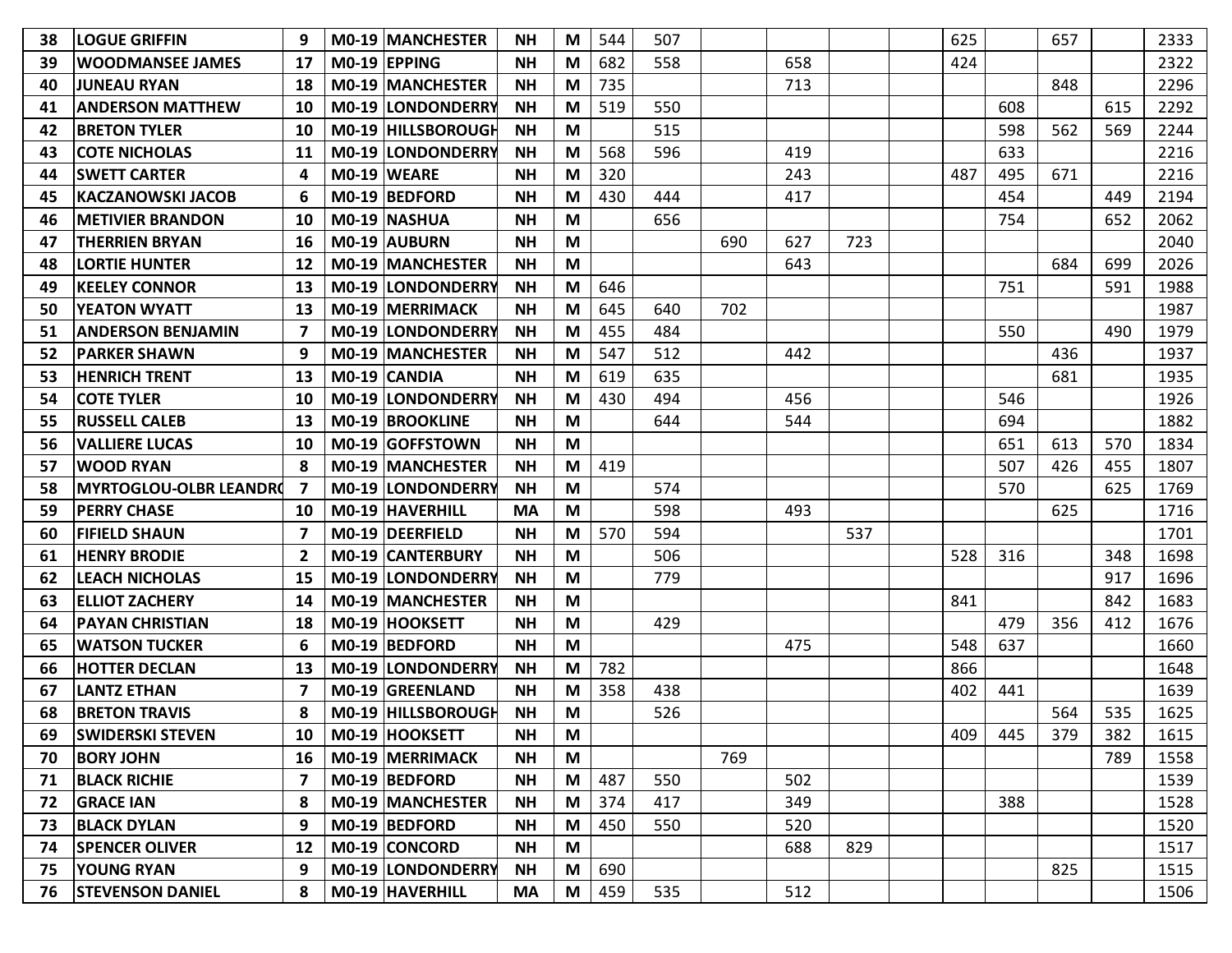| 77  | <b>SAICH ADAM</b>           | 9                 |             | M0-19 LONDONDERRY        | <b>NH</b> | M |     |     |     |     |     | 510 |     | 494 | 500 | 1504 |
|-----|-----------------------------|-------------------|-------------|--------------------------|-----------|---|-----|-----|-----|-----|-----|-----|-----|-----|-----|------|
| 78  | <b>MCINTYRE LIAM</b>        | 10                |             | M0-19 LONDONDERRY        | <b>NH</b> | M | 498 | 505 |     | 490 |     |     |     |     |     | 1493 |
| 79  | <b>ALLEN ZACK</b>           | 10                |             | <b>MO-19 NEW IPSWICH</b> | <b>NH</b> | M | 650 |     |     |     |     |     | 811 |     |     | 1461 |
| 80  | <b>CURREN GRANT</b>         | 11                |             | M0-19 PEMBROKE           | <b>NH</b> | M |     | 499 |     |     |     |     | 494 |     | 457 | 1450 |
| 81  | <b>TURNER CARLOS</b>        | 14                |             | M0-19 DUNBARTON          | <b>NH</b> | M | 685 |     | 755 |     |     |     |     |     |     | 1440 |
| 82  | <b>CLEMONS-BAKER BRYCE</b>  | 12                |             | M0-19 CANDIA             | <b>NH</b> | M |     |     |     |     |     |     | 737 | 695 |     | 1432 |
| 83  | <b>BAILLARGEON KAYDEN</b>   | 13                | M0-19 DERRY |                          | <b>NH</b> | M |     |     | 693 |     |     |     |     |     | 738 | 1431 |
| 84  | <b>DELOREY ODIN</b>         | 3                 |             | M0-19 LONDONDERRY        | <b>NH</b> | M |     |     |     |     |     |     | 450 | 460 | 490 | 1400 |
| 85  | <b>BRANCO MATTHEW</b>       | 6                 |             | M0-19 HUDSON             | <b>NH</b> | M |     | 437 |     |     |     |     | 505 | 454 |     | 1396 |
| 86  | <b>SOMORROSTRO SANTIAGO</b> | 7                 |             | M0-19 NASHUA             | <b>NH</b> | M |     |     |     |     |     |     | 723 |     | 665 | 1388 |
| 87  | <b>DONNELLY JAKE</b>        | 12                |             | M0-19 LONDONDERRY        | <b>NH</b> | M | 646 |     |     |     |     |     |     |     | 739 | 1385 |
| 88  | <b>PERONT CHRISTOPHER</b>   | 13                |             | <b>M0-19 MANCHESTER</b>  | <b>NH</b> | M | 667 |     |     |     |     |     |     | 718 |     | 1385 |
| 89  | <b>BROWN ADIN</b>           | 7                 |             | M0-19 LITCHFIELD         | <b>NH</b> | M | 416 |     |     |     |     |     | 489 | 477 |     | 1382 |
| 90  | <b>RIVET ZACHARY</b>        | 9                 |             | M0-19 HOOKSETT           | <b>NH</b> | M | 436 |     |     | 431 |     |     | 500 |     |     | 1367 |
| 91  | <b>FINNEGAN SEAN</b>        | 8                 |             | M0-19 RAYMOND            | <b>NH</b> | M |     |     |     | 366 |     |     | 492 |     | 502 | 1360 |
| 92  | <b>GOONAN NATHANIEL</b>     | 12                |             | M0-19 MANCHESTER         | <b>NH</b> | M |     | 677 |     |     |     | 662 |     |     |     | 1339 |
| 93  | <b>HOSTLER ETHAN</b>        | 12                |             | <b>M0-19 MERRIMACK</b>   | <b>NH</b> | M |     | 568 |     |     |     |     | 767 |     |     | 1335 |
| 94  | <b>DENNIS AIDAN</b>         | 10                |             | M0-19 HOOKSETT           | <b>NH</b> | M | 436 |     |     |     |     | 413 | 477 |     |     | 1326 |
| 95  | <b>FORD DEVLIN</b>          | 9                 |             | M0-19 NORTH CHELMS       | <b>MA</b> | M |     |     |     | 231 |     | 426 | 342 |     | 310 | 1309 |
| 96  | <b>MAILLOUX TRAINOR</b>     | 5                 |             | M0-19 HAMPSTEAD          | <b>NH</b> | M |     |     |     |     |     | 440 | 455 |     | 406 | 1301 |
| 97  | <b>BROWNING PATRICK</b>     | 10                |             | M0-19 MANCHESTER         | <b>NH</b> | M |     |     |     |     |     |     | 673 | 625 |     | 1298 |
| 98  | <b>ROLLINS NICHOLAS</b>     | 9                 |             | M0-19 HOOKSETT           | <b>NH</b> | M |     | 389 |     | 266 |     |     | 323 |     | 319 | 1297 |
| 99  | <b>CECENAS BENITO</b>       | 17                |             | <b>M0-19 MANCHESTER</b>  | <b>NH</b> | M |     |     |     |     |     |     |     | 579 | 713 | 1292 |
| 100 | <b>PENNEY JACKSON</b>       | 19                |             | M0-19 HOOKSETT           | <b>NH</b> | M |     |     |     |     |     |     |     | 651 | 631 | 1282 |
| 101 | <b>FRELIGH PIERSON</b>      | 8                 |             | M0-19 SANDOWN            | <b>NH</b> | M |     |     |     |     |     |     |     | 620 | 657 | 1277 |
| 102 | <b>WATSON JACK</b>          | 8                 |             | M0-19 BEDFORD            | <b>NH</b> | M |     |     |     | 319 |     | 459 | 491 |     |     | 1269 |
| 103 | <b>BALAZS HANS</b>          | 17                |             | M0-19 PHOENIX            | <b>AZ</b> | M |     |     |     |     |     |     |     | 697 | 571 | 1268 |
| 104 | <b>GUERTIN BEN</b>          | 13                | $MO-19$ BOW |                          | <b>NH</b> | M | 690 | 578 |     |     |     |     |     |     |     | 1268 |
| 105 | <b>BANNISTER TYLER</b>      | 12                |             | M0-19 MERRIMACK          | <b>NH</b> | M | 659 | 603 |     |     |     |     |     |     |     | 1262 |
| 106 | <b>LUCZKO RYAN</b>          | 8                 |             | M0-19 HOOKSETT           | <b>NH</b> | M | 450 | 442 |     | 370 |     |     |     |     |     | 1262 |
| 107 | <b>CHOQUETTE CARTER</b>     | 7                 |             | M0-19 CANDIA             | <b>NH</b> | M | 439 |     |     | 408 |     | 413 |     |     |     | 1260 |
| 108 | <b>BLEAKLEY ALEX</b>        |                   |             | 11   M0-19   BEDFORD     | <b>NH</b> | M |     |     |     |     |     |     | 655 |     | 595 | 1250 |
| 109 | <b>KERR QUINLAN</b>         | 10                |             | M0-19 BEDFORD            | <b>NH</b> | M |     |     |     |     |     |     | 649 | 588 |     | 1237 |
| 110 | <b>BURDEN DAVID</b>         | 10                |             | M0-19 MANCHESTER         | <b>NH</b> | M |     | 589 |     |     |     |     |     | 647 |     | 1236 |
| 111 | <b>KIDWELL JACK</b>         | 8                 |             | M0-19 LITCHFIELD         | <b>NH</b> | M |     |     |     |     |     |     | 645 | 583 |     | 1228 |
| 112 | <b>DOWST ROBBIE</b>         | 13                |             | $MO-19$ WEARE            | <b>NH</b> | M |     |     | 639 |     |     |     |     | 584 |     | 1223 |
|     | 113   PHILIBOTTE JACK       | 11                |             | M0-19 MANCHESTER         | <b>NH</b> | M |     |     |     | 567 | 650 |     |     |     |     | 1217 |
| 114 | <b>VANNORT JACK</b>         | 8                 |             | M0-19 HOOKSETT           | <b>NH</b> | M | 376 |     |     |     |     |     | 480 | 351 |     | 1207 |
|     | 115   MICHAUD MATTHEW       | $12 \overline{ }$ |             | M0-19 NEW BOSTON         | <b>NH</b> | M | 591 |     |     |     |     |     |     |     | 614 | 1205 |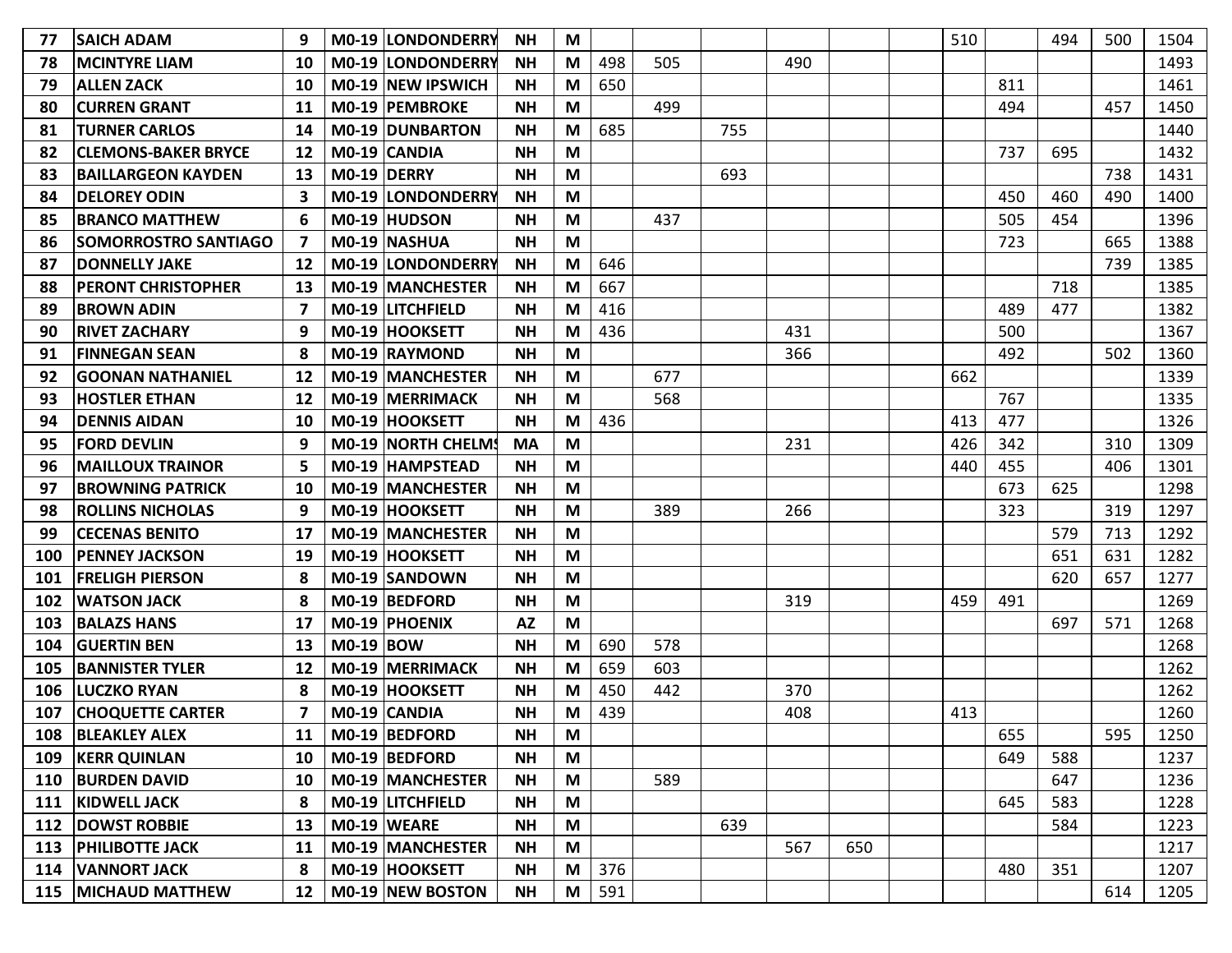| 116 | <b>GOULD CAMERON</b>     | 15 | M0-19 SOMERSWORTI       | ΝH        | M |     |     |     |     |     | 640 |     | 563 |     | 1203 |
|-----|--------------------------|----|-------------------------|-----------|---|-----|-----|-----|-----|-----|-----|-----|-----|-----|------|
| 117 | <b>FISH BRANDON</b>      | 10 | M0-19 LONDONDERRY       | <b>NH</b> | M |     |     |     |     |     |     |     | 585 | 617 | 1202 |
| 118 | <b>DIAZ GAVIN</b>        |    | M0-19 MANCHESTER        | <b>NH</b> | M |     | 573 |     |     |     |     |     | 626 |     | 1199 |
| 119 | <b>COSTA JOHN</b>        | 8  | M0-19 HAVERHILL         | <b>MA</b> | M |     |     |     | 537 |     |     |     | 657 |     | 1194 |
| 120 | <b>LANCASTER JACK</b>    | 8  | M0-19 HAVERHILL         | <b>MA</b> | M | 564 | 620 |     |     |     |     |     |     |     | 1184 |
| 121 | <b>GRASER KYLE</b>       |    | M0-19 MERRIMACK         | <b>NH</b> | M |     |     |     |     |     |     | 592 |     | 588 | 1180 |
| 122 | <b>PRITCHARD ANDREW</b>  | 15 | M0-19 MUNSONVILLE       | <b>NH</b> | M |     |     | 561 |     | 619 |     |     |     |     | 1180 |
| 123 | <b>DRAKE KEEGAN</b>      |    | M0-19 PEMBROKE          | <b>NH</b> | M |     |     |     |     |     |     | 578 |     | 601 | 1179 |
| 124 | <b>LINCOLN NOLAN</b>     | 10 | M0-19 LONDONDERRY       | <b>NH</b> | M | 596 |     |     |     |     |     |     |     | 583 | 1179 |
| 125 | <b>MILLER JACOB</b>      | 8  | M0-19 MANCHESTER        | <b>NH</b> | M |     |     |     | 556 |     |     | 613 |     |     | 1169 |
| 126 | <b>RYAN JOSHUA</b>       | 13 | M0-19 HOOKSETT          | <b>NH</b> | M |     |     |     | 476 | 692 |     |     |     |     | 1168 |
| 127 | <b>MCCARTHY CORMAC</b>   | 13 | M0-19 BEDFORD           | <b>NH</b> | M | 571 | 596 |     |     |     |     |     |     |     | 1167 |
| 128 | <b>LANCASTER TY</b>      | 10 | M0-19 HAVERHILL         | <b>MA</b> | M | 508 | 658 |     |     |     |     |     |     |     | 1166 |
| 129 | <b>GILLIS RYAN</b>       | 9  | M0-19 MANCHESTER        | <b>NH</b> | M |     |     |     | 565 |     |     |     |     | 599 | 1164 |
| 130 | <b>YOUNG ANDREW</b>      |    | M0-19 LONDONDERRY       | <b>NH</b> | M | 550 |     |     |     |     |     |     | 613 |     | 1163 |
| 131 | <b>MCGANDY ALEXANDER</b> | 10 | <b>M0-19 MANCHESTER</b> | <b>NH</b> | M |     |     |     |     |     | 592 |     | 570 |     | 1162 |
| 132 | <b>LOWE ANDREW</b>       | 10 | M0-19 BELMONT           | <b>NH</b> | M | 477 |     |     |     |     |     |     |     | 679 | 1156 |
| 133 | <b>KIDWELL JACOB</b>     | 12 | M0-19 LITCHFIELD        | <b>NH</b> | M |     |     | 510 |     |     |     | 644 |     |     | 1154 |
| 134 | <b>MACKEY CONNOR</b>     | 11 | M0-19 HUDSON            | <b>NH</b> | M |     | 549 |     |     |     |     |     | 603 |     | 1152 |
| 135 | <b>MATTE ETHAN</b>       | 9  | M0-19 MERRIMACK         | <b>NH</b> | M |     | 542 |     |     |     |     | 599 |     |     | 1141 |
| 136 | <b>DUBOIS KAMERON</b>    | 11 | M0-19 GOFFSTOWN         | <b>NH</b> | M | 279 | 391 |     |     |     |     | 464 |     |     | 1134 |
| 137 | <b>HALL NATHAN</b>       | 9  | M0-19 CANDIA            | <b>NH</b> | M |     |     |     |     |     |     | 575 |     | 554 | 1129 |
| 138 | <b>ADAMS PEYTON</b>      | 11 | M0-19 NASHUA            | <b>NH</b> | M |     |     |     |     |     |     | 553 |     | 575 | 1128 |
| 139 | <b>LAW ANDREW</b>        | 6  | M0-19 LONDONDERRY       | <b>NH</b> | M | 319 | 426 |     | 380 |     |     |     |     |     | 1125 |
| 140 | <b>DALY LIAM</b>         | 10 | M0-19 MASON             | <b>NH</b> | M |     |     |     |     |     | 572 |     |     | 552 | 1124 |
| 141 | <b>FLAGG CHRISTIAN</b>   | 7  | M0-19 NEW BOSTON        | <b>NH</b> | M |     |     |     |     |     |     | 613 | 507 |     | 1120 |
| 142 | <b>DARON GRADY</b>       | 8  | M0-19 LONDONDERRY       | <b>NH</b> | M | 542 |     |     |     |     |     | 576 |     |     | 1118 |
| 143 | <b>BELESKI TYLER</b>     | 9  | M0-19 MANCHESTER        | <b>NH</b> | M |     |     |     |     |     |     | 588 | 525 |     | 1113 |
| 144 | <b>LAWRENCE ELIOT</b>    | 14 | M0-19 MANCHESTER        | <b>NH</b> | M |     |     |     |     |     |     | 551 |     | 562 | 1113 |
| 145 | <b>TELGE TYLER</b>       |    | M0-19 MANCHESTER        | <b>NH</b> | M |     |     |     | 491 |     |     | 622 |     |     | 1113 |
| 146 | <b>BOROVICKA COLE</b>    |    | M0-19 LONDONDERRY       | <b>NH</b> | M | 575 | 531 |     |     |     |     |     |     |     | 1106 |
| 147 | <b>COLLINS OWEN</b>      |    | 11   M0-19   TEMPLE     | <b>NH</b> | M |     |     |     |     |     |     | 674 |     | 428 | 1102 |
|     | 148   WALLS JAMES        | 14 | M0-19 MANCHESTER        | <b>NH</b> | M |     | 555 |     |     |     |     | 545 |     |     | 1100 |
|     | 149   LANGTON BRENDAN    | 19 | M0-19 HOOKSETT          | <b>NH</b> | M |     |     |     | 542 |     |     |     | 556 |     | 1098 |
| 150 | <b>PROVOST MICHAEL</b>   | 9  | $MO-19$ NASHUA          | <b>NH</b> | M | 561 | 534 |     |     |     |     |     |     |     | 1095 |
| 151 | <b>BALISTRERI SEAMUS</b> | 9  | M0-19 BEDFORD           | <b>NH</b> | M |     |     |     |     |     |     |     | 554 | 537 | 1091 |
|     | 152 SYLVIA CAL           | 14 | M0-19 WAKEFIELD         | <b>MA</b> | M | 559 | 530 |     |     |     |     |     |     |     | 1089 |
|     | 153 AUSEVICH TIMOTHY     | 9  | M0-19 LACONIA           | <b>NH</b> | M |     | 551 |     |     |     |     |     | 534 |     | 1085 |
|     | 154 CURREN NOLAN         | 9  | M0-19 PEMBROKE          | <b>NH</b> | M |     |     |     |     |     |     | 468 |     | 616 | 1084 |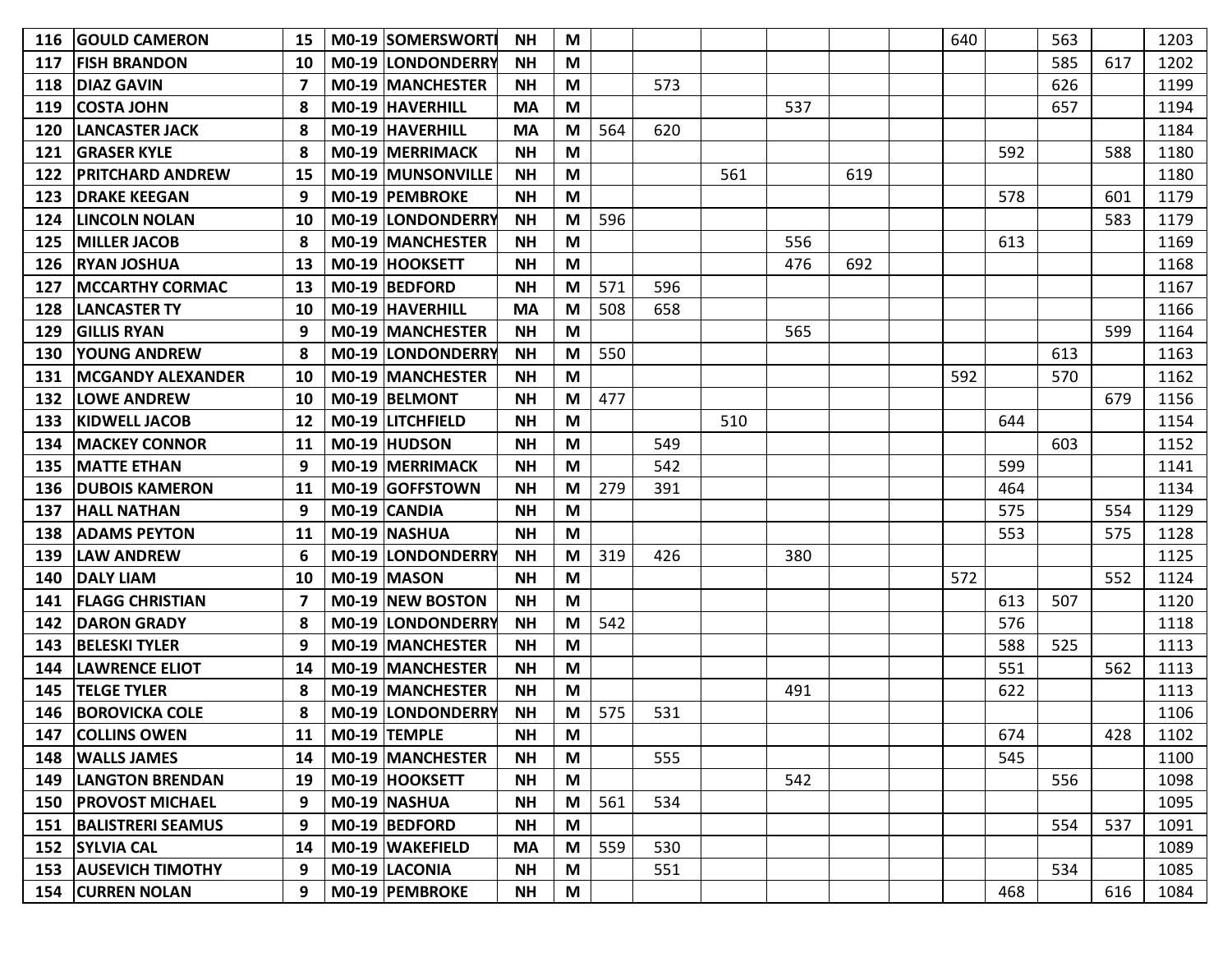| 155 | <b>LANE OWEN</b>              |    |                    | M0-19 HOOKSETT           | <b>NH</b> | M | 337 |     |     | 339 |     |     | 407 |     |     | 1083 |
|-----|-------------------------------|----|--------------------|--------------------------|-----------|---|-----|-----|-----|-----|-----|-----|-----|-----|-----|------|
| 156 | <b>GARDNER DEREK</b>          | 14 | $MO-19$ BOW        |                          | <b>NH</b> | M |     |     | 551 |     |     |     |     | 529 |     | 1080 |
| 157 | <b>UGARTE JACKSON</b>         | 11 |                    | M0-19 NASHUA             | <b>NH</b> | M |     |     |     |     |     |     | 491 |     | 589 | 1080 |
| 158 | <b>PORTER STEPHEN</b>         | 13 |                    | M0-19 AUBURN             | <b>NH</b> | M | 553 |     | 523 |     |     |     |     |     |     | 1076 |
| 159 | <b>NACHILLY TYLER</b>         | 12 |                    | $MO-19$ DURHAM           | <b>NH</b> | M |     |     |     |     |     |     | 526 |     | 549 | 1075 |
| 160 | <b>WOODBY MORGAN</b>          | 11 |                    | M0-19 MANCHESTER         | <b>NH</b> | M |     |     |     |     |     |     | 581 |     | 485 | 1066 |
| 161 | <b>DESELLE LIAM</b>           | 9  |                    | M0-19 BEDFORD            | <b>NH</b> | M |     | 516 |     |     |     |     |     | 540 |     | 1056 |
| 162 | <b>KRAFT TYLER</b>            | 9  |                    | M0-19 LONDONDERRY        | <b>NH</b> | M | 519 | 527 |     |     |     |     |     |     |     | 1046 |
| 163 | <b>LEGER JORDAN</b>           | 9  |                    | M0-19 MANCHESTER         | <b>NH</b> | M |     |     |     |     |     | 535 |     | 510 |     | 1045 |
| 164 | <b>REYNOLDS KEEGAN</b>        |    |                    | M0-19 LITCHFIELD         | <b>NH</b> | M | 553 |     |     |     |     |     |     | 484 |     | 1037 |
| 165 | <b>BALISTRERI RONAN</b>       |    |                    | M0-19 BEDFORD            | <b>NH</b> | M |     |     |     |     |     |     |     | 522 | 501 | 1023 |
| 166 | <b>PARKER EVAN</b>            | 10 |                    | M0-19 HOOKSETT           | <b>NH</b> | M |     |     |     |     | 511 | 511 |     |     |     | 1022 |
| 167 | <b>BARTOSHEVICH ALEXANDER</b> | -8 |                    | M0-19 NASHUA             | <b>NH</b> | M |     |     |     |     |     |     |     | 505 | 508 | 1013 |
| 168 | <b>HANSEN REILLY</b>          | 11 |                    | <b>M0-19 MILFORD</b>     | <b>NH</b> | M |     |     |     |     |     |     | 516 |     | 492 | 1008 |
| 169 | <b>SEVIN COLE</b>             | 7  |                    | M0-19 LONDONDERRY        | <b>NH</b> | M | 424 |     |     |     |     |     | 584 |     |     | 1008 |
| 170 | <b>SMEDICK THOMAS</b>         |    |                    | M0-19 GOFFSTOWN          | <b>NH</b> | M |     |     |     |     |     |     |     | 529 | 479 | 1008 |
| 171 | <b>CORIATY LUCAS</b>          | 10 |                    | <b>M0-19 MANCHESTER</b>  | <b>NH</b> | M |     |     |     |     |     |     | 548 | 450 |     | 998  |
| 172 | <b>DOUGHTY DREW</b>           | 10 |                    | M0-19 BEDFORD            | <b>NH</b> | M | 450 |     |     | 546 |     |     |     |     |     | 996  |
| 173 | <b>GAGNON GRIFFIN</b>         | 18 |                    | MO-19 HOLLIS             | <b>NH</b> | M |     | 993 |     |     |     |     |     |     |     | 993  |
| 174 | <b>ABDINOOR JAXON</b>         | 7  |                    | M0-19 MANCHESTER         | <b>NH</b> | M |     |     |     |     |     | 467 | 525 |     |     | 992  |
| 175 | <b>DARISSE THOMAS</b>         |    |                    | M0-19 HAVERHILL          | <b>MA</b> | M | 457 | 535 |     |     |     |     |     |     |     | 992  |
| 176 | <b>IVESTER RYAN</b>           | 10 |                    | M0-19 MERRIMACK          | <b>NH</b> | M |     | 472 |     |     |     |     |     | 511 |     | 983  |
| 177 | <b>LENOX JEREMY</b>           | 7  |                    | <b>M0-19 MUNSONVILLE</b> | <b>NH</b> | M | 468 |     |     |     |     |     |     |     | 509 | 977  |
| 178 | <b>CARRILLO AIDAN</b>         | 8  |                    | M0-19 MERRIMACK          | <b>NH</b> | M | 517 | 456 |     |     |     |     |     |     |     | 973  |
| 179 | <b>HARTLEY DEVIN</b>          | 10 |                    | M0-19 CTR. BARNSTEA      | <b>NH</b> | M | 451 |     |     |     |     |     |     |     | 521 | 972  |
| 180 | <b>WAGGONER INDIO</b>         | 10 |                    | M0-19 MANCHESTER         | <b>NH</b> | M | 468 | 501 |     |     |     |     |     |     |     | 969  |
| 181 | <b>UGARTE CODY</b>            | 10 |                    | M0-19 NASHUA             | <b>NH</b> | M |     |     |     |     |     |     | 470 |     | 495 | 965  |
| 182 | <b>COULTER TOREN</b>          | 10 |                    | M0-19 BEDFORD            | <b>NH</b> | M |     |     |     |     |     |     | 513 | 450 |     | 963  |
| 183 | <b>BRANNEN JACKSON</b>        | 14 |                    | M0-19 GOFFSTOWN          | <b>NH</b> | M |     |     |     |     |     |     |     | 961 |     | 961  |
| 184 | <b>KRAFT CONOR</b>            | 3  |                    | M0-19 LONDONDERRY        | <b>NH</b> | M | 444 | 513 |     |     |     |     |     |     |     | 957  |
| 185 | <b>POTTER JAMES</b>           |    |                    | M0-19 MARLBOROUGI        | <b>MA</b> | M | 305 |     |     | 305 |     |     | 347 |     |     | 957  |
| 186 | <b>SYMONDS CODY</b>           |    | 16   M0-19   ALTON |                          | <b>NH</b> | M |     |     |     |     |     |     |     | 956 |     | 956  |
| 187 | <b>DILLON RYAN</b>            | 9  |                    | M0-19 WARNER             | <b>NH</b> | M |     |     |     |     |     |     | 460 |     | 494 | 954  |
|     | 188   LAFOND DYLAN            | 19 |                    | M0-19 MOUNT OLIVE        | NC        | M | 949 |     |     |     |     |     |     |     |     | 949  |
| 189 | <b>CLEGG SEAN</b>             | 7  |                    | M0-19 LONDONDERRY        | <b>NH</b> | M | 471 |     |     |     |     |     |     | 476 |     | 947  |
| 190 | <b>FINNIGAN BEN</b>           | 16 |                    | M0-19 DOVER              | <b>NH</b> | M |     |     | 947 |     |     |     |     |     |     | 947  |
| 191 | <b>RICHARDSON ISAAC</b>       | 14 |                    | $MO-19$ BEDFORD          | <b>NH</b> | M |     |     |     |     | 513 |     |     | 434 |     | 947  |
|     | 192   FOLLANSBEE DREW         | 5  |                    | M0-19 GOFFSTOWN          | ΝH        | M | 347 | 341 |     |     |     |     | 258 |     |     | 946  |
|     | 193   WINTERS ANDREW          | 9  |                    | M0-19 MERRIMACK          | <b>NH</b> | M |     |     |     |     |     |     | 463 | 482 |     | 945  |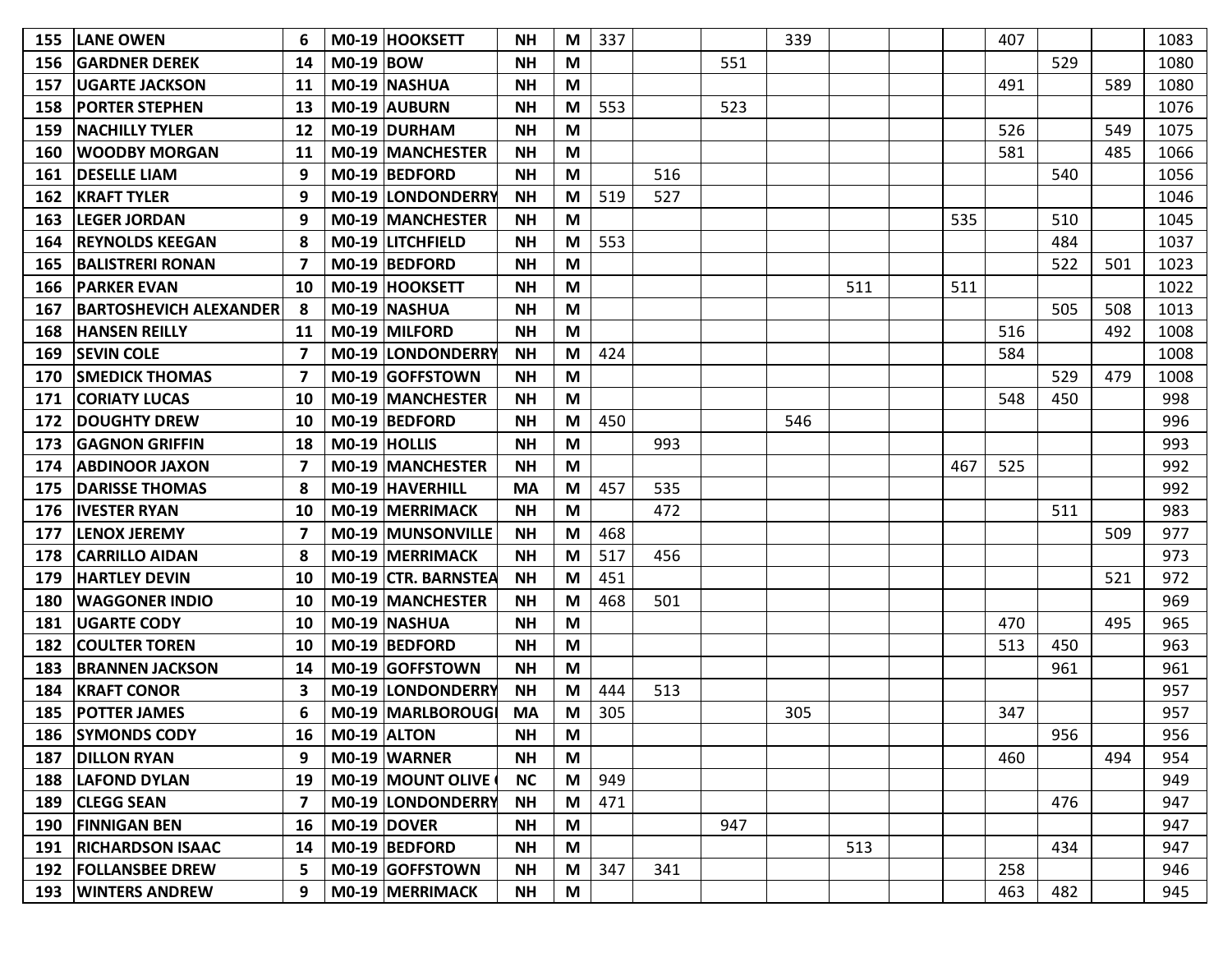| 194 | <b>KERR TRISTAN</b>        |    |                  | M0-19 BEDFORD             | <b>NH</b> | M |     |     |     |     |     | 509 | 431 |     | 940 |
|-----|----------------------------|----|------------------|---------------------------|-----------|---|-----|-----|-----|-----|-----|-----|-----|-----|-----|
| 195 | <b>REINHOLD MIKAH</b>      | 9  |                  | <b>M0-19 MANCHESTER</b>   | <b>NH</b> | M |     |     |     |     |     | 484 | 456 |     | 940 |
| 196 | <b>IGUERTIN OWEN</b>       | 8  | <b>M0-19 BOW</b> |                           | <b>NH</b> | M | 512 | 425 |     |     |     |     |     |     | 937 |
| 197 | <b>GOODWIN ERIC</b>        | 8  |                  | M0-19 HOOKSETT            | <b>NH</b> | M | 432 | 501 |     |     |     |     |     |     | 933 |
| 198 | <b>MCANINCH COLIN</b>      | 9  |                  | M0-19 BRADFORD            | <b>MA</b> | M |     | 464 |     |     | 469 |     |     |     | 933 |
| 199 | <b>FORTIN STEPHEN</b>      | 18 |                  | M0-19 GOFFSTOWN           | <b>NH</b> | M | 928 |     |     |     |     |     |     |     | 928 |
| 200 | <b>HAM COLTON</b>          | 18 |                  | M0-19 WEBSTER             | <b>NH</b> | M | 928 |     |     |     |     |     |     |     | 928 |
| 201 | <b>SMITH B.J.</b>          | 18 |                  | M0-19 CONCORD             | <b>NH</b> | M | 923 |     |     |     |     |     |     |     | 923 |
| 202 | <b>DESISTO JR ROBERT</b>   | 17 |                  | M0-19 WESTFORD            | <b>MA</b> | M |     | 915 |     |     |     |     |     |     | 915 |
| 203 | <b>DURANT AIDAN</b>        | 8  |                  | M0-19 BEDFORD             | <b>NH</b> | M |     |     |     | 416 |     | 499 |     |     | 915 |
| 204 | <b>EVANS ALEX</b>          | 18 | <b>M0-19 BOW</b> |                           | <b>NH</b> | M | 915 |     |     |     |     |     |     |     | 915 |
| 205 | <b>DEMERS PHILLIP</b>      | 16 |                  | M0-19 HUDSON              | <b>NH</b> | M | 912 |     |     |     |     |     |     |     | 912 |
| 206 | <b>MORONNA GUBBY</b>       | 19 |                  | M0-19 MADBURY             | <b>NH</b> | M | 904 |     |     |     |     |     |     |     | 904 |
| 207 | <b>TURNER DREW</b>         | 18 |                  | <b>MO-19 HOPE VALLEY</b>  | <b>RI</b> | M | 903 |     |     |     |     |     |     |     | 903 |
| 208 | <b>CHABOT PATRICK</b>      | 17 | M0-19 DERRY      |                           | <b>NH</b> | M | 898 |     |     |     |     |     |     |     | 898 |
| 209 | <b>LAFOND ADAM</b>         | 6  |                  | <b>M0-19 MANCHESTER</b>   | <b>NH</b> | M | 255 |     |     | 287 |     |     | 353 |     | 895 |
| 210 | <b>LEAHY JOSHUA</b>        | 17 |                  | <b>M0-19 LONDONDERRY</b>  | <b>NH</b> | M | 888 |     |     |     |     |     |     |     | 888 |
| 211 | <b>FRAPPIER MIKE</b>       | 18 |                  | <b>M0-19 CONCORD</b>      | <b>NH</b> | M | 883 |     |     |     |     |     |     |     | 883 |
| 212 | <b>BUSBY CHRISTOPHER</b>   | 19 |                  | <b>M0-19 MERRIMACK</b>    | <b>NH</b> | M |     |     | 880 |     |     |     |     |     | 880 |
| 213 | <b>FUNG DYLAN</b>          | 7  |                  | M0-19 MANCHESTER          | <b>NH</b> | M |     |     |     | 410 |     | 469 |     |     | 879 |
| 214 | <b>CARR RYAN</b>           | 6  |                  | <b>M0-19 HIGHLANDS RA</b> | <b>CO</b> | M | 441 | 437 |     |     |     |     |     |     | 878 |
| 215 | <b>JOHNSON MICHAEL</b>     | 11 |                  | M0-19 BEDFORD             | <b>NH</b> | M |     |     |     | 376 | 502 |     |     |     | 878 |
| 216 | <b>OBRIEN MATTHEW</b>      | 18 |                  | <b>M0-19 NORTH READIN</b> | <b>MA</b> | M | 877 |     |     |     |     |     |     |     | 877 |
| 217 | <b>WORMALD JACOB</b>       | 17 |                  | M0-19 PELHAM              | <b>NH</b> | M | 874 |     |     |     |     |     |     |     | 874 |
| 218 | <b>DALY MASON</b>          | 9  |                  | M0-19 MASON               | <b>NH</b> | M |     |     |     |     | 486 |     |     | 387 | 873 |
| 219 | <b>BUSI JAMES</b>          | 15 |                  | M0-19 PLAISTOW            | <b>NH</b> | M | 871 |     |     |     |     |     |     |     | 871 |
| 220 | ILUZCKO RYAN               | 9  |                  | M0-19 HOOKSETT            | <b>NH</b> | M |     |     |     |     |     |     | 429 | 437 | 866 |
| 221 | <b>ROGERS MORGAN</b>       | -8 |                  | M0-19 FREMONT             | <b>NH</b> | M |     |     |     |     |     | 460 |     | 396 | 856 |
| 222 | <b>LIOUZIS NICK</b>        | 10 |                  | M0-19 HOOKSETT            | <b>NH</b> | M |     |     |     |     | 409 | 444 |     |     | 853 |
| 223 | <b>MCELHINNEY STIGERIK</b> | 17 |                  | M0-19 DRACUT              | MA        | M | 853 |     |     |     |     |     |     |     | 853 |
| 224 | <b>GEIGER ANDREAS</b>      | 18 |                  | M0-19 LONDONDERRY         | <b>NH</b> | M | 852 |     |     |     |     |     |     |     | 852 |
| 225 | <b>BROWN BRANDON</b>       | 8  |                  | M0-19 NOTTINGHAM          | <b>NH</b> | M |     | 436 |     |     |     |     |     | 414 | 850 |
| 226 | <b>CONNORS COLIN</b>       | 9  |                  | <b>M0-19 MANCHESTER</b>   | <b>NH</b> | M | 404 |     |     |     |     | 446 |     |     | 850 |
| 227 | <b>DESHAZO STEFAN</b>      | 16 |                  | M0-19 MONT VERNON         | <b>NH</b> | M |     | 850 |     |     |     |     |     |     | 850 |
| 228 | <b>MILLER MATTHEW</b>      | 16 |                  | M0-19 SHARPSBURG          | GA        | M |     |     |     |     |     |     | 842 |     | 842 |
| 229 | <b>RICHMOND SAM</b>        | 15 |                  | M0-19 BEDFORD             | <b>NH</b> | M |     | 840 |     |     |     |     |     |     | 840 |
| 230 | <b>CURRAN RORY</b>         | 11 |                  | M0-19 NASHUA              | <b>NH</b> | M |     |     |     |     |     |     |     | 840 | 840 |
| 231 | <b>GAGNON MICAEL DONA</b>  | 16 |                  | M0-19 HUDSON              | NΗ        | M |     |     |     |     |     |     | 835 |     | 835 |
|     | 232 KRAFT KARTER           | 8  |                  | M0-19 NEWPORT             | <b>NH</b> | M | 365 | 469 |     |     |     |     |     |     | 834 |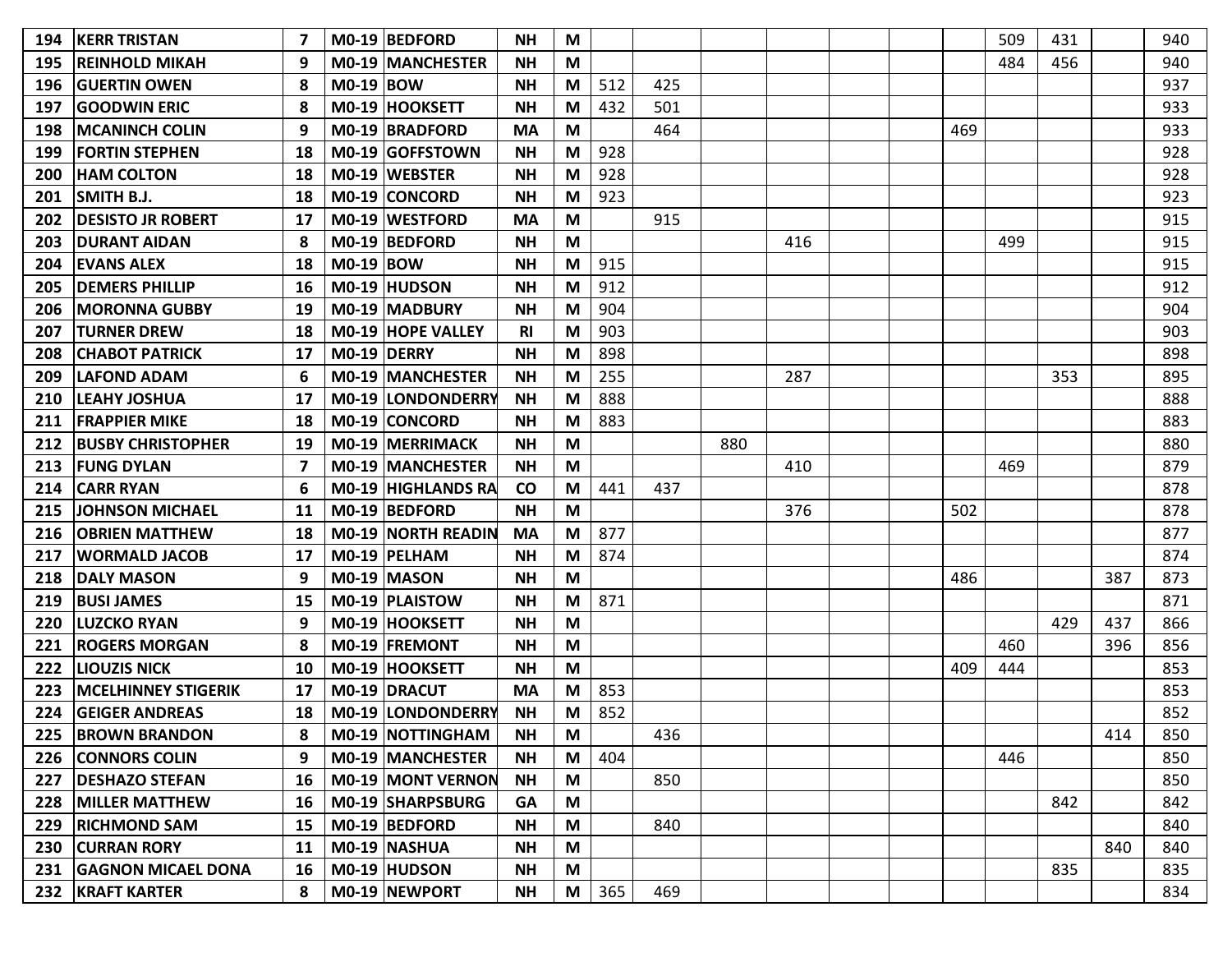| 233 | <b>MACGIBBON HENRY</b>    | 19 | M0-19 GOFFSTOWN          | <b>NH</b> | M | 834 |     |     |     |     |     |     |     | 834 |
|-----|---------------------------|----|--------------------------|-----------|---|-----|-----|-----|-----|-----|-----|-----|-----|-----|
| 234 | <b>ILANCASTER COLE</b>    | 4  | <b>MO-19 MERRIMACK</b>   | <b>NH</b> | M |     |     |     |     | 413 |     | 418 |     | 831 |
| 235 | <b>SKINNER CAMERON</b>    | 17 | M0-19 TEWKSBURY          | <b>MA</b> | M | 825 |     |     |     |     |     |     |     | 825 |
| 236 | <b>EVANS ALEXANDER</b>    | 18 | <b>M0-19 BOW</b>         | <b>NH</b> | M |     |     |     | 817 |     |     |     |     | 817 |
| 237 | <b>CASALE NICHOLAS</b>    | 10 | M0-19 BEDFORD            | <b>NH</b> | M | 406 |     |     |     |     | 410 |     |     | 816 |
| 238 | <b>EVANS BEN</b>          | 18 | <b>M0-19 BOW</b>         | <b>NH</b> | M | 814 |     |     |     |     |     |     |     | 814 |
| 239 | <b>LORD CONNOR</b>        | 5  | M0-19 HOOKSETT           | <b>NH</b> | M | 360 |     |     |     |     | 451 |     |     | 811 |
| 240 | <b>FITZGERALD CARSON</b>  |    | <b>M0-19 MANCHESTER</b>  | <b>NH</b> | M |     |     |     |     |     | 415 | 394 |     | 809 |
| 241 | <b>O'DONNELL BRANDON</b>  | 18 | M0-19 SANDOWN            | <b>NH</b> | M | 809 |     |     |     |     |     |     |     | 809 |
| 242 | <b>KRAFT BRAYDON</b>      | 10 | M0-19 NEWPORT            | <b>NH</b> | M | 365 | 441 |     |     |     |     |     |     | 806 |
| 243 | <b>CONNORS SCOTT</b>      | 4  | <b>MO-19 MANCHESTER</b>  | <b>NH</b> | M | 358 |     |     |     |     | 446 |     |     | 804 |
| 244 | <b>IFLANAGAN TOMMY</b>    | 9  | <b>M0-19 NOTTINGHAM</b>  | <b>NH</b> | M |     |     |     |     |     | 435 |     | 365 | 800 |
| 245 | <b>CLEGG RYAN</b>         | 6  | M0-19 LONDONDERRY        | <b>NH</b> | M | 398 |     |     |     |     |     | 398 |     | 796 |
| 246 | <b>CRONIN BYRNE</b>       | 16 | M0-19 GOFFSTOWN          | <b>NH</b> | M |     |     | 795 |     |     |     |     |     | 795 |
| 247 | <b>ARSENAULT III DON</b>  | 17 | M0-19 DERRY              | <b>NH</b> | M |     | 441 | 352 |     |     |     |     |     | 793 |
| 248 | <b>IFOLEY MASON</b>       | 14 | M0-19 GOFFSTOWN          | <b>NH</b> | M |     |     |     |     |     |     | 790 |     | 790 |
| 249 | <b>ILEONARD ADAM</b>      | 11 | M0-19 DERRY              | <b>NH</b> | M | 381 |     |     |     |     | 408 |     |     | 789 |
| 250 | <b>GAGNON JOSEPH</b>      | 12 | M0-19 HOOKSETT           | <b>NH</b> | M | 788 |     |     |     |     |     |     |     | 788 |
| 251 | <b>FERDYN TREY</b>        | 9  | $MO-19$ EXETER           | <b>NH</b> | M |     | 398 |     |     |     | 389 |     |     | 787 |
| 252 | <b>LEWIS JARED</b>        | 15 | <b>M0-19 BENNINGTON</b>  | <b>NH</b> | M |     |     |     |     |     |     |     | 783 | 783 |
| 253 | <b>LUPO JOEY</b>          | 11 | M0-19 BEDFORD            | <b>NH</b> | M |     |     |     |     |     |     |     | 783 | 783 |
| 254 | <b>FERRARA ANTHONY</b>    | 18 | M0-19 LONDONDERRY        | <b>NH</b> | M | 781 |     |     |     |     |     |     |     | 781 |
| 255 | JOHNSON BRENDEN           | 15 | M0-19 MANCHESTER         | <b>NH</b> | M |     |     |     |     |     | 779 |     |     | 779 |
| 256 | <b>FOSTER CADEN</b>       | 11 | M0-19 NEWMARKET          | <b>NH</b> | M |     |     |     |     |     |     | 778 |     | 778 |
| 257 | <b>CURRAN HARRISON</b>    | 7  | M0-19 MERRIMACK          | <b>NH</b> | M |     |     |     |     |     | 375 | 401 |     | 776 |
| 258 | <b>LONG JARED</b>         | 10 | M0-19 NASHUA             | <b>NH</b> | M |     |     |     |     |     |     |     | 773 | 773 |
| 259 | <b>WHELTON MICHAEL</b>    | 19 | <b>M0-19 LONDONDERRY</b> | <b>NH</b> | M | 772 |     |     |     |     |     |     |     | 772 |
| 260 | <b>BORIN LUCAS</b>        | 3  | M0-19 NORTH SCITUAT      | <b>RI</b> | M | 252 |     |     | 519 |     |     |     |     | 771 |
| 261 | <b>LHEUREUX DYLAN</b>     | 18 | M0-19 MANCHESTER         | <b>NH</b> | M | 771 |     |     |     |     |     |     |     | 771 |
| 262 | <b>BRIGGS CHRISTOPHER</b> | 16 | M0-19 BEDFORD            | <b>NH</b> | M | 770 |     |     |     |     |     |     |     | 770 |
| 263 | <b>BANNISTER AUSTIN</b>   | 15 | M0-19 MERRIMACK          | <b>NH</b> | M | 769 |     |     |     |     |     |     |     | 769 |
|     | 264 ESTELL KYLE           | 19 | M0-19 NOTTINGHAM         | <b>NH</b> | M |     |     |     |     |     |     | 769 |     | 769 |
|     | 265  HOSTLER JASON        | 11 | M0-19 MERRIMACK          | <b>NH</b> | M |     |     |     |     |     | 764 |     |     | 764 |
|     | 266   RUITER DEVON        | 15 | M0-19 HUDSON             | <b>NH</b> | M | 763 |     |     |     |     |     |     |     | 763 |
| 267 | <b>SKINNER CALVIN</b>     | 16 | M0-19 TEWKSBURY          | MA        | M | 762 |     |     |     |     |     |     |     | 762 |
|     | 268   MCLAUGHLIN ANDRUE   | 5  | M0-19 MANCHESTER         | <b>NH</b> | M |     |     |     | 374 |     |     | 387 |     | 761 |
|     | 269 GEIGER DEVEREUX       | 18 | M0-19 LONDONDERRY        | <b>NH</b> | M | 759 |     |     |     |     |     |     |     | 759 |
|     | 270 BERTHIAUME ZACKARY    | 12 | M0-19 NASHUA             | <b>NH</b> | M |     |     |     |     |     |     |     | 757 | 757 |
|     | 271 RINKO MICHAEL         | 14 | M0-19 BEDFORD            | <b>NH</b> | M |     |     |     |     |     |     | 756 |     | 756 |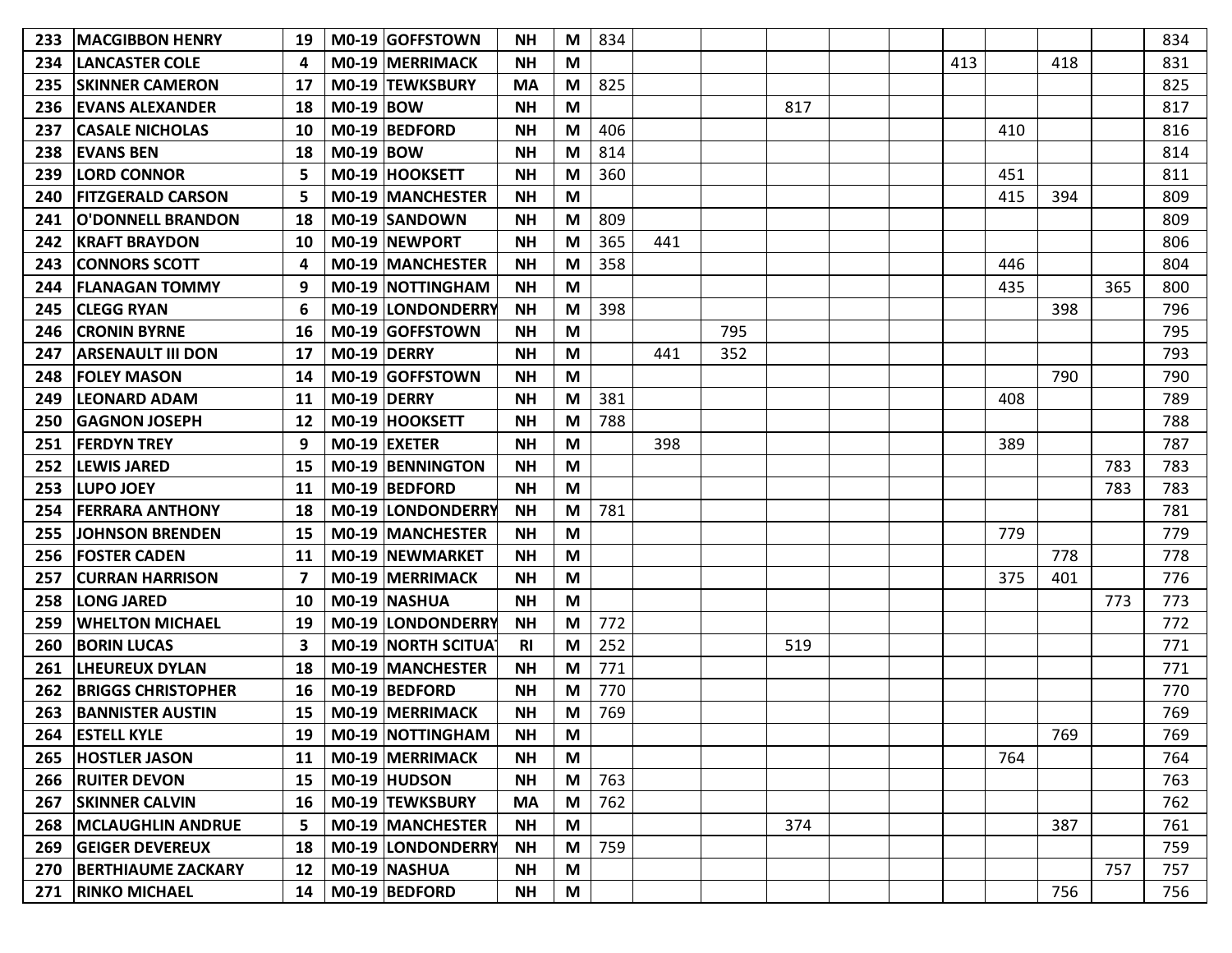| 272 | <b>HAUGH CONNOR MATT</b>         | 15              |             | M0-19 BEDFORD           | <b>NH</b> | M                                                                                     |     |     |     |     |  |     |     | 754 |     | 754 |
|-----|----------------------------------|-----------------|-------------|-------------------------|-----------|---------------------------------------------------------------------------------------|-----|-----|-----|-----|--|-----|-----|-----|-----|-----|
| 273 | <b>LYONS CONNOR</b>              | 13              |             | <b>M0-19 MANCHESTER</b> | <b>NH</b> | M                                                                                     | 754 |     |     |     |  |     |     |     |     | 754 |
| 274 | <b>MACKENZIE FOREST</b>          | 11              |             | M0-19   DEERFIELD       | <b>NH</b> | M                                                                                     | 747 |     |     |     |  |     |     |     |     | 747 |
| 275 | <b>SAICH BRENDAN</b>             | 4               |             | M0-19 LONDONDERRY       | <b>NH</b> | M                                                                                     |     |     |     |     |  |     |     | 296 | 451 | 747 |
| 276 | <b>DARISSE JEREMY</b>            | 11              |             | M0-19 HAVERHILL         | <b>MA</b> | M                                                                                     |     | 746 |     |     |  |     |     |     |     | 746 |
| 277 | <b>KEEFE CHRISTOPHER</b>         | 10              |             | M0-19 NASHUA            | <b>NH</b> | M                                                                                     |     |     |     |     |  |     |     |     | 745 | 745 |
| 278 | <b>MURPHY KEEGAN</b>             | 10              |             | M0-19 NASHUA            | <b>NH</b> | M                                                                                     |     |     |     |     |  |     |     |     | 745 | 745 |
| 279 | <b>WATSON JACOB</b>              | 18              |             | M0-19 BEDFORD           | <b>NH</b> | M                                                                                     |     |     |     |     |  |     |     | 744 |     | 744 |
| 280 | <b>MILLER LUCAS</b>              | 6               |             | M0-19 MANCHESTER        | <b>NH</b> | M                                                                                     |     |     |     | 333 |  |     | 409 |     |     | 742 |
| 281 | <b>RICH BRANDON</b>              | 17              |             | <b>M0-19 MANCHESTER</b> | <b>NH</b> | M                                                                                     |     | 737 |     |     |  |     |     |     |     | 737 |
| 282 | YOUNG JONATHAN                   | 17              |             | M0-19 LONDONDERRY       | <b>NH</b> | M                                                                                     | 733 |     |     |     |  |     |     |     |     | 733 |
| 283 | <b>GARCIA ANTONIO</b>            | 17              |             | M0-19 HAVERHILL         | MA        | M                                                                                     |     |     |     |     |  |     |     | 732 |     | 732 |
| 284 | <b>NARDOZZA JOE</b>              | 11              |             | M0-19 CHESTER           | <b>NH</b> | M                                                                                     |     |     |     |     |  |     | 731 |     |     | 731 |
| 285 | <b>MCNEILL JOSEPH</b>            | 11              |             | M0-19 GOFFSTOWN         | <b>NH</b> | M                                                                                     |     |     |     |     |  |     | 730 |     |     | 730 |
| 286 | <b>JOHNSON GRIFFIN</b>           | 9               |             | M0-19 NASHUA            | <b>NH</b> | M                                                                                     |     |     |     |     |  |     |     |     | 730 | 730 |
| 287 | <b>LEBOEUF JAKE</b>              | 14              | M0-19 DERRY |                         | <b>NH</b> | M                                                                                     |     |     |     |     |  |     |     |     | 730 | 730 |
| 288 | <b>ROBBINS MASON</b>             | 18              |             | M0-19 NASHUA            | <b>NH</b> | M                                                                                     | 728 |     |     |     |  |     |     |     |     | 728 |
| 289 | <b>ZEPF TIM</b>                  | 14              |             | M0-19 LONDONDERRY       | <b>NH</b> | M                                                                                     |     | 727 |     |     |  |     |     |     |     | 727 |
| 290 | <b>COMRIE CURTIS</b>             | 12              |             | M0-19 DEERFIELD         | <b>NH</b> | M                                                                                     | 726 |     |     |     |  |     |     |     |     | 726 |
| 291 | <b>ROBERTSON CAMERON</b>         | 16              |             | M0-19 AMHERST           | <b>NH</b> | M                                                                                     |     |     |     |     |  |     |     | 725 |     | 725 |
| 292 | <b>SPAULDING MATTHEW</b>         | 9               |             | M0-19 NASHUA            | <b>NH</b> | M                                                                                     |     |     |     |     |  |     |     |     | 725 | 725 |
| 293 | <b>HOERNER BRETT</b>             | 16              |             | <b>M0-19 MANCHSTER</b>  | <b>NH</b> | M                                                                                     |     |     |     |     |  |     |     | 724 |     | 724 |
| 294 | <b>OLIGNY JORDAN</b>             | 16              |             | M0-19   PLAISTOW        | <b>NH</b> | M                                                                                     |     |     |     |     |  |     |     | 718 |     | 718 |
| 295 | <b>LEMAY STEVEN</b>              | 16              |             | M0-19 MANCHESTER        | <b>NH</b> | M                                                                                     |     |     |     |     |  |     |     | 717 |     | 717 |
| 296 | <b>MCNAMARA DENNIS</b>           | 10              |             | M0-19 SHREWSBURY        | <b>MA</b> | M                                                                                     |     |     |     |     |  |     |     | 717 |     | 717 |
| 297 | <b>BELANGER WILLIAM</b>          | 7               |             | M0-19 HOOKSETT          | <b>NH</b> | M                                                                                     |     |     |     |     |  |     | 415 |     | 301 | 716 |
| 298 | <b>HANTULA JESSE</b>             | 10              |             | M0-19 NASHUA            | <b>NH</b> | M                                                                                     |     |     |     |     |  |     |     |     | 715 | 715 |
| 299 | <b>LYNN JAKE</b>                 | 6               |             | M0-19 NASHUA            | <b>NH</b> | M                                                                                     |     |     |     |     |  |     | 383 |     | 331 | 714 |
| 300 | <b>DAMBOISE KAYLEE</b>           | 10              |             | M0-19 MANCHESTER        | <b>NH</b> | M                                                                                     |     |     |     |     |  | 321 |     | 390 |     | 711 |
| 301 | <b>JORDAN MADDOX</b>             | 8               |             | M0-19 NORTH BERWIC      | <b>ME</b> | M                                                                                     |     |     |     |     |  |     |     |     | 711 | 711 |
| 302 | <b>TENDLER CHAIM</b>             | 17              |             | M0-19 MANCHESTER        | <b>NH</b> | M                                                                                     |     |     |     | 708 |  |     |     |     |     | 708 |
|     | 303   FEREN MITCHELL             |                 |             | 12   M0-19   MANCHESTER | <b>NH</b> | M                                                                                     |     |     |     |     |  | 707 |     |     |     | 707 |
| 304 | <b>KWON GAYIN</b>                | 12              |             | M0-19 CONCORD           | <b>NH</b> | M                                                                                     |     |     |     |     |  |     | 707 |     |     | 707 |
|     | 305   MCGAHEY LIAM               | 16              |             | M0-19 HOOKSETT          | <b>NH</b> | $\mathsf{M}% _{T}=\mathsf{M}_{T}\!\left( a,b\right) ,\ \mathsf{M}_{T}=\mathsf{M}_{T}$ |     |     |     |     |  |     |     | 707 |     | 707 |
|     | 306 SHEA ALEX                    | 19              |             | M0-19 MANCHESTER        | <b>NH</b> | M                                                                                     |     |     |     |     |  |     |     | 706 |     | 706 |
| 307 | <b>WEINMAN ALEX</b>              | 11              |             | M0-19 GRANTHAM          | <b>NH</b> | M                                                                                     | 703 |     |     |     |  |     |     |     |     | 703 |
|     | 308 ZITO TANNER                  | 19              |             | $MO-19$ WEARE           | <b>NH</b> | M                                                                                     |     |     | 702 |     |  |     |     |     |     | 702 |
|     | <b>309   FISCHER CHRISTOPHER</b> | 14              |             | M0-19 NASHUA            | <b>NH</b> | M                                                                                     | 701 |     |     |     |  |     |     |     |     | 701 |
|     | 310 HOGNE LARS                   | 10 <sup>1</sup> |             | M0-19 STRAFFORD         | <b>NH</b> | $\mathsf{M}% _{T}=\mathsf{M}_{T}\!\left( a,b\right) ,\ \mathsf{M}_{T}=\mathsf{M}_{T}$ |     |     |     |     |  |     |     |     | 700 | 700 |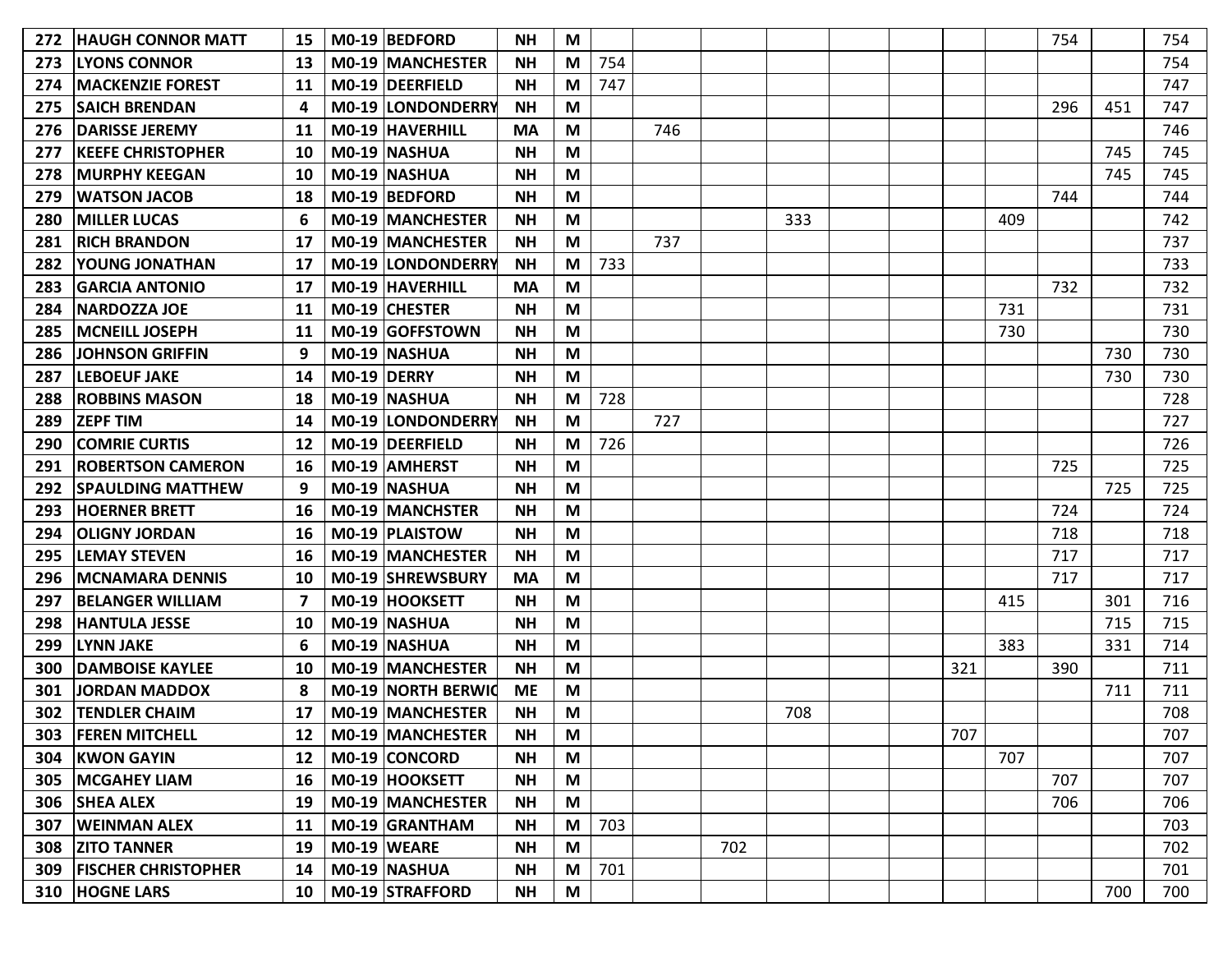| 311 | <b>LAVOIE HENRY</b>        | 12 |             | M0-19 CONCORD            | <b>NH</b> | M |     |     |     |     |     |     |     |     | 700 | 700 |
|-----|----------------------------|----|-------------|--------------------------|-----------|---|-----|-----|-----|-----|-----|-----|-----|-----|-----|-----|
| 312 | <b>GAGNON BRENNAN</b>      | 17 |             | M0-19 HENRICO            | <b>VA</b> | M |     |     |     |     |     |     |     | 699 |     | 699 |
| 313 | <b>BELLEROSE JOHN</b>      | 5  |             | <b>M0-19 NOTTINGHAM</b>  | <b>NH</b> | M |     |     |     |     |     |     | 369 | 328 |     | 697 |
| 314 | <b>SULLIVAN JAMES</b>      | 16 |             | M0-19 CONCORD            | <b>NH</b> | M |     |     |     |     |     |     |     | 697 |     | 697 |
| 315 | <b>BAXTER JOEY</b>         | 14 |             | M0-19 MERRIMACK          | <b>NH</b> | M |     |     | 696 |     |     |     |     |     |     | 696 |
| 316 | <b>NTENGERI JOSEPH</b>     | 10 |             | M0-19 NASHUA             | <b>NH</b> | M | 696 |     |     |     |     |     |     |     |     | 696 |
| 317 | <b>MACKEY PATRICK</b>      | 15 |             | M0-19 LITCHFIELD         | <b>NH</b> | M |     |     |     |     |     |     |     | 695 |     | 695 |
| 318 | <b>BOSQUET JAIDEN</b>      | 6  |             | M0-19 AMHERST            | <b>NH</b> | M |     |     |     | 309 |     |     |     |     | 385 | 694 |
| 319 | <b>EISL SIMON</b>          | 11 |             | M0-19 WORCESTER          | <b>MA</b> | M |     |     |     |     |     |     |     | 694 |     | 694 |
| 320 | <b>SEELEY NATHAN</b>       | 12 |             | M0-19 LONDONDERRY        | <b>NH</b> | M | 694 |     |     |     |     |     |     |     |     | 694 |
| 321 | <b>SALOIS MATTHEW</b>      | 14 |             | M0-19 SANDOWN            | <b>NH</b> | M | 692 |     |     |     |     |     |     |     |     | 692 |
| 322 | <b>GRACE ELLIOT</b>        | 5  |             | M0-19 MANCHESTER         | <b>NH</b> | M |     | 302 |     |     |     |     | 388 |     |     | 690 |
| 323 | <b>ABRAMS QUINN</b>        | 15 | M0-19 BOW   |                          | <b>NH</b> | M |     |     |     |     | 689 |     |     |     |     | 689 |
| 324 | <b>ANDERSON NICK</b>       | 15 |             | <b>M0-19 LONDONDERRY</b> | <b>NH</b> | M |     |     |     |     |     | 687 |     |     |     | 687 |
| 325 | <b>LEGGETT RYAN</b>        | 18 |             | M0-19 HAVERHILL          | <b>MA</b> | M |     |     |     |     |     |     |     | 686 |     | 686 |
| 326 | <b>BECK TANNER</b>         | 15 |             | M0-19 GOFFSTOWN          | <b>NH</b> | M |     | 685 |     |     |     |     |     |     |     | 685 |
| 327 | <b>HUEBER LUKE</b>         | 13 |             | M0-19 MANCHESTER         | <b>NH</b> | M |     | 345 |     | 340 |     |     |     |     |     | 685 |
| 328 | <b>LORTIE ZACHARY</b>      | 18 |             | <b>MO-19 MANCHESTER</b>  | <b>NH</b> | M |     |     |     |     |     |     |     | 684 |     | 684 |
| 329 | <b>CIOTTI ROBBY</b>        | 14 | M0-19 BOW   |                          | <b>NH</b> | M |     |     |     |     | 683 |     |     |     |     | 683 |
| 330 | <b>RADZELOVAGE MATTHEW</b> | 13 |             | M0-19 LONDONDERRY        | <b>NH</b> | M |     |     |     |     |     |     |     | 683 |     | 683 |
| 331 | <b>HUEBER RYAN</b>         | 10 |             | M0-19 MANCHESTER         | <b>NH</b> | M |     | 342 |     | 340 |     |     |     |     |     | 682 |
| 332 | <b>CURRAN ZACHARY</b>      | 16 |             | M0-19 MERRIMACK          | <b>NH</b> | M |     |     |     |     |     | 677 |     |     |     | 677 |
| 333 | <b>CARRILLO ETHAN</b>      | 4  |             | <b>M0-19 MERRIMACK</b>   | <b>NH</b> | M | 328 | 348 |     |     |     |     |     |     |     | 676 |
| 334 | <b>MELENDEZ JEREMY</b>     | 10 |             | M0-19 NASHUA             | <b>NH</b> | M |     |     |     |     |     |     |     |     | 675 | 675 |
| 335 | <b>DUFRESNE JONATHAN</b>   | 11 |             | M0-19 LONDONDERRY        | <b>NH</b> | M | 674 |     |     |     |     |     |     |     |     | 674 |
| 336 | <b>LYSKAWA KEVIN</b>       | 12 |             | <b>M0-19 LONDONDERRY</b> | <b>NH</b> | M | 674 |     |     |     |     |     |     |     |     | 674 |
| 337 | <b>MONTRAY III PAUL K</b>  | 18 |             | M0-19 HENNIKER           | <b>NH</b> | M |     |     |     |     |     |     |     | 674 |     | 674 |
| 338 | <b>RINALDI ANTHONY</b>     | 19 |             | <b>MO-19 LITCHFIELD</b>  | <b>NH</b> | M | 674 |     |     |     |     |     |     |     |     | 674 |
| 339 | <b>HARRIS CAMERON</b>      | 15 |             | M0-19 SALEM              | <b>NH</b> | M |     |     |     |     |     |     |     | 673 |     | 673 |
| 340 | PRITCHARD JEREMIAH         | 12 |             | <b>M0-19 MUNSONVILLE</b> | <b>NH</b> | М |     |     | 331 |     | 339 |     |     |     |     | 670 |
| 341 | <b>DEVINE RYAN</b>         | 11 |             | M0-19 DEERFIELD          | <b>NH</b> | М | 668 |     |     |     |     |     |     |     |     | 668 |
| 342 | <b>BAUER PETER</b>         | 11 |             | M0-19 NASHUA             | <b>NH</b> | M |     |     |     |     |     |     |     | 665 |     | 665 |
| 343 | <b>MALATESTA SAM</b>       | 15 |             | M0-19 ROCHESTER HIL      | MI        | M |     |     |     |     |     |     |     | 661 |     | 661 |
| 344 | <b>DUNHOM ANDREW</b>       | 12 |             | M0-19 NASHUA             | <b>NH</b> | M |     |     | 658 |     |     |     |     |     |     | 658 |
|     | 345  LYNCH MITCHELL        | 8  |             | M0-19 NASHUA             | <b>NH</b> | M |     | 658 |     |     |     |     |     |     |     | 658 |
| 346 | <b>MULLANEY QUINN</b>      | 16 |             | $MO-19$ CHESTER          | <b>NH</b> | M |     | 657 |     |     |     |     |     |     |     | 657 |
| 347 | <b>PAYEUR NOAH</b>         | 14 |             | $MO-19$ WEARE            | <b>NH</b> | M |     |     |     |     |     |     |     |     | 657 | 657 |
|     | 348 HAWES ANDY             | 14 |             | M0-19 CANDIA             | <b>NH</b> | M | 656 |     |     |     |     |     |     |     |     | 656 |
|     | <b>349 FAHEY KIERAN</b>    | 16 | $MO-19$ BOW |                          | <b>NH</b> | M |     |     |     |     |     | 655 |     |     |     | 655 |
|     |                            |    |             |                          |           |   |     |     |     |     |     |     |     |     |     |     |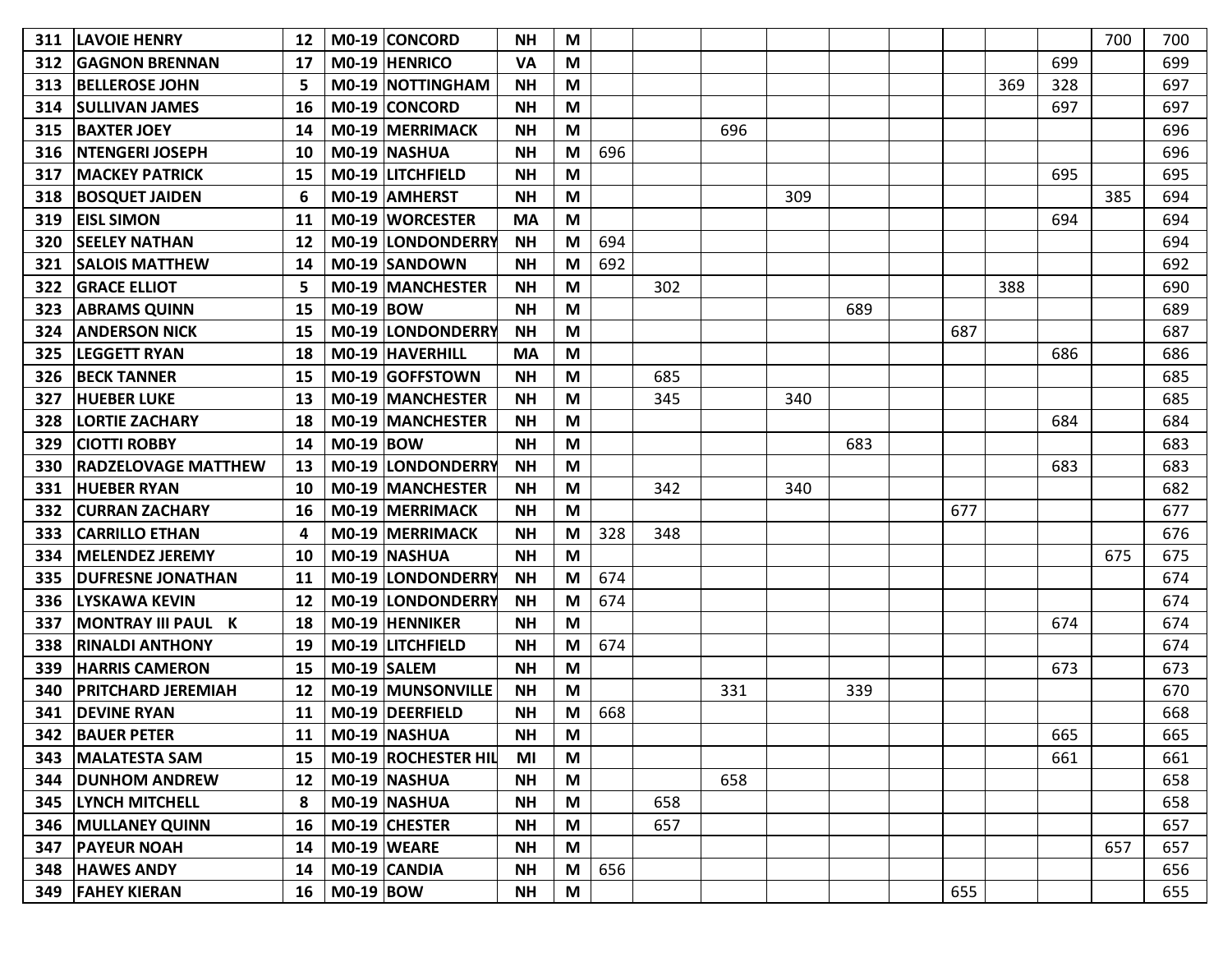| 350 | <b>AUDET JR. DAVID</b>    | 15 | M0-19 HOOKSETT            | <b>NH</b> | M |     | 654 |     |     |     |     |     |     | 654 |
|-----|---------------------------|----|---------------------------|-----------|---|-----|-----|-----|-----|-----|-----|-----|-----|-----|
| 351 | <b>CULLINANE SEAMUS</b>   | 19 | M0-19 HAMPTON             | <b>NH</b> | M |     |     |     | 653 |     |     |     |     | 653 |
| 352 | <b>COYLE STRYRER</b>      | 13 | M0-19 DERRY               | <b>NH</b> | M | 652 |     |     |     |     |     |     |     | 652 |
| 353 | <b>HAWES MIKE</b>         | 16 | M0-19 CANDIA              | <b>NH</b> | M | 651 |     |     |     |     |     |     |     | 651 |
| 354 | <b>SULLIVAN JAMES</b>     | 9  | M0-19 BRENTWOOD           | <b>NH</b> | M | 647 |     |     |     |     |     |     |     | 647 |
| 355 | <b>MANGANIELLO HARRIS</b> | 15 | <b>M0-19 COLLEGEVILLE</b> | PA        | M |     |     |     |     |     |     | 646 |     | 646 |
| 356 | <b>PICARD RYAN</b>        | 18 | M0-19 SANDOWN             | <b>NH</b> | M |     | 646 |     |     |     |     |     |     | 646 |
| 357 | <b>FRASER KRISTJAN</b>    | 12 | <b>MO-19 MANCHESTER</b>   | <b>NH</b> | M |     |     |     |     |     |     | 645 |     | 645 |
| 358 | <b>SMITH BRODY</b>        | 10 | M0-19 COLEBROOK           | <b>NH</b> | M |     |     |     |     | 645 |     |     |     | 645 |
| 359 | <b>PALAZZO JON</b>        | 3  | M0-19 HOOKSETT            | <b>NH</b> | M |     |     |     |     |     |     |     | 644 | 644 |
| 360 | <b>AUCIELLO MICHAEL</b>   | 17 | <b>M0-19 MANCHESTER</b>   | <b>NH</b> | M |     |     |     |     |     |     | 643 |     | 643 |
| 361 | <b>BOESEH DIHINO ELI</b>  | 12 | M0-19 CONCORD             | <b>NH</b> | M |     |     |     | 642 |     |     |     |     | 642 |
| 362 | <b>COX AIDAN</b>          | 7  | <b>M0-19 NORTHWOOD</b>    | <b>NH</b> | M |     |     |     | 640 |     |     |     |     | 640 |
| 363 | <b>MAKIN BRIAN</b>        | 17 | <b>M0-19 MANCHESTER</b>   | <b>NH</b> | M |     |     |     |     |     |     | 639 |     | 639 |
| 364 | <b>OLIVIERI MARCOS</b>    | 9  | M0-19 METHUEN             | <b>MA</b> | M |     |     |     |     |     |     | 639 |     | 639 |
| 365 | <b>PASKOFF WALTER</b>     | 13 | M0-19 LYNBROOK            | <b>NY</b> | M |     |     |     |     |     |     | 639 |     | 639 |
| 366 | <b>NAKOS MAXWELL</b>      | 13 | M0-19 MANCHESTER          | <b>NH</b> | M |     |     |     |     |     |     |     | 639 | 639 |
| 367 | <b>BARBER GRADY</b>       | 9  | <b>M0-19 MANCHESTER</b>   | <b>NH</b> | M |     |     |     |     | 348 | 290 |     |     | 638 |
| 368 | <b>ICHARRON JOSHUA</b>    | 12 | M0-19 HUDSON              | <b>NH</b> | M |     |     |     |     |     |     |     | 637 | 637 |
| 369 | <b>KEIFFER CONNOR</b>     | 14 | M0-19 BEDFORD             | <b>NH</b> | M |     |     |     |     |     |     | 635 |     | 635 |
| 370 | <b>BARCHARD MASON</b>     | 14 | M0-19 DERRY               | <b>NH</b> | M |     | 634 |     |     |     |     |     |     | 634 |
| 371 | <b>BERNIER AJ</b>         | 1  | M0-19 TEWKSBURY           | <b>MA</b> | M |     | 332 |     | 302 |     |     |     |     | 634 |
| 372 | <b>FURLONG JONATHAN</b>   | 14 | <b>M0-19 LONDONDERRY</b>  | <b>NH</b> | M | 634 |     |     |     |     |     |     |     | 634 |
| 373 | <b>TAU STEVEN</b>         | 19 | <b>M0-19 MANCHESTER</b>   | <b>NH</b> | M | 634 |     |     |     |     |     |     |     | 634 |
| 374 | <b>LESSARD NATHAN</b>     | 10 | M0-19 WINNISQUAM          | <b>NH</b> | M | 632 |     |     |     |     |     |     |     | 632 |
| 375 | <b>WALL BRANDON</b>       | 12 | M0-19 SALEM               | <b>NH</b> | M |     |     |     |     |     |     | 632 |     | 632 |
| 376 | <b>KRAMER JACK</b>        | 14 | M0-19 MANCHESTER          | <b>NH</b> | M |     |     |     |     |     |     |     | 630 | 630 |
| 377 | <b>BERUBE SAMUEL</b>      | 12 | <b>M0-19 BOW</b>          | <b>NH</b> | M |     | 629 |     |     |     |     |     |     | 629 |
| 378 | <b>MCGAHEY AIDEN</b>      | 13 | M0-19 HOOKSETT            | <b>NH</b> | M |     |     |     |     |     |     | 629 |     | 629 |
| 379 | <b>TOMER IAN</b>          | 18 | M0-19 HOLLIS              | <b>NH</b> | M |     |     |     |     |     |     | 628 |     | 628 |
| 380 | <b>BUCKMIRE JORDAN</b>    | 14 | <b>M0-19 MANCHESTER</b>   | <b>NH</b> | М |     |     |     |     |     |     |     | 628 | 628 |
| 381 | <b>DOUIDI NICHOLAS</b>    | 11 | M0-19 BEDFORD             | <b>NH</b> | M |     |     |     |     |     |     | 627 |     | 627 |
|     | 382   LHEUREUX MARC       | 11 | M0-19 MANCHESTER          | <b>NH</b> | M |     |     |     |     |     |     | 627 |     | 627 |
| 383 | <b>PAULETTE JOSHUA</b>    | 8  | M0-19 WALPOLE             | <b>NH</b> | M |     |     |     |     |     |     | 627 |     | 627 |
|     | 384   MCKENNA ZACHARY     | 16 | M0-19 HOOKSETT            | <b>NH</b> | M |     |     |     |     |     |     |     | 627 | 627 |
|     | 385 HAVENS JONNY          | 14 | M0-19 UNADILLA            | <b>NY</b> | M |     |     |     |     |     |     | 626 |     | 626 |
|     | 386   BROWN CARTER        | 6  | M0-19 NOTTINGHAM          | <b>NH</b> | M |     | 312 |     |     |     |     |     | 313 | 625 |
|     | 387 HOGLUND KYLE          | 11 | M0-19 LONDONDERRY         | <b>NH</b> | M | 624 |     |     |     |     |     |     |     | 624 |
|     | 388  LEBLANC DEVIN        | 13 | M0-19 DERRY               | <b>NH</b> | M |     |     | 624 |     |     |     |     |     | 624 |
|     |                           |    |                           |           |   |     |     |     |     |     |     |     |     |     |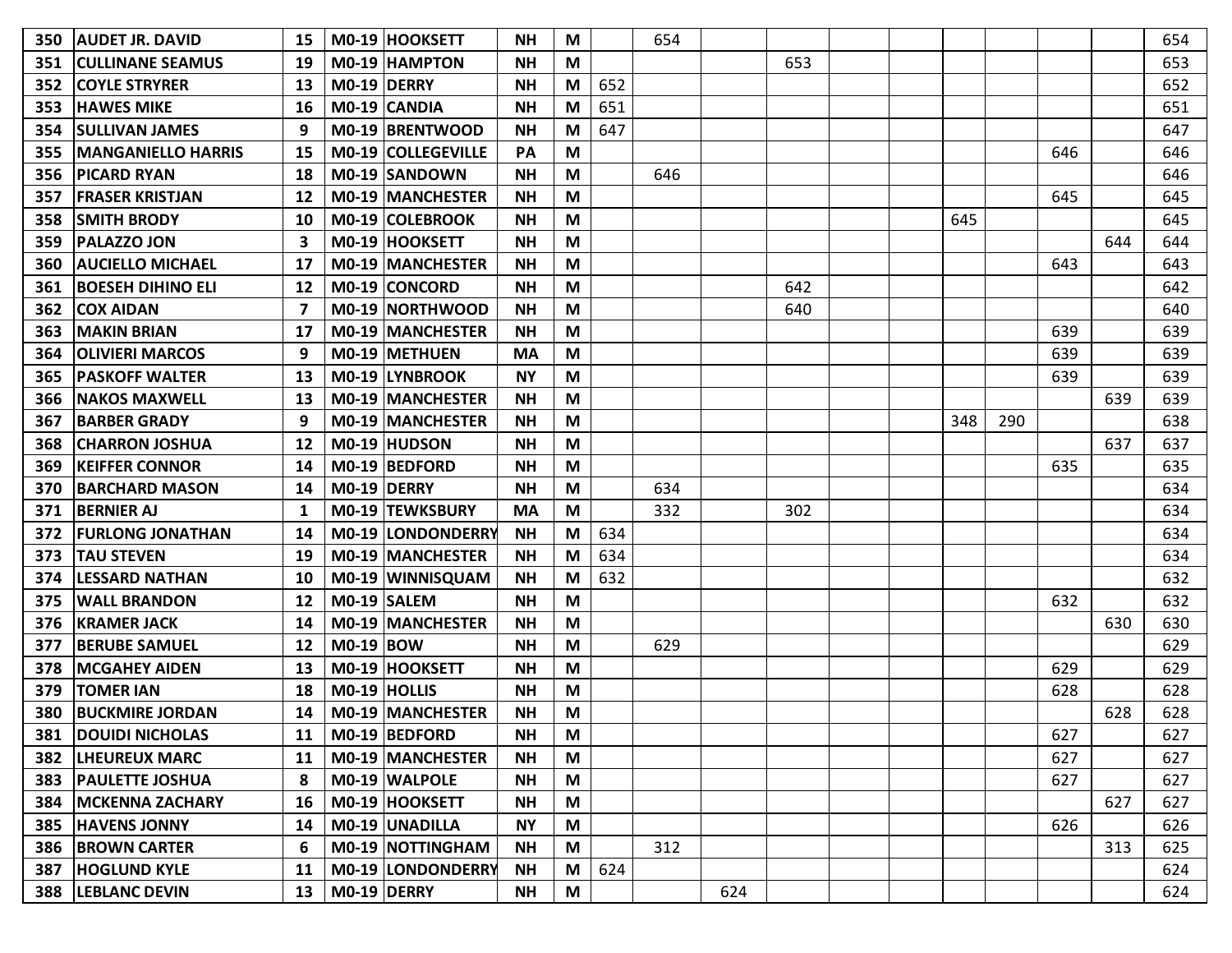| 389 | <b>PAVEGLIO CHASE</b>    |    | M0-19 AUBURN            | <b>NH</b> | M |     |     |     |     |     | 624 |     | 624 |
|-----|--------------------------|----|-------------------------|-----------|---|-----|-----|-----|-----|-----|-----|-----|-----|
| 390 | <b>PAYEUR NOAH</b>       | 11 | M0-19 LONDONDERRY       | <b>NH</b> | M | 624 |     |     |     |     |     |     | 624 |
| 391 | <b>LAURENT GREG</b>      | 15 | <b>MO-19 MANCHESTER</b> | <b>NH</b> | M |     |     |     |     |     |     | 622 | 622 |
| 392 | <b>SEMETA CAM</b>        | 19 | M0-19 BRISTOL           | <b>NH</b> | M |     |     |     | 620 |     |     |     | 620 |
| 393 | <b>BELL ANDREW</b>       | 18 | $MO-19$ BEDFORD         | <b>NH</b> | M |     |     |     |     |     | 619 |     | 619 |
| 394 | <b>HARMON DAWN</b>       | 13 | M0-19 CONCORD           | <b>NH</b> | M |     |     |     |     | 619 |     |     | 619 |
| 395 | <b>DORIS BENJAMIN</b>    | 11 | M0-19 LONDONDERRY       | <b>NH</b> | M | 618 |     |     |     |     |     |     | 618 |
| 396 | <b>TUTT CHRISTOPHER</b>  | 10 | M0-19 LONDONDERRY       | <b>NH</b> | M | 618 |     |     |     |     |     |     | 618 |
| 397 | <b>HICKEY ZACHARY</b>    | 13 | M0-19 HOOKSETT          | <b>NH</b> | M |     | 617 |     |     |     |     |     | 617 |
| 398 | <b>MARSHALL NATHAN</b>   | 11 | M0-19 CHESTER           | <b>NH</b> | M |     | 617 |     |     |     |     |     | 617 |
| 399 | <b>PIATT LUCAS</b>       | 14 | <b>M0-19 MANCHESTER</b> | <b>NH</b> | M |     |     |     |     |     | 617 |     | 617 |
| 400 | <b>QUIMBY ROWAN</b>      | 1  | M0-19 MERRIMACK         | <b>NH</b> | M | 280 | 337 |     |     |     |     |     | 617 |
| 401 | <b>CUNNINGHAM RYAN</b>   | 8  | <b>MO-19 MANCHESTER</b> | <b>NH</b> | M |     |     |     |     | 615 |     |     | 615 |
| 402 | <b>PHILCRANTZ COLLIN</b> | 4  | M0-19 LONDONDERRY       | <b>NH</b> | M |     |     | 289 |     |     | 324 |     | 613 |
| 403 | <b>BOYLE BRIAN</b>       | 12 | M0-19 LONDONDERRY       | <b>NH</b> | M |     |     |     |     |     | 612 |     | 612 |
| 404 | <b>TROTT JOSH</b>        | 7  | M0-19 DUNBARTON         | <b>NH</b> | M |     |     |     |     | 612 |     |     | 612 |
| 405 | <b>VELIE LUC</b>         | 14 | M0-19 LONDONDERRY       | <b>NH</b> | M |     |     | 612 |     |     |     |     | 612 |
| 406 | <b>JENNINGS TIM</b>      | 16 | M0-19 LONDONDERRY       | <b>NH</b> | M | 611 |     |     |     |     |     |     | 611 |
| 407 | <b>PAYEUR OWEN</b>       | 13 | M0-19 WEARE             | <b>NH</b> | M |     |     |     |     |     |     | 611 | 611 |
| 408 | <b>CAREY COLBY</b>       | 10 | M0-19 LITCHFIELD        | <b>NH</b> | M |     |     |     |     |     | 610 |     | 610 |
| 409 | <b>MASELLA NICHOLAS</b>  | 16 | M0-19 MERRIMACK         | <b>NH</b> | M | 610 |     |     |     |     |     |     | 610 |
| 410 | <b>PIOTROWSKI ETHAN</b>  | 9  | M0-19 HOOKSETT          | <b>NH</b> | M |     |     |     |     |     | 610 |     | 610 |
| 411 | <b>BLAISDELL KOLTON</b>  | 8  | M0-19 BEDFORD           | <b>NH</b> | M |     |     |     |     |     |     | 609 | 609 |
| 412 | <b>THARP MICHAEL</b>     | 15 | M0-19 LONDONDERRY       | <b>NH</b> | M | 608 |     |     |     |     |     |     | 608 |
| 413 | <b>TREANOE RILEY</b>     | 14 | M0-19 LONDONDERRY       | <b>NH</b> | M | 607 |     |     |     |     |     |     | 607 |
| 414 | <b>FOLEY AIDAN</b>       | 13 | M0-19 METHUEN           | <b>MA</b> | M |     | 605 |     |     |     |     |     | 605 |
| 415 | <b>SEELEY TYLER</b>      | 12 | M0-19 LONDONDERRY       | <b>NH</b> | M | 605 |     |     |     |     |     |     | 605 |
| 416 | <b>ROSS KEEGAN</b>       | 8  | M0-19 ANTRIM            | <b>NH</b> | M |     | 315 |     |     | 289 |     |     | 604 |
| 417 | <b>NORFLEET THOMAS</b>   | 13 | M0-19 BEDFORD           | <b>NH</b> | M |     | 602 |     |     |     |     |     | 602 |
| 418 | <b>DEBOW JOHN</b>        | 14 | M0-19   SANBORNVILLE    | <b>NH</b> | M |     |     | 599 |     |     |     |     | 599 |
| 419 | <b>COUGHLIN MAXWELL</b>  | 11 | M0-19 MANCHESTER        | <b>NH</b> | M |     |     |     |     | 595 |     |     | 595 |
|     | 420   FORTIER TREY       |    | 10   M0-19   CONCORD    | <b>NH</b> | M |     |     |     |     |     | 592 |     | 592 |
| 421 | <b>KESTER JACK</b>       | 10 | M0-19 LONDONDERRY       | <b>NH</b> | M | 590 |     |     |     |     |     |     | 590 |
|     | 422 BREAULT DANIEL       | 12 | M0-19 DUNBARTON         | <b>NH</b> | M | 589 |     |     |     |     |     |     | 589 |
|     | 423   DESMOND BOBBY      | 16 | M0-19 MERRIMACK         | <b>NH</b> | M |     | 588 |     |     |     |     |     | 588 |
|     | 424 HELMKE WILL          | 7  | M0-19 BEDFORD           | <b>NH</b> | M |     |     |     |     | 588 |     |     | 588 |
|     | 425 FILI NICK            | 12 | M0-19 SALEM             | <b>NH</b> | M |     |     |     |     |     |     | 588 | 588 |
|     | 426 MICHAEL Z            | 8  | M0-19 LONDONDERRY       | <b>NH</b> | M |     |     |     |     | 586 |     |     | 586 |
|     | 427 GRUCHOT DREW         | 11 | M0-19 LONDONDERRY       | <b>NH</b> | M | 585 |     |     |     |     |     |     | 585 |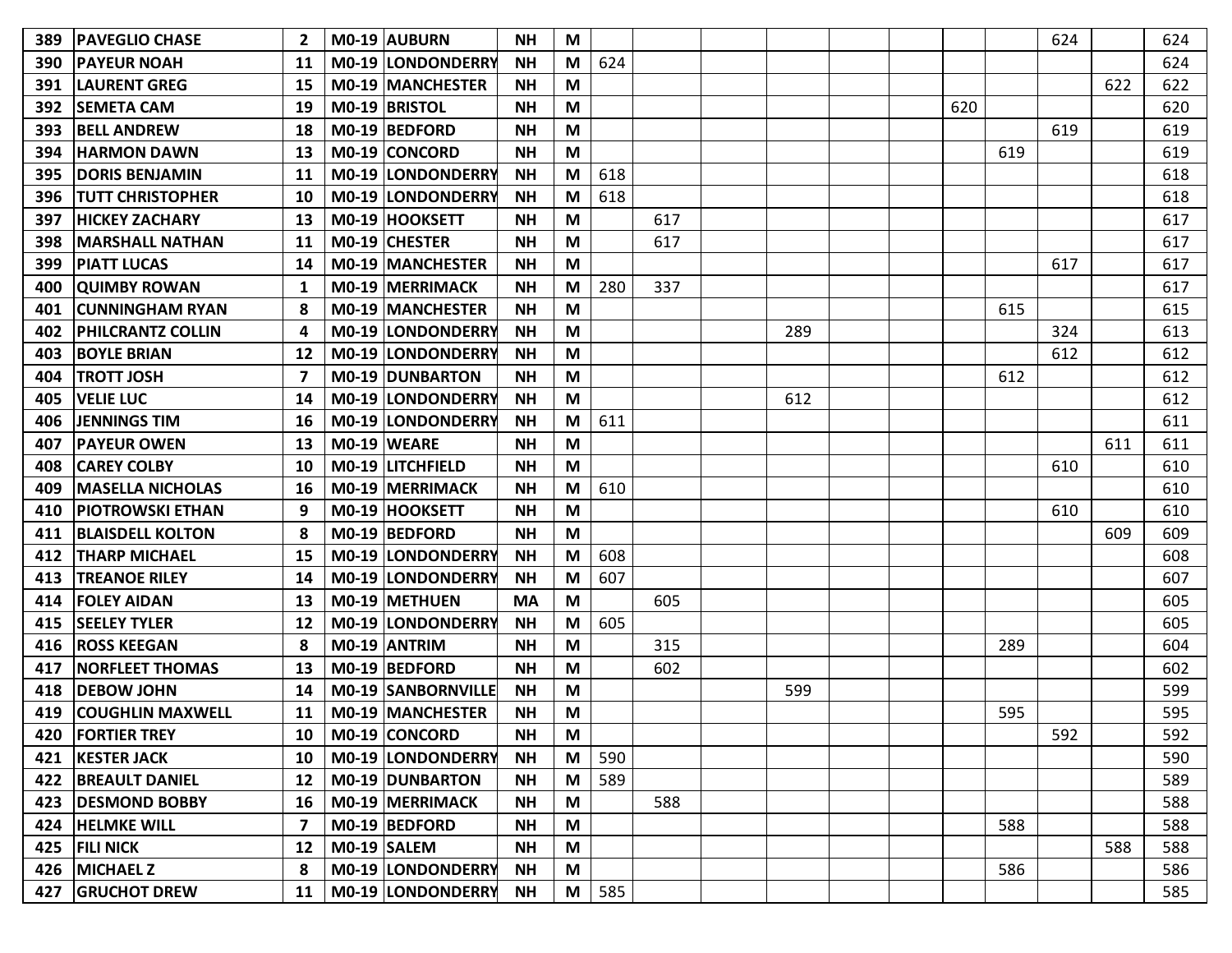| 428 | <b>ZEPF PATRICK</b>         | 12 |             | M0-19 LONDONDERRY        | <b>NH</b> | M |     | 584 |     |     |  |     |     |     | 584 |
|-----|-----------------------------|----|-------------|--------------------------|-----------|---|-----|-----|-----|-----|--|-----|-----|-----|-----|
| 429 | <b>REYNOLDS DAVID</b>       | 12 |             | M0-19 ANDOVER            | <b>NH</b> | M |     |     |     |     |  |     |     | 584 | 584 |
| 430 | <b>KENNEY TANNER</b>        | 10 |             | M0-19 BRENTWOOD          | <b>NH</b> | M | 583 |     |     |     |  |     |     |     | 583 |
| 431 | <b>BRADY EMMETT</b>         | 12 |             | M0-19 GROTON             | <b>CT</b> | M |     | 581 |     |     |  |     |     |     | 581 |
| 432 | <b>GENTRY DOMINICK</b>      | 11 |             | M0-19 NASHUA             | <b>NH</b> | M |     |     |     |     |  | 581 |     |     | 581 |
| 433 | <b>COYLE TERRANCE</b>       | 11 | M0-19 DERRY |                          | <b>NH</b> | M | 580 |     |     |     |  |     |     |     | 580 |
| 434 | <b>MIGLIORE MIKE</b>        | 18 |             | M0-19 BEDFORD            | <b>NH</b> | M |     |     | 580 |     |  |     |     |     | 580 |
| 435 | <b>BARAM LOGAN</b>          | 1  |             | M0-19 WEARE              | <b>NH</b> | M |     |     |     |     |  |     | 579 |     | 579 |
| 436 | <b>BERUBE LUKE</b>          | 10 | $MO-19$ BOW |                          | <b>NH</b> | M |     | 579 |     |     |  |     |     |     | 579 |
| 437 | <b>MCLEOD CAMERON</b>       | 15 |             | M0-19 LONDONDERRY        | <b>NH</b> | M |     |     |     |     |  |     | 578 |     | 578 |
| 438 | <b>CHOUINARD CARTER</b>     | 13 |             | M0-19 GOFFSTOWN          | <b>NH</b> | M |     | 577 |     |     |  |     |     |     | 577 |
| 439 | <b>MILLER ZACH</b>          | 13 |             | M0-19 MANCHESTER         | <b>NH</b> | M |     |     |     |     |  |     | 577 |     | 577 |
| 440 | <b>REEVES MASON</b>         | 9  |             | M0-19 GOFFSTOWN          | <b>NH</b> | M |     | 577 |     |     |  |     |     |     | 577 |
| 441 | <b>NORRIS STEPHEN</b>       | 11 |             | M0-19 NASHUA             | <b>NH</b> | M |     |     |     |     |  |     |     | 576 | 576 |
| 442 | <b>BELANGER OWEN</b>        | 9  |             | M0-19 CANDIA             | <b>NH</b> | M |     |     |     |     |  | 575 |     |     | 575 |
| 443 | <b>LUFKIN ANDREW</b>        | 12 |             | M0-19 AUBURN             | <b>NH</b> | M | 575 |     |     |     |  |     |     |     | 575 |
| 444 | <b>MELKER NOAH</b>          | 12 |             | <b>MO-19 MERRIMACK</b>   | <b>NH</b> | M | 574 |     |     |     |  |     |     |     | 574 |
| 445 | <b>EGAN THOMAS</b>          |    |             | <b>M0-19 MANCHESTER</b>  | <b>NH</b> | M |     |     |     |     |  |     |     | 574 | 574 |
| 446 | <b>REYNOLDS MATTHEW</b>     | 12 |             | M0-19 ANDOVER            | <b>NH</b> | M |     |     |     |     |  |     |     | 574 | 574 |
| 447 | <b>RIENZO SEAN</b>          | 19 |             | <b>M0-19 LONDONDERRY</b> | <b>NH</b> | M | 573 |     |     |     |  |     |     |     | 573 |
| 448 | <b>GIBSON CONNOR</b>        |    |             | M0-19 HUDSON             | <b>NH</b> | M |     |     |     | 280 |  | 292 |     |     | 572 |
| 449 | <b>RIVET-BLAISDEL AIDAN</b> | 11 |             | M0-19 MANCHESTER         | <b>NH</b> | M |     | 572 |     |     |  |     |     |     | 572 |
| 450 | <b>POWERS ANDREW</b>        | 18 |             | M0-19 MERRIMACK          | <b>NH</b> | M |     | 571 |     |     |  |     |     |     | 571 |
| 451 | <b>SELLECK SAMUEL</b>       | 12 | $MO-19$ BOW |                          | <b>NH</b> | M |     | 571 |     |     |  |     |     |     | 571 |
| 452 | <b>WHITEHEAD TIMOTHY</b>    | 17 |             | M0-19 LONDONDERRY        | <b>NH</b> | M |     |     |     |     |  |     | 571 |     | 571 |
| 453 | <b>HOWLETT TOMMY</b>        | 11 |             | MO-19 CENTER BARNS       | <b>NH</b> | M |     |     |     |     |  |     |     | 571 | 571 |
| 454 | <b>CHABOT ALEX</b>          | 17 |             | M0-19 MANCHESTER         | <b>NH</b> | M |     |     | 570 |     |  |     |     |     | 570 |
| 455 | <b>FRENCH TABOR</b>         | 15 |             | M0-19 NEW BOSTON         | <b>NH</b> | M |     |     |     |     |  |     | 570 |     | 570 |
| 456 | <b>GRUCHOT ALEX</b>         | 9  |             | M0-19 LONDONDERRY        | <b>NH</b> | M | 569 |     |     |     |  |     |     |     | 569 |
| 457 | <b>HANTULA JOONA</b>        |    |             | M0-19 NASHUA             | <b>NH</b> | M |     |     |     |     |  |     |     | 569 | 569 |
| 458 | <b>HARRINGTON PATRICK</b>   | 11 |             | M0-19 MANCHESTER         | <b>NN</b> | M |     |     |     |     |  |     |     | 569 | 569 |
|     | 459 CHOUINARD AIDAN         |    |             | 11   M0-19   GOFFSTOWN   | <b>NH</b> | M |     | 568 |     |     |  |     |     |     | 568 |
|     | 460 GLOVER DEVAN            | 13 |             | M0-19 FRANKLIN           | <b>NH</b> | M |     |     |     |     |  |     | 568 |     | 568 |
|     | 461 GOULET AUSTIN           | 17 |             | M0-19 JAFFREY            | <b>NH</b> | M |     | 568 |     |     |  |     |     |     | 568 |
| 462 | <b>HALL SAWYER</b>          | 9  |             | M0-19 WINDHAM            | <b>NH</b> | M | 568 |     |     |     |  |     |     |     | 568 |
| 463 | <b>HOTTER DYLAN</b>         | 10 |             | M0-19 LONDONDERRY        | <b>NH</b> | M | 568 |     |     |     |  |     |     |     | 568 |
|     | 464 BYRNE NICHOLAS          | 14 |             | M0-19 LONDONDERRY        | <b>NH</b> | M |     | 567 |     |     |  |     |     |     | 567 |
|     | 465   CAYOT ALEXANDER       | 6  |             | M0-19 MERRIMACK          | <b>NH</b> | M |     |     |     |     |  | 565 |     |     | 565 |
|     | 466 PROVENCHER COLE         | 5  |             | M0-19 MANCHESTER         | <b>NH</b> | M | 277 |     |     | 288 |  |     |     |     | 565 |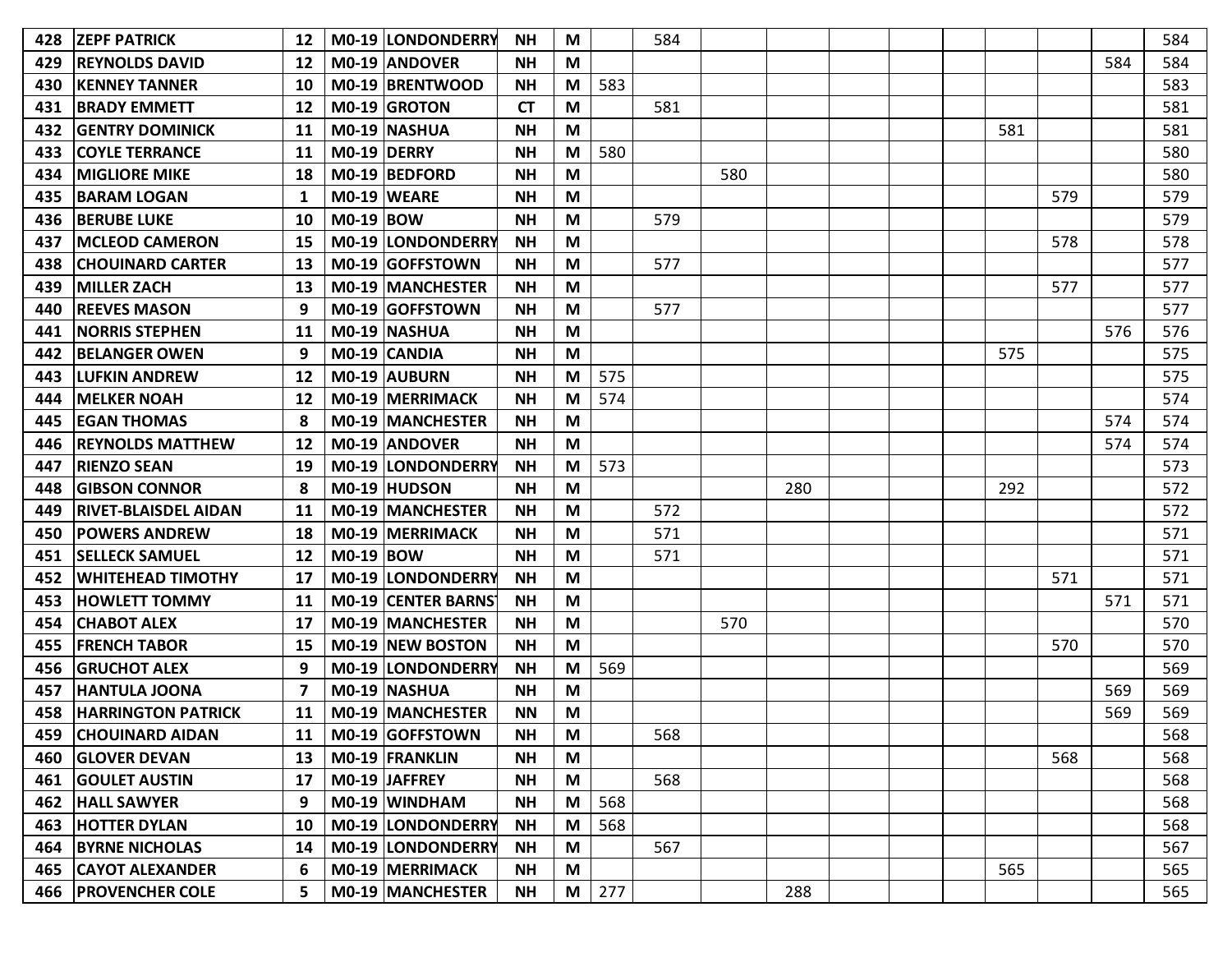| 467 | <b>COLLINS CAMERON</b>    | 13             |             | M0-19 DANVILLE            | <b>NH</b> | M |     | 564 |     |     |  |     |     |     | 564 |
|-----|---------------------------|----------------|-------------|---------------------------|-----------|---|-----|-----|-----|-----|--|-----|-----|-----|-----|
| 468 | <b>DAVIS CILLIAN</b>      | 10             |             | M0-19 PLYMOUTH            | <b>MA</b> | M |     |     |     |     |  |     | 564 |     | 564 |
| 469 | <b>FRANCIS KADEN</b>      | 9              |             | <b>M0-19 MANCHESTER</b>   | <b>NH</b> | M |     |     |     |     |  |     | 564 |     | 564 |
| 470 | <b>SCHLOEMER DANIEL</b>   | 16             |             | M0-19 GREENFIELD          | <b>NH</b> | M |     |     | 564 |     |  |     |     |     | 564 |
| 471 | <b>DAVIS LIAM</b>         | 9              |             | M0-19 PLYMOUTH            | <b>MA</b> | M |     |     |     |     |  |     | 563 |     | 563 |
| 472 | <b>HOUSTON JACOB</b>      | 16             |             | M0-19 HAMPSTEAD           | <b>NH</b> | M |     |     |     |     |  |     |     | 562 | 562 |
| 473 | <b>POLCHLOPEK CAMERON</b> | 15             |             | M0-19 HAMPSTEAD           | <b>NH</b> | M |     |     |     |     |  |     |     | 562 | 562 |
| 474 | <b>GRAHAM GAVIN</b>       | 11             |             | M0-19 CONCORD             | <b>NH</b> | M |     |     |     | 559 |  |     |     |     | 559 |
| 475 | <b>LYSKAWA NIGEL</b>      | 16             |             | M0-19 LONDONDERRY         | <b>NH</b> | M | 559 |     |     |     |  |     |     |     | 559 |
| 476 | <b>DAVIS DECLAN</b>       | 9              |             | M0-19 PLYMOUTH            | <b>NH</b> | M |     |     |     |     |  |     | 558 |     | 558 |
| 477 | <b>DONOGHUE JACOB</b>     |                |             | M0-19 HAVERHILL           | <b>MA</b> | M |     |     |     |     |  |     | 558 |     | 558 |
| 478 | <b>HARMON JOSHUA</b>      | 12             |             | M0-19 HOOKSETT            | <b>NH</b> | M |     |     |     |     |  |     |     | 558 | 558 |
| 479 | <b>YEWDALL GARY</b>       | 11             |             | M0-19 NOTTINGHAM          | <b>NH</b> | M |     |     |     |     |  |     |     | 558 | 558 |
| 480 | <b>SHERMAN RYAN</b>       | 13             |             | M0-19 MERRIMACK           | <b>NH</b> | M |     | 557 |     |     |  |     |     |     | 557 |
| 481 | <b>SELLECK MATTHEW</b>    | 9              | $MO-19$ BOW |                           | <b>NH</b> | M |     | 556 |     |     |  |     |     |     | 556 |
| 482 | <b>OSINSKI ERIC</b>       | 10             |             | M0-19 NASHUA              | <b>NH</b> | M |     |     |     | 555 |  |     |     |     | 555 |
| 483 | <b>THOMAS JACOB</b>       | 10             |             | <b>MO-19 KINGSTON</b>     | <b>NH</b> | M |     |     |     |     |  |     | 555 |     | 555 |
| 484 | <b>SZELOG GARY</b>        | 17             |             | <b>MO-19 MANCHESTER</b>   | <b>NH</b> | M |     |     |     |     |  |     | 554 |     | 554 |
| 485 | <b>KELLER HENRY</b>       | 12             |             | M0-19 WEST NEWBUR         | <b>MA</b> | M |     |     |     |     |  |     |     | 554 | 554 |
| 486 | <b>BRACKETT JACK</b>      | 11             |             | M0-19 NASHUA              | <b>NH</b> | M |     |     |     |     |  |     |     | 553 | 553 |
| 487 | <b>RODMAN COLE</b>        | 9              |             | M0-19 BROOKLINE           | <b>NH</b> | M |     |     |     |     |  |     |     | 553 | 553 |
| 488 | <b>LAVALLEE TYLER</b>     | 9              |             | <b>M0-19 MANCHESTER</b>   | <b>NH</b> | M |     |     |     |     |  |     | 552 |     | 552 |
| 489 | <b>POLLACK BEN</b>        | 16             |             | M0-19 HUDSON              | <b>NH</b> | M |     |     |     |     |  |     |     | 552 | 552 |
| 490 | <b>SEWELL CHRISTIAN</b>   | 16             |             | M0-19 NASHUA              | <b>NH</b> | M |     |     | 550 |     |  |     |     |     | 550 |
| 491 | <b>BRADY PATRICK</b>      | 13             |             | M0-19 GROTON              | <b>CT</b> | M |     | 548 |     |     |  |     |     |     | 548 |
| 492 | <b>RIMOL MATT</b>         | 15             |             | M0-19 LONDONDERRY         | <b>NH</b> | M | 548 |     |     |     |  |     |     |     | 548 |
| 493 | <b>IDUCKETT STEPHEN</b>   | 13             |             | <b>M0-19 MANCHESTER</b>   | <b>NH</b> | M |     |     |     |     |  |     | 547 |     | 547 |
| 494 | <b>HAVRON CONNOR</b>      | 18             |             | <b>M0-19 MANCHESTER</b>   | <b>NH</b> | M |     | 546 |     |     |  |     |     |     | 546 |
| 495 | <b>HALTER ERIC</b>        | $\overline{2}$ |             | M0-19 MERRIMACK           | <b>NH</b> | M |     |     |     |     |  | 545 |     |     | 545 |
| 496 | <b>MCDORMAND JACK</b>     | 2              | M0-19 DERRY |                           | <b>NH</b> | M |     | 278 |     |     |  | 267 |     |     | 545 |
| 497 | <b>CHAMPAGNE ANDREW</b>   | 13             |             | M0-19 CONCORD             | <b>NH</b> | M |     |     |     |     |  |     | 544 |     | 544 |
|     | 498   PORTER ANDRZEJ      |                |             | 11   M0-19   HILLSBOROUGH | <b>NJ</b> | M |     | 544 |     |     |  |     |     |     | 544 |
| 499 | <b>ROBITAILLE PATRICK</b> | 9              |             | M0-19 HOOKSETT            | <b>NH</b> | M |     |     |     |     |  |     | 544 |     | 544 |
|     | 500   ROLLINS JUSTIN      | 11             |             | M0-19 TYNGSBORO           | <b>MA</b> | M |     |     |     |     |  |     |     | 544 | 544 |
| 501 | <b>BAXTER MATTHEW</b>     | 13             |             | M0-19 MERRIMACK           | <b>NH</b> | M |     |     | 543 |     |  |     |     |     | 543 |
| 502 | <b>COOPER BRYCE</b>       | 7              |             | M0-19 HOOKSETT            | <b>NH</b> | M |     |     |     |     |  |     | 543 |     | 543 |
| 503 | <b>CLARK EMERSON</b>      | 8              |             | $MO-19$ WELLS             | <b>ME</b> | M |     |     |     |     |  |     |     | 543 | 543 |
|     | 504   PIERCE DREW         | 11             |             | M0-19 MANCHESTER          | ΝH        | M |     |     |     |     |  | 542 |     |     | 542 |
|     | 505   DELANEY LIAM        | 9              |             | M0-19 MANCHESTER          | <b>NH</b> | M |     |     |     |     |  | 541 |     |     | 541 |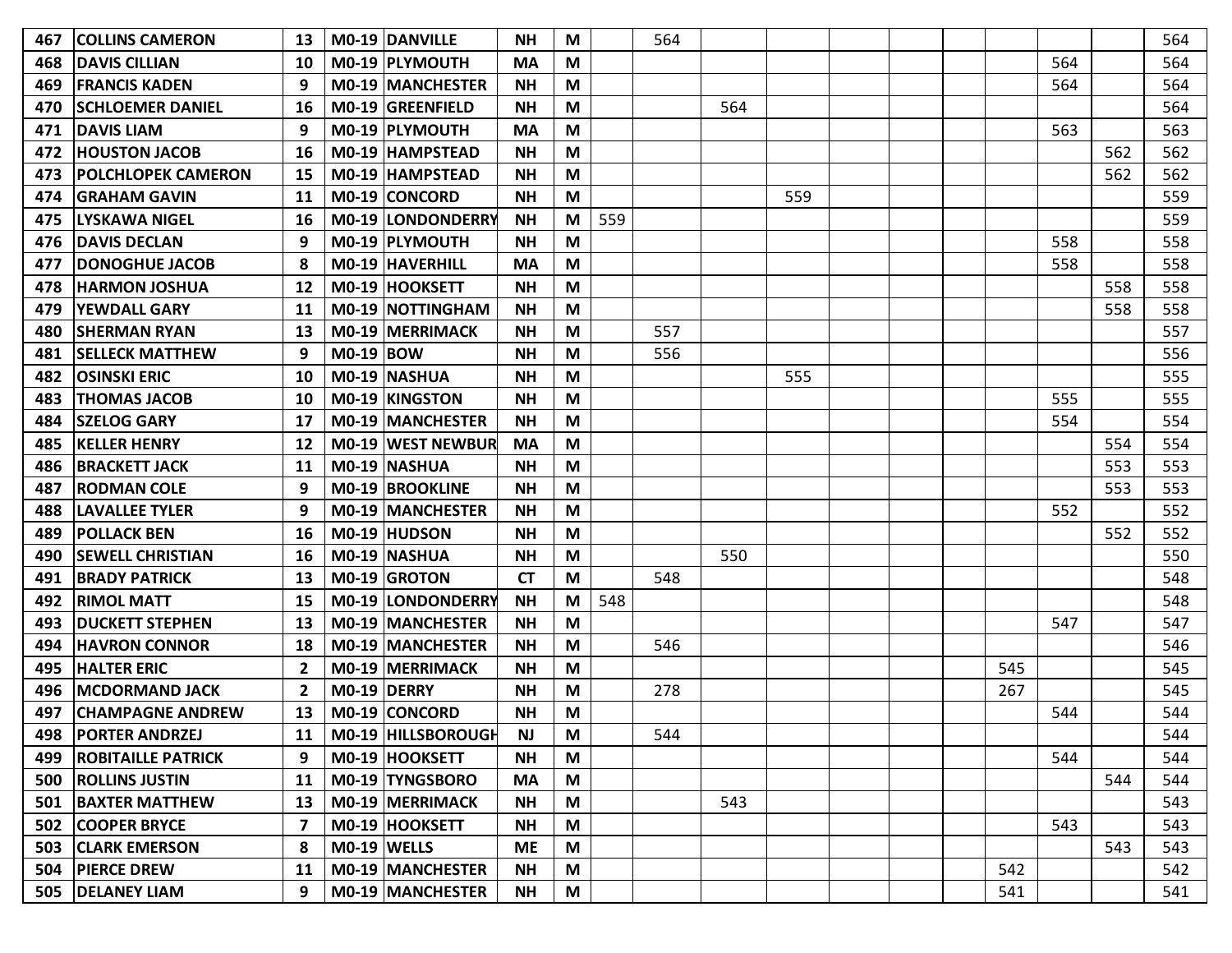| 506 | <b>FORBES JACKSON</b>     |                         |                    | M0-19 MERRIMACK         | <b>NH</b> | M |     | 540 |     |     |     |     |     |     | 540 |
|-----|---------------------------|-------------------------|--------------------|-------------------------|-----------|---|-----|-----|-----|-----|-----|-----|-----|-----|-----|
| 507 | <b>MAILHOT BRIAN</b>      | 16                      |                    | $MO-19$ BEDFORD         | <b>NH</b> | M |     |     |     |     |     |     | 540 |     | 540 |
| 508 | <b>BELTER EJ</b>          | 10                      |                    | M0-19 MERRIMACK         | <b>NH</b> | M |     | 539 |     |     |     |     |     |     | 539 |
| 509 | <b>MAILHOT TREVOR</b>     | 15                      |                    | M0-19 CONCORD           | <b>NH</b> | M |     | 539 |     |     |     |     |     |     | 539 |
| 510 | <b>BERGERON SAWYER</b>    | 9                       |                    | M0-19 MANCHESTER        | <b>NH</b> | M |     |     |     |     |     |     |     | 539 | 539 |
| 511 | <b>ROTERING MARK</b>      | 12                      |                    | M0-19 WINDHAM           | <b>NH</b> | M |     |     |     |     |     |     |     | 538 | 538 |
| 512 | <b>ST. GERMAIN DAVID</b>  | 14                      |                    | M0-19 MANCHESTER        | <b>NH</b> | M |     |     |     |     |     |     |     | 538 | 538 |
| 513 | <b>MISKOE GARRETT</b>     | 9                       |                    | M0-19 CONCORD           | <b>NH</b> | M |     |     |     | 537 |     |     |     |     | 537 |
|     | 514   MCCARTHY COLIN      | 10                      |                    | M0-19 PENACOOK          | <b>NH</b> | M |     |     |     |     |     | 536 |     |     | 536 |
| 515 | <b>WOLFE TOMMY</b>        | 7                       |                    | M0-19 GRANTHAM          | <b>NH</b> | M | 536 |     |     |     |     |     |     |     | 536 |
| 516 | <b>CARPENTER GRIFFIN</b>  | 11                      |                    | M0-19 MILFORD           | <b>NH</b> | M |     |     |     |     |     |     |     | 535 | 535 |
| 517 | <b>LABBE DEREK</b>        | 13                      |                    | M0-19 CANDIA            | <b>NH</b> | M |     |     |     |     |     | 534 |     |     | 534 |
| 518 | <b>GAGNON GARRISON</b>    | 11                      |                    | <b>M0-19 MANCHESTER</b> | <b>NH</b> | M |     |     |     |     |     |     | 532 |     | 532 |
| 519 | <b>YOUNG COLLIN</b>       | 15                      |                    | M0-19 HAMPSTEAD         | <b>NH</b> | M |     |     |     |     |     |     |     | 532 | 532 |
| 520 | <b>COWHER RYAN</b>        |                         | MO-19 KEENE        |                         | <b>NH</b> | M |     |     |     |     |     |     | 531 |     | 531 |
| 521 | <b>FIJALKOWSKI DUNCAN</b> |                         |                    | M0-19 TYNGSBORO         | <b>MA</b> | M |     |     |     |     | 234 | 297 |     |     | 531 |
| 522 | <b>SOUCY DAVID JR.</b>    |                         |                    | M0-19 MANCHESTER        | <b>NH</b> | M |     |     |     |     | 531 |     |     |     | 531 |
| 523 | <b>THOMPSON CONNER</b>    | 17                      |                    | M0-19 LITCHFIELD        | <b>MA</b> | M |     |     |     |     |     |     |     | 531 | 531 |
| 524 | <b>LAVOIE TEDDY</b>       | 11                      |                    | M0-19 CONCORD           | <b>NH</b> | M |     |     |     |     |     |     |     | 530 | 530 |
| 525 | <b>COMERU ALLAN</b>       | 12                      |                    | M0-19 AUBURN            | <b>NH</b> | M |     |     |     |     | 529 |     |     |     | 529 |
| 526 | <b>BAGUIDY ROBENSON</b>   | 9                       |                    | M0-19 GOFFSTOWN         | <b>NH</b> | M |     |     |     |     |     |     | 528 |     | 528 |
| 527 | <b>BROWNLIE CAMERON</b>   | 18                      |                    | M0-19 MANCHESTER        | <b>NH</b> | M |     |     |     | 528 |     |     |     |     | 528 |
| 528 | <b>CREEM ALEX</b>         | 13                      |                    | M0-19 NASHUA            | <b>NH</b> | M | 527 |     |     |     |     |     |     |     | 527 |
| 529 | <b>RADWANSKI GARRETT</b>  | 10                      |                    | M0-19 MANCHESTER        | <b>NH</b> | M |     | 527 |     |     |     |     |     |     | 527 |
| 530 | <b>BUCCHERI DOMINIC</b>   | 8                       |                    | M0-19 SALEM             | <b>NH</b> | M | 526 |     |     |     |     |     |     |     | 526 |
| 531 | <b>CAPLETTE DYLAN</b>     | 13                      |                    | M0-19 RAYMOND           | <b>NH</b> | M |     |     |     |     |     |     | 526 |     | 526 |
| 532 | <b>GENDRON ROBERT</b>     | 19                      |                    | M0-19 MACNHESTER        | <b>NH</b> | M |     |     | 526 |     |     |     |     |     | 526 |
| 533 | <b>LEBET DUNCAN</b>       | 9                       |                    | M0-19 PEPPERELL         | MA        | M |     | 526 |     |     |     |     |     |     | 526 |
| 534 | <b>LYONS ETHAN</b>        | 10                      |                    | M0-19 MANCHESTER        | <b>NH</b> | M | 526 |     |     |     |     |     |     |     | 526 |
| 535 | <b>SELESNICK BENJAMIN</b> | 19                      |                    | <b>M0-19 MONTCLAIR</b>  | <b>NJ</b> | M |     |     |     |     |     |     | 526 |     | 526 |
| 536 | <b>SELESNICK JORDAN</b>   | 17                      |                    | M0-19 MONTCLAIR         | <b>NJ</b> | M |     |     |     |     |     |     | 526 |     | 526 |
|     | 537   WERNER SHAWN        |                         | 11   M0-19   DERRY |                         | <b>NH</b> | M | 526 |     |     |     |     |     |     |     | 526 |
|     | 538   MUNNELLY JACK       | 11                      |                    | M0-19 LITCHFIELD        | <b>NH</b> | M | 525 |     |     |     |     |     |     |     | 525 |
|     | 539 ARSENAULT NICHOLAS    | 15                      | M0-19 DERRY        |                         | <b>NH</b> | M |     | 524 |     |     |     |     |     |     | 524 |
| 540 | <b>LYNCH BRENDAN</b>      | 10                      |                    | M0-19 MANCHESTER        | <b>NH</b> | M |     | 524 |     |     |     |     |     |     | 524 |
| 541 | <b>CHEYNE BRADY</b>       | 8                       |                    | M0-19 BROOKLINE         | <b>NH</b> | M | 522 |     |     |     |     |     |     |     | 522 |
|     | 542 GIROUARD JUSTIN       | 4                       |                    | M0-19 NORTH BILLERI     | <b>MA</b> | M |     |     |     |     |     | 522 |     |     | 522 |
|     | 543 BUISSON COLE          | 13                      |                    | M0-19 WHITE RIVER JU    | VT        | M |     |     |     |     |     |     |     | 522 | 522 |
|     | 544   PALAZZO JONATHAN R  | $\overline{\mathbf{3}}$ |                    | M0-19 HOOKSETT          | <b>NH</b> | M |     |     |     |     | 257 | 264 |     |     | 521 |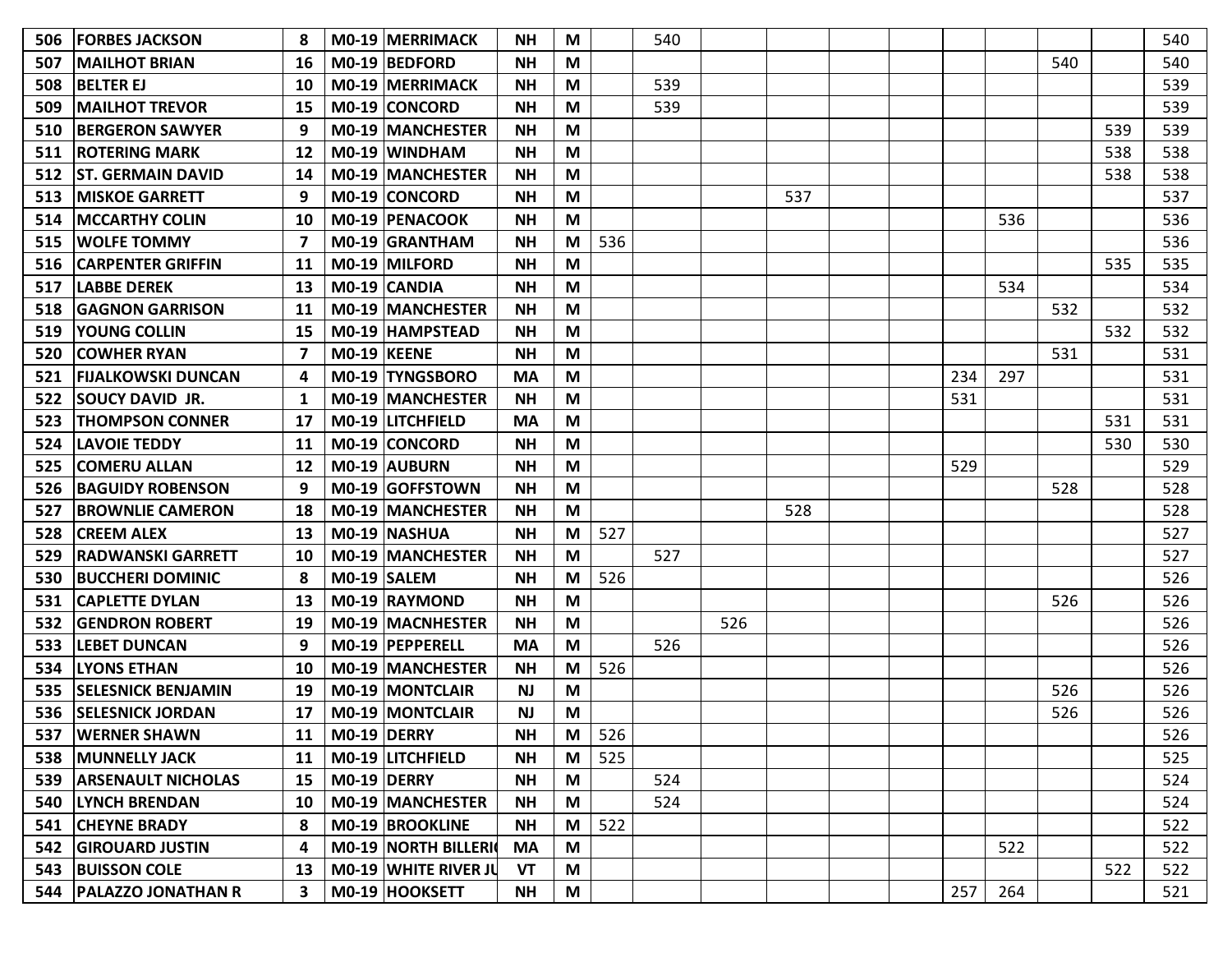| 545 | <b>VANMOLLE LEON</b>          | 11 | $MO-19$ $ASHBY$          | <b>MA</b> | M |     |     |     | 521 |  |     |     |     | 521 |
|-----|-------------------------------|----|--------------------------|-----------|---|-----|-----|-----|-----|--|-----|-----|-----|-----|
| 546 | <b>YOUNG GAGE</b>             | 13 | M0-19 GOFFSTOWN          | <b>NH</b> | M |     |     |     |     |  | 519 |     |     | 519 |
| 547 | <b>CHYNOWETH GRAHAM</b>       | 2  | M0-19 MANCHESTER         | ΝH        | M |     |     |     |     |  |     | 515 |     | 515 |
| 548 | DALLEVA MICHAEL               | 13 | M0-19 NASHUA             | <b>NH</b> | M |     |     | 515 |     |  |     |     |     | 515 |
| 549 | <b>SCHREPFER MARK</b>         | 19 | M0-19 MANCHESTER         | <b>NH</b> | M |     |     |     |     |  |     | 515 |     | 515 |
| 550 | <b>TWAROG JACK</b>            | 8  | M0-19 FRANKLIN           | <b>NH</b> | M |     | 515 |     |     |  |     |     |     | 515 |
| 551 | <b>HARMON JACOB</b>           | 9  | M0-19 HOOKSETT           | <b>NH</b> | M |     |     |     |     |  |     |     | 515 | 515 |
| 552 | <b>FITZMAURICE SEAN</b>       | 15 | <b>M0-19 MANCHESTER</b>  | <b>NH</b> | M |     |     |     | 513 |  |     |     |     | 513 |
| 553 | <b>COLLINS ZACKIE</b>         | 6  | M0-19 TEMPLE             | <b>NH</b> | M |     |     |     |     |  |     |     | 513 | 513 |
| 554 | <b>WILLIAMS BLAKE</b>         | Δ  | M0-19 MANCHESTER         | <b>NH</b> | M |     |     |     |     |  |     |     | 512 | 512 |
| 555 | <b>HICKEY THOMAS</b>          | 10 | M0-19 HOOKSETT           | <b>NH</b> | M |     | 510 |     |     |  |     |     |     | 510 |
| 556 | <b>MALATESTA JACK</b>         | 11 | M0-19 BEDFORD            | <b>NH</b> | M |     |     |     |     |  |     | 509 |     | 509 |
| 557 | <b>BARTOLOMEI CHRISTOPHER</b> | 13 | M0-19 COLLEYVILLE        | <b>TX</b> | M |     |     | 508 |     |  |     |     |     | 508 |
| 558 | <b>WILLIAMS COHEN</b>         | 8  | M0-19 MANCHESTER         | <b>NH</b> | M |     |     |     |     |  |     |     | 508 | 508 |
| 559 | <b>FLANAGAN ETHAN</b>         | 7  | M0-19 BEDFORD            | <b>NH</b> | M |     | 507 |     |     |  |     |     |     | 507 |
| 560 | <b>LAPINSKY MATTHEW</b>       | 9  | M0-19 BEDFORD            | <b>NH</b> | M |     |     |     |     |  |     |     | 507 | 507 |
| 561 | CALLAHAN DYLAN                | 10 | <b>M0-19 MERRIMACK</b>   | <b>NH</b> | M |     | 506 |     |     |  |     |     |     | 506 |
| 562 | <b>CARROLL MATTHEW</b>        | 8  | M0-19 LONDONDERRY        | <b>NH</b> | M |     |     |     |     |  | 506 |     |     | 506 |
| 563 | <b>CARROLL NATHAN</b>         | 9  | M0-19 LONDONDERRY        | <b>NH</b> | M |     |     |     |     |  | 506 |     |     | 506 |
| 564 | <b>COYLE PATRICK</b>          | 9  | $MO-19$ WEARE            | <b>NH</b> | M |     |     |     |     |  |     |     | 503 | 503 |
| 565 | <b>CHEYNE PARKER</b>          | 6  | M0-19 BROOKLINE          | <b>NH</b> | M | 502 |     |     |     |  |     |     |     | 502 |
| 566 | <b>DUTTON NICHOLAS</b>        | 14 | <b>M0-19 MERRIMACK</b>   | <b>NH</b> | M |     | 502 |     |     |  |     |     |     | 502 |
| 567 | <b>DUTON MATTHEW</b>          | 10 | M0-19 MERRIMACK          | <b>NH</b> | M |     | 501 |     |     |  |     |     |     | 501 |
| 568 | <b>GULA VANCE</b>             | 8  | M0-19 FRANKLIN           | <b>NH</b> | M |     |     |     |     |  |     | 501 |     | 501 |
| 569 | <b>CARNUCCI DOMENICO</b>      | 11 | M0-19 HOOKSETT           | <b>NH</b> | M |     |     |     |     |  |     | 500 |     | 500 |
| 570 | <b>GARDNER COLBY</b>          | 16 | M0-19 MANCHESTER         | <b>NH</b> | M |     |     |     |     |  | 500 |     |     | 500 |
| 571 | <b>TELGE ZACHARY</b>          | 6  | M0-19 MANCHESTER         | <b>NH</b> | M |     |     |     | 500 |  |     |     |     | 500 |
| 572 | <b>BEST DANIEL</b>            | 10 | M0-19 MERRIMACK          | <b>NH</b> | M |     | 499 |     |     |  |     |     |     | 499 |
| 573 | <b>DESROSIERS LIAM</b>        | 11 | <b>M0-19 LONDONDERRY</b> | <b>NH</b> | M |     | 499 |     |     |  |     |     |     | 499 |
| 574 | <b>MALATESTA JOE</b>          | 11 | M0-19 ROCHESTER HIL      | ΜI        | M |     |     |     |     |  |     | 499 |     | 499 |
| 575 | <b>TSETSILAS ALEX</b>         | 11 | M0-19 LONDONDERRY        | <b>NH</b> | M | 499 |     |     |     |  |     |     |     | 499 |
|     | 576 SNOW ARTHUR               |    | 12   M0-19   CONTOOCOOK  | <b>NH</b> | M |     |     |     |     |  |     | 498 |     | 498 |
| 577 | <b>CHRABOLOWSKI TYLER</b>     | 9  | <b>MO-19 MANCHESTER</b>  | <b>NH</b> | M |     |     |     | 497 |  |     |     |     | 497 |
|     | 578 GARRETT DEVON             | 13 | $MO-19$ BEDFORD          | <b>NH</b> | M |     |     |     |     |  |     | 497 |     | 497 |
| 579 | <b>GRAY TIMUR</b>             | 7  | M0-19 MEDFORD            | <b>MA</b> | M |     |     |     |     |  |     | 497 |     | 497 |
| 580 | <b>KARPF NICHOLAS</b>         | 11 | M0-19 MANCHESTER         | <b>NH</b> | M |     |     |     |     |  |     |     | 496 | 496 |
|     | 581 QUINN DEVIN               | 17 | M0-19 LITCHFIELD         | <b>NH</b> | M |     |     |     |     |  | 495 |     |     | 495 |
|     | <b>582 KRAUSE HARRISON</b>    | 8  | M0-19 GLASTONBURY        | <b>CT</b> | M |     |     |     |     |  |     |     | 495 | 495 |
|     | 583   WEISMANN THEO           | 9  | M0-19 BROOKLINE          | <b>NH</b> | M |     |     |     |     |  |     |     | 495 | 495 |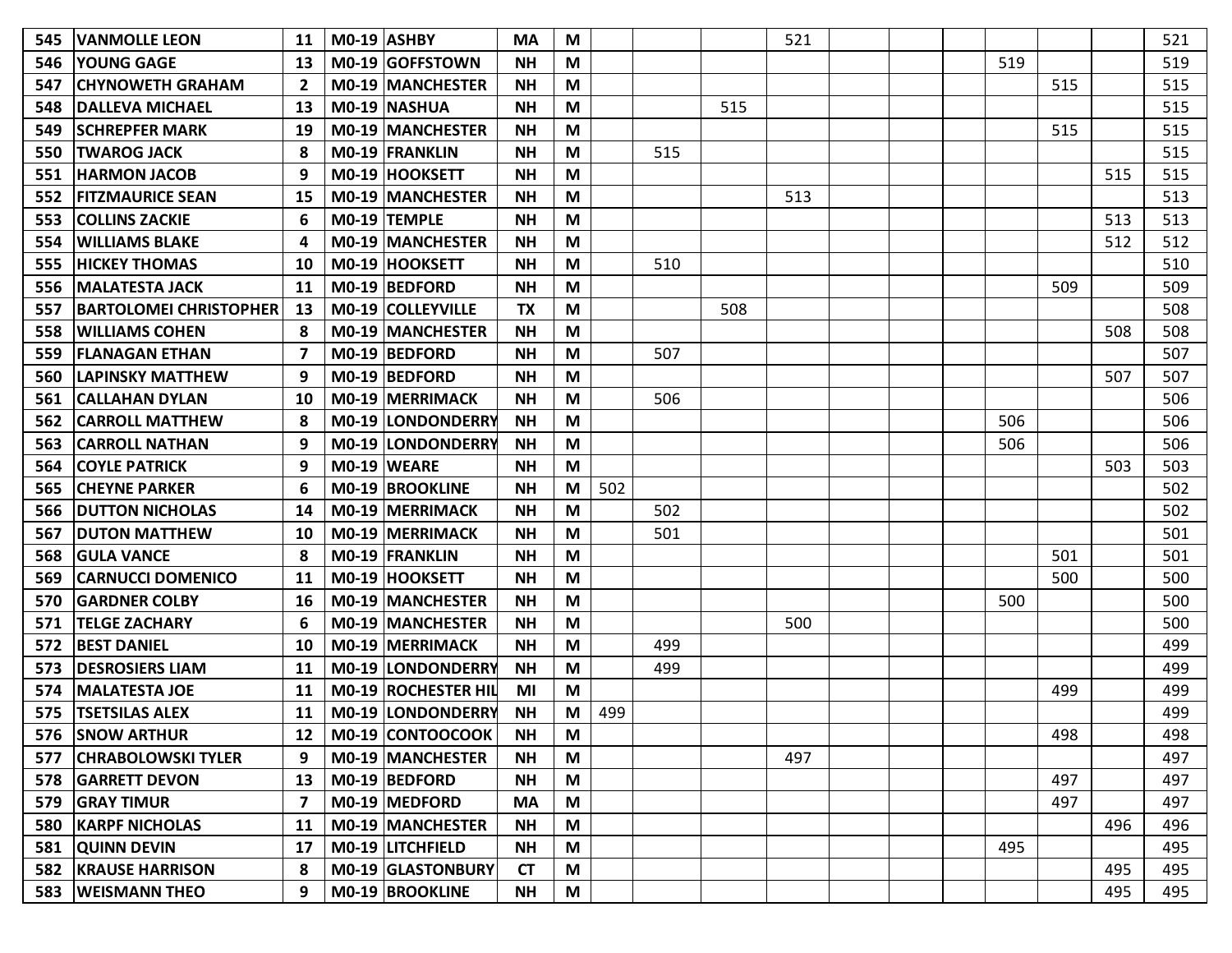|                             |                                                                                                                                                                                                                     |    |                                                                                                                                                                                                                                                                                                                                                                                                                                                                                                                                                                                                                                                                                                                                                                                                                                                                            |           |        |     |     |     |     |     |     |     |     | 494 |
|-----------------------------|---------------------------------------------------------------------------------------------------------------------------------------------------------------------------------------------------------------------|----|----------------------------------------------------------------------------------------------------------------------------------------------------------------------------------------------------------------------------------------------------------------------------------------------------------------------------------------------------------------------------------------------------------------------------------------------------------------------------------------------------------------------------------------------------------------------------------------------------------------------------------------------------------------------------------------------------------------------------------------------------------------------------------------------------------------------------------------------------------------------------|-----------|--------|-----|-----|-----|-----|-----|-----|-----|-----|-----|
| <b>COLLINS BOWEN</b>        | 12                                                                                                                                                                                                                  |    | <b>NH</b>                                                                                                                                                                                                                                                                                                                                                                                                                                                                                                                                                                                                                                                                                                                                                                                                                                                                  |           |        |     |     |     |     |     |     |     | 494 | 494 |
| <b>BOYLE LIAM</b>           | 7                                                                                                                                                                                                                   |    | <b>NH</b>                                                                                                                                                                                                                                                                                                                                                                                                                                                                                                                                                                                                                                                                                                                                                                                                                                                                  | M         |        |     |     |     |     |     | 492 |     |     | 492 |
| <b> FLETCHER KEITH</b>      | 10                                                                                                                                                                                                                  |    | <b>NH</b>                                                                                                                                                                                                                                                                                                                                                                                                                                                                                                                                                                                                                                                                                                                                                                                                                                                                  | M         | 492    |     |     |     |     |     |     |     |     | 492 |
| <b>MICHAUD RYAN</b>         | 7                                                                                                                                                                                                                   |    | <b>NH</b>                                                                                                                                                                                                                                                                                                                                                                                                                                                                                                                                                                                                                                                                                                                                                                                                                                                                  | M         |        |     |     |     |     |     |     |     | 492 | 492 |
| <b>PROVENCHER JORDAN</b>    | 12                                                                                                                                                                                                                  |    | <b>NH</b>                                                                                                                                                                                                                                                                                                                                                                                                                                                                                                                                                                                                                                                                                                                                                                                                                                                                  | M         |        | 491 |     |     |     |     |     |     |     | 491 |
| <b>POLCHLOPEK ETHAN</b>     | 12                                                                                                                                                                                                                  |    | <b>NH</b>                                                                                                                                                                                                                                                                                                                                                                                                                                                                                                                                                                                                                                                                                                                                                                                                                                                                  | M         |        |     |     |     |     |     |     |     | 490 | 490 |
| <b>GINGROW CAMERON</b>      | 7                                                                                                                                                                                                                   |    | <b>NH</b>                                                                                                                                                                                                                                                                                                                                                                                                                                                                                                                                                                                                                                                                                                                                                                                                                                                                  | M         |        |     |     |     |     |     |     | 489 |     | 489 |
| <b>IGINGROW OWEN</b>        | 9                                                                                                                                                                                                                   |    | <b>NH</b>                                                                                                                                                                                                                                                                                                                                                                                                                                                                                                                                                                                                                                                                                                                                                                                                                                                                  | M         |        |     |     |     |     |     |     | 489 |     | 489 |
| <b>TAFE LUKAS</b>           | 7                                                                                                                                                                                                                   |    | <b>NH</b>                                                                                                                                                                                                                                                                                                                                                                                                                                                                                                                                                                                                                                                                                                                                                                                                                                                                  | M         |        |     |     |     |     |     | 489 |     |     | 489 |
| <b>VILLEMURE TOMMY</b>      | 10                                                                                                                                                                                                                  |    | <b>NH</b>                                                                                                                                                                                                                                                                                                                                                                                                                                                                                                                                                                                                                                                                                                                                                                                                                                                                  | M         |        |     |     |     |     |     |     |     | 489 | 489 |
| <b>HOULE MASON</b>          | 10                                                                                                                                                                                                                  |    | <b>NH</b>                                                                                                                                                                                                                                                                                                                                                                                                                                                                                                                                                                                                                                                                                                                                                                                                                                                                  | M         |        |     |     |     |     |     | 487 |     |     | 487 |
| <b>CREEM BEN</b>            | 15                                                                                                                                                                                                                  |    | <b>NH</b>                                                                                                                                                                                                                                                                                                                                                                                                                                                                                                                                                                                                                                                                                                                                                                                                                                                                  | M         | 486    |     |     |     |     |     |     |     |     | 486 |
| LOMBARDOZZI ANDREW          | 13                                                                                                                                                                                                                  |    | <b>NH</b>                                                                                                                                                                                                                                                                                                                                                                                                                                                                                                                                                                                                                                                                                                                                                                                                                                                                  | M         | 486    |     |     |     |     |     |     |     |     | 486 |
| <b>INICHOLSON ISAAC</b>     | 9                                                                                                                                                                                                                   |    | <b>NH</b>                                                                                                                                                                                                                                                                                                                                                                                                                                                                                                                                                                                                                                                                                                                                                                                                                                                                  | M         |        | 486 |     |     |     |     |     |     |     | 486 |
| <b>MURRAY RYAN</b>          | 11                                                                                                                                                                                                                  |    | <b>NH</b>                                                                                                                                                                                                                                                                                                                                                                                                                                                                                                                                                                                                                                                                                                                                                                                                                                                                  | М         |        |     |     |     |     |     |     | 485 |     | 485 |
| <b>SAFSTROM CONNOR</b>      | 11                                                                                                                                                                                                                  |    | <b>NH</b>                                                                                                                                                                                                                                                                                                                                                                                                                                                                                                                                                                                                                                                                                                                                                                                                                                                                  | M         |        | 485 |     |     |     |     |     |     |     | 485 |
| <b>HOUSTON LUKE</b>         | 13                                                                                                                                                                                                                  |    | <b>NH</b>                                                                                                                                                                                                                                                                                                                                                                                                                                                                                                                                                                                                                                                                                                                                                                                                                                                                  | M         |        |     |     |     |     |     |     |     | 485 | 485 |
| <b>HARKNESS JACK</b>        | 10                                                                                                                                                                                                                  |    | <b>NH</b>                                                                                                                                                                                                                                                                                                                                                                                                                                                                                                                                                                                                                                                                                                                                                                                                                                                                  | M         | 484    |     |     |     |     |     |     |     |     | 484 |
| <b>DESROSIERS MAXWELL</b>   | 11                                                                                                                                                                                                                  |    | <b>NH</b>                                                                                                                                                                                                                                                                                                                                                                                                                                                                                                                                                                                                                                                                                                                                                                                                                                                                  | M         |        | 483 |     |     |     |     |     |     |     | 483 |
| <b>MCLAUGHLIN CARTER</b>    | 11                                                                                                                                                                                                                  |    | <b>NH</b>                                                                                                                                                                                                                                                                                                                                                                                                                                                                                                                                                                                                                                                                                                                                                                                                                                                                  | M         |        | 482 |     |     |     |     |     |     |     | 482 |
| <b>GOULET DREW</b>          | 6                                                                                                                                                                                                                   |    | <b>NH</b>                                                                                                                                                                                                                                                                                                                                                                                                                                                                                                                                                                                                                                                                                                                                                                                                                                                                  | M         |        | 481 |     |     |     |     |     |     |     | 481 |
| <b>IFIELDER MATTHEW</b>     | 11                                                                                                                                                                                                                  |    | <b>NH</b>                                                                                                                                                                                                                                                                                                                                                                                                                                                                                                                                                                                                                                                                                                                                                                                                                                                                  | M         |        |     |     |     |     |     |     | 480 |     | 480 |
| <b>OLSEN JAKE</b>           | 13                                                                                                                                                                                                                  |    | <b>NH</b>                                                                                                                                                                                                                                                                                                                                                                                                                                                                                                                                                                                                                                                                                                                                                                                                                                                                  | M         |        |     |     |     |     |     | 480 |     |     | 480 |
| <b>QUINTILIANI ANTHONY</b>  | 13                                                                                                                                                                                                                  |    | <b>NH</b>                                                                                                                                                                                                                                                                                                                                                                                                                                                                                                                                                                                                                                                                                                                                                                                                                                                                  | M         | 480    |     |     |     |     |     |     |     |     | 480 |
| <b>RAMSHAW COLBY</b>        | 9                                                                                                                                                                                                                   |    | <b>NH</b>                                                                                                                                                                                                                                                                                                                                                                                                                                                                                                                                                                                                                                                                                                                                                                                                                                                                  | M         |        |     |     |     |     |     |     | 480 |     | 480 |
| <b>RODMAN JORDAN</b>        | 9                                                                                                                                                                                                                   |    | <b>NH</b>                                                                                                                                                                                                                                                                                                                                                                                                                                                                                                                                                                                                                                                                                                                                                                                                                                                                  | M         |        |     |     |     |     |     |     |     | 479 | 479 |
| <b>JENKINS JOSHUA</b>       | 4                                                                                                                                                                                                                   |    | <b>NH</b>                                                                                                                                                                                                                                                                                                                                                                                                                                                                                                                                                                                                                                                                                                                                                                                                                                                                  | M         |        |     |     |     |     | 477 |     |     |     | 477 |
| <b>PENA JOHAN</b>           | 6                                                                                                                                                                                                                   |    | <b>NH</b>                                                                                                                                                                                                                                                                                                                                                                                                                                                                                                                                                                                                                                                                                                                                                                                                                                                                  | M         | 477    |     |     |     |     |     |     |     |     | 477 |
| <b>SWIESZ ALDEN</b>         | 9                                                                                                                                                                                                                   |    | <b>NH</b>                                                                                                                                                                                                                                                                                                                                                                                                                                                                                                                                                                                                                                                                                                                                                                                                                                                                  | M         |        | 477 |     |     |     |     |     |     |     | 477 |
| <b>VAILLANCOURT GARRETT</b> | 8                                                                                                                                                                                                                   |    | <b>NH</b>                                                                                                                                                                                                                                                                                                                                                                                                                                                                                                                                                                                                                                                                                                                                                                                                                                                                  | M         |        |     |     |     | 477 |     |     |     |     | 477 |
|                             | 9                                                                                                                                                                                                                   |    | <b>NH</b>                                                                                                                                                                                                                                                                                                                                                                                                                                                                                                                                                                                                                                                                                                                                                                                                                                                                  | M         |        | 477 |     |     |     |     |     |     |     | 477 |
|                             | 19                                                                                                                                                                                                                  |    | <b>NH</b>                                                                                                                                                                                                                                                                                                                                                                                                                                                                                                                                                                                                                                                                                                                                                                                                                                                                  | M         |        |     |     |     |     |     |     |     | 477 | 477 |
|                             | 7                                                                                                                                                                                                                   |    | <b>NH</b>                                                                                                                                                                                                                                                                                                                                                                                                                                                                                                                                                                                                                                                                                                                                                                                                                                                                  | M         |        |     |     |     |     |     |     |     | 477 | 477 |
|                             | 11                                                                                                                                                                                                                  |    | <b>NH</b>                                                                                                                                                                                                                                                                                                                                                                                                                                                                                                                                                                                                                                                                                                                                                                                                                                                                  | M         |        |     |     | 476 |     |     |     |     |     | 476 |
|                             | 4                                                                                                                                                                                                                   |    | <b>NH</b>                                                                                                                                                                                                                                                                                                                                                                                                                                                                                                                                                                                                                                                                                                                                                                                                                                                                  | M         |        |     |     |     |     |     | 475 |     |     | 475 |
|                             | 7                                                                                                                                                                                                                   |    | <b>NH</b>                                                                                                                                                                                                                                                                                                                                                                                                                                                                                                                                                                                                                                                                                                                                                                                                                                                                  | M         |        |     |     |     |     |     |     | 474 |     | 474 |
|                             | 9                                                                                                                                                                                                                   |    | <b>WA</b>                                                                                                                                                                                                                                                                                                                                                                                                                                                                                                                                                                                                                                                                                                                                                                                                                                                                  | M         |        |     |     |     |     |     |     |     | 474 | 474 |
|                             | 6                                                                                                                                                                                                                   |    | <b>NH</b>                                                                                                                                                                                                                                                                                                                                                                                                                                                                                                                                                                                                                                                                                                                                                                                                                                                                  | M         |        |     |     | 185 |     |     | 288 |     |     | 473 |
|                             | <b>ROY AIDEN</b><br>615   WOOD NATHAN<br>616   MARCHANT CODY<br><b>WALTERS MATTHEW</b><br>618   RYAN MATTHEW<br>619 GIANUNZIO ANDREW<br>620   MARTIN JACE<br><b>KRAUSE MAXIMILLIAN</b><br>622   AHLGREN-MCCUNE ISAK | 10 | <b>M0-19 BOW</b><br><b>M0-19 HAMPTON FAL</b><br><b>M0-19 MANCHESTER</b><br><b>M0-19 LONDONDERRY</b><br><b>M0-19 BARRINGTON</b><br>M0-19 MERRIMACK<br><b>M0-19 HAMPSTEAD</b><br>M0-19 LONDONDERRY<br><b>M0-19 LONDONDERRY</b><br><b>MO-19 MANCHESTER</b><br><b>M0-19 MANCHESTER</b><br><b>M0-19 MANCHESTER</b><br>M0-19 NASHUA<br>M0-19 HOOKSETT<br>M0-19 AUBURN<br><b>M0-19 MANCHESTER</b><br>M0-19 MERRIMACK<br>M0-19 HAMPSTEAD<br><b>MO-19 CHICHESTER</b><br><b>M0-19 LONDONDERRY</b><br>M0-19 CANDIA<br>M0-19 NASHUA<br>M0-19 GOFFSTOWN<br>M0-19 AUBURN<br><b>M0-19 DERRY</b><br><b>M0-19 LONDONDERRY</b><br>M0-19 BROOKLINE<br><b>M0-19 MANCHESTER</b><br><b>M0-19 LONDONDERRY</b><br>M0-19 DURHAM<br>M0-19 MANCHESTER<br>M0-19 PEMBROKE<br>M0-19 AUBURN<br>M0-19 NASHUA<br>M0-19 MANCHESTER<br>M0-19 HOOKSETT<br>M0-19 MANCHESTER<br>M0-19 SEATTLE<br>M0-19 GOFFSTOWN | <b>NH</b> | M<br>M |     | 494 |     |     |     |     |     |     |     |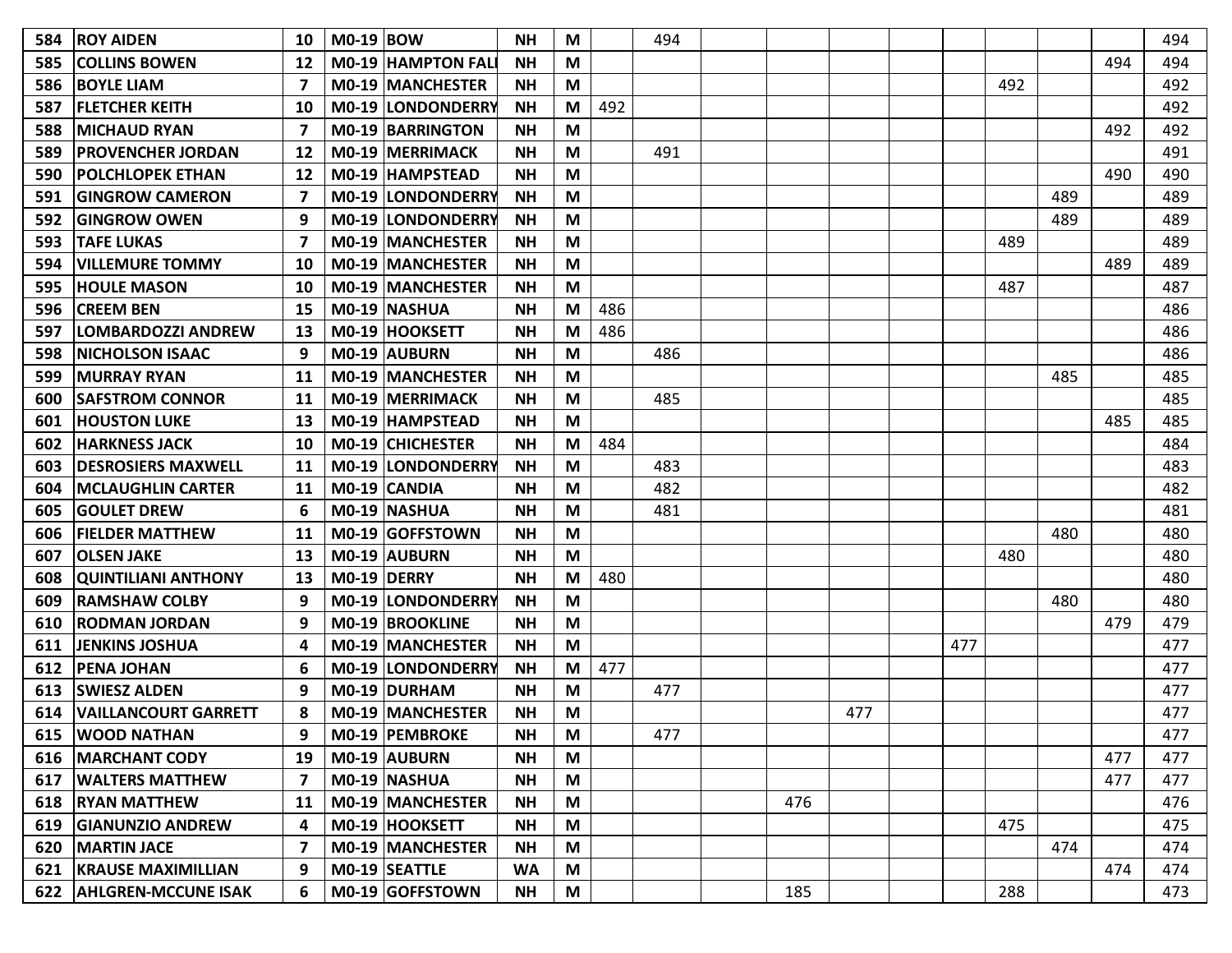| 623 | <b>LABBE KALEB</b>       | 8  | <b>MO-19 CANDIA</b>     | <b>NH</b> | M                                                                                     |     |     |     |     |  | 473 |     |     | 473 |
|-----|--------------------------|----|-------------------------|-----------|---------------------------------------------------------------------------------------|-----|-----|-----|-----|--|-----|-----|-----|-----|
| 624 | <b>ANNON JACK</b>        | 15 | M0-19 CONCORD           | <b>NH</b> | M                                                                                     |     | 472 |     |     |  |     |     |     | 472 |
| 625 | <b>DEBENEDETTO NOAH</b>  | 8  | <b>M0-19 MANCHESTER</b> | <b>NH</b> | M                                                                                     |     |     |     |     |  | 471 |     |     | 471 |
| 626 | <b>GENEST DYLAN</b>      | 8  | M0-19 DERRY             | <b>NH</b> | M                                                                                     |     |     | 471 |     |  |     |     |     | 471 |
| 627 | <b>PIOTROWSKI GAVIN</b>  | 10 | M0-19 HOOKSETT          | <b>NH</b> | M                                                                                     |     |     |     |     |  |     | 471 |     | 471 |
| 628 | <b>DARRAS JAKE</b>       | 9  | M0-19 QUAKER HILL       | <b>CT</b> | M                                                                                     |     |     |     |     |  |     | 469 |     | 469 |
| 629 | <b>POLCHLOPEK OWEN</b>   | 9  | <b>M0-19 HAMPSTEAD</b>  | <b>NH</b> | M                                                                                     |     |     |     |     |  |     |     | 467 | 467 |
| 630 | <b>FOX KASEN</b>         | 6  | M0-19 AMHERST           | <b>NH</b> | M                                                                                     |     |     |     |     |  | 466 |     |     | 466 |
| 631 | <b>WALL TYLER</b>        | 13 | M0-19 SALEM             | <b>NH</b> | M                                                                                     |     |     |     |     |  |     | 466 |     | 466 |
| 632 | <b>REEVES BRODIE</b>     | 7  | M0-19 GOFFSTOWN         | <b>NH</b> | M                                                                                     |     | 463 |     |     |  |     |     |     | 463 |
| 633 | <b>SIMMONS JJ</b>        | 8  | M0-19 GOFFSTOWN         | <b>NH</b> | M                                                                                     |     |     |     |     |  |     |     | 463 | 463 |
| 634 | <b>WEISMANN OLIVER</b>   | 7  | <b>M0-19 BROOKLINE</b>  | <b>NH</b> | M                                                                                     |     |     |     |     |  |     |     | 463 | 463 |
| 635 | <b>IGUIBORD CONNOR</b>   | 9  | M0-19 BEDFORD           | <b>NH</b> | M                                                                                     |     |     |     |     |  |     | 462 |     | 462 |
| 636 | <b>NICOLAY MYLES</b>     | 11 | M0-19 MELVIN VILLAG     | <b>NH</b> | M                                                                                     |     | 462 |     |     |  |     |     |     | 462 |
| 637 | <b>KIRPOLENKO VASILY</b> | 8  | M0-19 BEDFORD           | <b>NH</b> | M                                                                                     |     |     |     |     |  | 461 |     |     | 461 |
| 638 | <b>LYNCH COLIN</b>       | 7  | M0-19 MANCHESTER        | <b>NH</b> | M                                                                                     |     | 459 |     |     |  |     |     |     | 459 |
| 639 | <b>MACINNIS CJ</b>       | 9  | M0-19 LONDONDERRY       | <b>NH</b> | M                                                                                     |     | 459 |     |     |  |     |     |     | 459 |
| 640 | <b>AUCIELLO GRIFFIN</b>  | 14 | <b>M0-19 MANCHESTER</b> | <b>NH</b> | M                                                                                     |     |     |     |     |  |     | 457 |     | 457 |
| 641 | <b>BARTON JARED</b>      | 12 | M0-19 LONDONDERRY       | <b>NH</b> | M                                                                                     | 457 |     |     |     |  |     |     |     | 457 |
| 642 | <b>LAROCHELLE ETHAN</b>  | 9  | M0-19 MANCHESTER        | <b>NH</b> | M                                                                                     |     | 457 |     |     |  |     |     |     | 457 |
| 643 | <b>DOHERTY NATE</b>      | 8  | M0-19 CONCORD           | <b>NH</b> | M                                                                                     |     |     |     | 455 |  |     |     |     | 455 |
| 644 | <b>LEBRETON BEN</b>      | 14 | M0-19 LONDONDERRY       | <b>NH</b> | M                                                                                     |     |     |     |     |  | 455 |     |     | 455 |
| 645 | <b>ODONNELL JACK</b>     | 13 | M0-19 BEDFORD           | <b>NH</b> | M                                                                                     |     |     |     |     |  |     | 455 |     | 455 |
| 646 | <b>KEPPLE NOAH</b>       | 11 | M0-19 LITCHFIELD        | <b>NH</b> | M                                                                                     |     | 454 |     |     |  |     |     |     | 454 |
| 647 | <b>MATTE BRADY</b>       | 8  | <b>M0-19 MERRIMACK</b>  | <b>NH</b> | M                                                                                     |     |     |     |     |  | 454 |     |     | 454 |
| 648 | <b>ARNDT ANDREW</b>      | 8  | M0-19 MANCHESTER        | <b>NH</b> | M                                                                                     |     |     |     |     |  | 453 |     |     | 453 |
| 649 | <b>PROVENCHER JASON</b>  | 11 | <b>M0-19 MERRIMACK</b>  | <b>NH</b> | M                                                                                     |     | 452 |     |     |  |     |     |     | 452 |
| 650 | <b>HILFIKER IAN</b>      | 6  | <b>M0-19 BARRINGTON</b> | <b>NH</b> | M                                                                                     |     |     |     |     |  |     |     | 452 | 452 |
| 651 | <b>MCGONIGLE STEVEN</b>  | 12 | M0-19 HOOKSETT          | <b>NH</b> | M                                                                                     |     | 451 |     |     |  |     |     |     | 451 |
| 652 | <b>SHERMAN CARTER</b>    | 11 | M0-19 MERRIMACK         | <b>NH</b> | M                                                                                     |     | 451 |     |     |  |     |     |     | 451 |
| 653 | <b>HORNE BRENDAN</b>     | 6  | M0-19 HOOKSETT          | <b>NH</b> | M                                                                                     |     |     | 450 |     |  |     |     |     | 450 |
| 654 | <b>VIGUE DYLAN</b>       |    | M0-19 BEDFORD           | <b>NH</b> | M                                                                                     |     |     |     |     |  |     | 450 |     | 450 |
|     | 655   MISKOE ISAAC       | 11 | M0-19 CONCORD           | <b>NH</b> | M                                                                                     |     |     | 449 |     |  |     |     |     | 449 |
|     | 656 SMITH CALEB          | 6  | M0-19 BEDFORD           | <b>NH</b> | $\mathsf{M}% _{T}=\mathsf{M}_{T}\!\left( a,b\right) ,\ \mathsf{M}_{T}=\mathsf{M}_{T}$ |     |     | 449 |     |  |     |     |     | 449 |
| 657 | <b>WALSH PATRICK</b>     | 13 | M0-19 MANCHESTER        | <b>NH</b> | M                                                                                     |     | 449 |     |     |  |     |     |     | 449 |
| 658 | <b>BILODEAU FINN</b>     | 7  | M0-19 MANCHESTER        | <b>NH</b> | M                                                                                     |     |     |     |     |  | 448 |     |     | 448 |
|     | 659 PELLETIER BRENNAN    | 7  | M0-19 GOFFSTOWN         | <b>NH</b> | M                                                                                     |     | 448 |     |     |  |     |     |     | 448 |
|     | 660   VINCENT SEAN       | 9  | <b>M0-19 MANCHESTER</b> | <b>NH</b> | M                                                                                     |     |     |     |     |  | 448 |     |     | 448 |
|     | 661   MORAN J.J.         | 18 | M0-19 MANCHESTER        | <b>NH</b> | M                                                                                     |     | 447 |     |     |  |     |     |     | 447 |
|     |                          |    |                         |           |                                                                                       |     |     |     |     |  |     |     |     |     |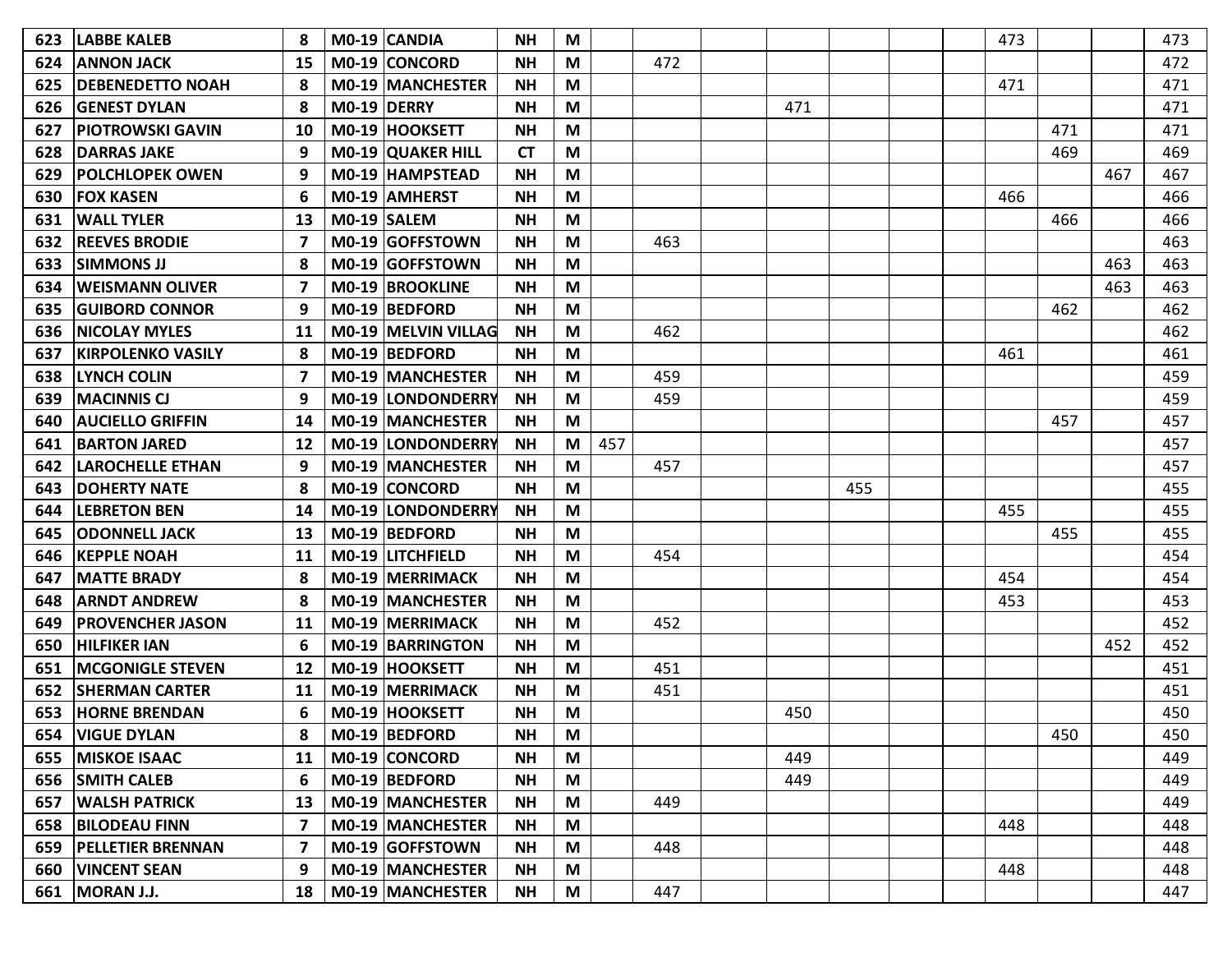| 662 | <b>MORRIS CHARLES</b>    |                |             | M0-19 LAWRENCE          | <b>MA</b> | M |              |     |     |  |     |     | 447 |     | 447 |
|-----|--------------------------|----------------|-------------|-------------------------|-----------|---|--------------|-----|-----|--|-----|-----|-----|-----|-----|
| 663 | <b>VEILLEUX ETHAN</b>    | 6              |             | M0-19 WEARE             | <b>NH</b> | M |              |     | 446 |  |     |     |     |     | 446 |
| 664 | <b>BIRON NATE</b>        | 8              |             | M0-19 MANCHESTER        | <b>NH</b> | M |              | 445 |     |  |     |     |     |     | 445 |
| 665 | <b>COSTA JAKE</b>        | 6              |             | M0-19 HAVERHILL         | <b>MA</b> | M |              |     | 445 |  |     |     |     |     | 445 |
| 666 | <b>DICKSON JACKSON</b>   | 10             |             | M0-19 BEDFORD           | <b>NH</b> | M | 445          |     |     |  |     |     |     |     | 445 |
| 667 | <b> NORMAND CAMDEN</b>   | 8              |             | M0-19 MANCHESTER        | <b>NH</b> | M |              |     |     |  |     | 443 |     |     | 443 |
| 668 | <b>MOLINARI NICKOLAS</b> | 11             |             | M0-19 LITCHFIELD        | <b>NH</b> | M |              |     |     |  |     |     |     | 443 | 443 |
| 669 | <b>HOCK GRANT</b>        | 19             |             | <b>M0-19 MANCHESTER</b> | <b>NH</b> | M |              |     |     |  |     |     |     | 442 | 442 |
| 670 | <b>WEBSTER DEVIN</b>     | 11             |             | M0-19 MERRIMACK         | <b>NH</b> | M |              |     |     |  |     |     |     | 442 | 442 |
| 671 | <b>LEWIS JORDAN</b>      | 13             |             | M0-19 GOFFSTOWN         | <b>NH</b> | M |              | 441 |     |  |     |     |     |     | 441 |
| 672 | <b>HURLEY QUINN</b>      | 10             |             | M0-19 AUBURN            | <b>NH</b> | M |              |     |     |  |     | 440 |     |     | 440 |
| 673 | <b>FORREST JACK</b>      | 9              |             | M0-19 BEDFORD           | <b>NH</b> | M |              | 439 |     |  |     |     |     |     | 439 |
| 674 | <b>SHEVCHIK PATRICK</b>  | 10             |             | M0-19 MANCHESTER        | <b>NH</b> | M |              | 439 |     |  |     |     |     |     | 439 |
| 675 | <b>LEEDS CAMERON</b>     | 5              | M0-19 DERRY |                         | <b>NH</b> | M |              |     |     |  |     |     |     | 439 | 439 |
| 676 | <b>FIGUEROA FERNANDO</b> | 9              |             | M0-19 NASHUA            | <b>NH</b> | M |              |     | 438 |  |     |     |     |     | 438 |
| 677 | <b>GARDNER BILLY</b>     | 7              |             | M0-19 MANCHESTER        | <b>NH</b> | M |              |     |     |  |     |     | 438 |     | 438 |
| 678 | <b>LORDAN PATRICK</b>    | 7              |             | M0-19 NASHUA            | <b>NH</b> | M |              |     |     |  | 438 |     |     |     | 438 |
| 679 | <b>INIEMIEC ELIJAH</b>   | 17             |             | M0-19 MANCHESTER        | <b>NH</b> | M |              | 438 |     |  |     |     |     |     | 438 |
| 680 | <b>WHITEHEAD JAXSON</b>  | 9              |             | M0-19 BEDFORD           | <b>NH</b> | M |              | 438 |     |  |     |     |     |     | 438 |
| 681 | <b>OCHOA JOSE JR</b>     | 10             |             | M0-19 NASHUA            | <b>NH</b> | M |              |     | 437 |  |     |     |     |     | 437 |
| 682 | <b>SHAW COLIN</b>        | 11             |             | M0-19 COLEBROOK         | <b>NH</b> | M |              |     |     |  | 437 |     |     |     | 437 |
| 683 | <b>TEWKSBURY JAKE</b>    | 10             |             | M0-19 MERRIMACK         | <b>NH</b> | M |              | 436 |     |  |     |     |     |     | 436 |
| 684 | <b>PELLETIER OLIVER</b>  | 2              |             | M0-19 HAMPSTEAD         | <b>NH</b> | M |              |     |     |  |     |     | 435 |     | 435 |
| 685 | <b>LIN ALEXANDER</b>     | 11             |             | M0-19 AMHERST           | <b>NH</b> | M |              |     |     |  |     |     |     | 435 | 435 |
| 686 | <b>BATOR JASPER</b>      | 12             |             | M0-19 BEDFORD           | <b>NH</b> | M |              |     | 434 |  |     |     |     |     | 434 |
| 687 | <b>ARNDT OWEN</b>        | 5              |             | M0-19 MANCHESTER        | <b>NH</b> | M |              |     |     |  |     | 433 |     |     | 433 |
| 688 | GRIFFIN JIMMY            | 9              |             | M0-19 LONDONDERRY       | <b>NH</b> | M | 433          |     |     |  |     |     |     |     | 433 |
| 689 | <b>MOREL XAVIER</b>      | 14             |             | M0-19 NEW BOSTON        | <b>NH</b> | M |              | 433 |     |  |     |     |     |     | 433 |
| 690 | <b>DAMBACH JACK</b>      | 7              |             | M0-19 HOOKSETT          | <b>NH</b> | M |              | 432 |     |  |     |     |     |     | 432 |
| 691 | <b>DAMBACH TYLER</b>     | 7              |             | M0-19 BEDFORD           | <b>NH</b> | M |              | 432 |     |  |     |     |     |     | 432 |
| 692 | <b>WARD HUNTER</b>       |                |             | M0-19 NASHUA            | <b>NH</b> | M |              |     |     |  |     | 432 |     |     | 432 |
|     | 693   FAUST RJ           | 6              |             | M0-19 RAYMOND           | <b>NH</b> |   | $M \mid 431$ |     |     |  |     |     |     |     | 431 |
|     | 694   RAWNSLEY BRUCE     | 8              |             | MO-19 CENTER BARNS      | <b>NH</b> | M |              | 431 |     |  |     |     |     |     | 431 |
|     | 695   LANE TYLER         | 3              |             | M0-19 HOOKSETT          | <b>NH</b> | M | 181          |     | 249 |  |     |     |     |     | 430 |
| 696 | <b>WERNER TREVOR</b>     | 13             |             | $MO-19$ DERRY           | <b>NH</b> | M | 430          |     |     |  |     |     |     |     | 430 |
| 697 | <b>LEWIS EDDIE</b>       | 7              |             | M0-19 DEERFIELD         | <b>NH</b> | M |              |     |     |  |     |     |     | 430 | 430 |
|     | 698 LEWIS OWEN           | 9              |             | M0-19 DEERFIELD         | <b>NH</b> | M |              |     |     |  |     |     |     | 430 | 430 |
|     | 699   BLANCHETTE SAMUEL  | 10             |             | M0-19 WILTON            | <b>NH</b> | M |              |     | 429 |  |     |     |     |     | 429 |
|     | 700 OWENS JACK           | $\overline{7}$ |             | M0-19 LONDONDERRY       | <b>NH</b> | M |              |     |     |  |     |     | 429 |     | 429 |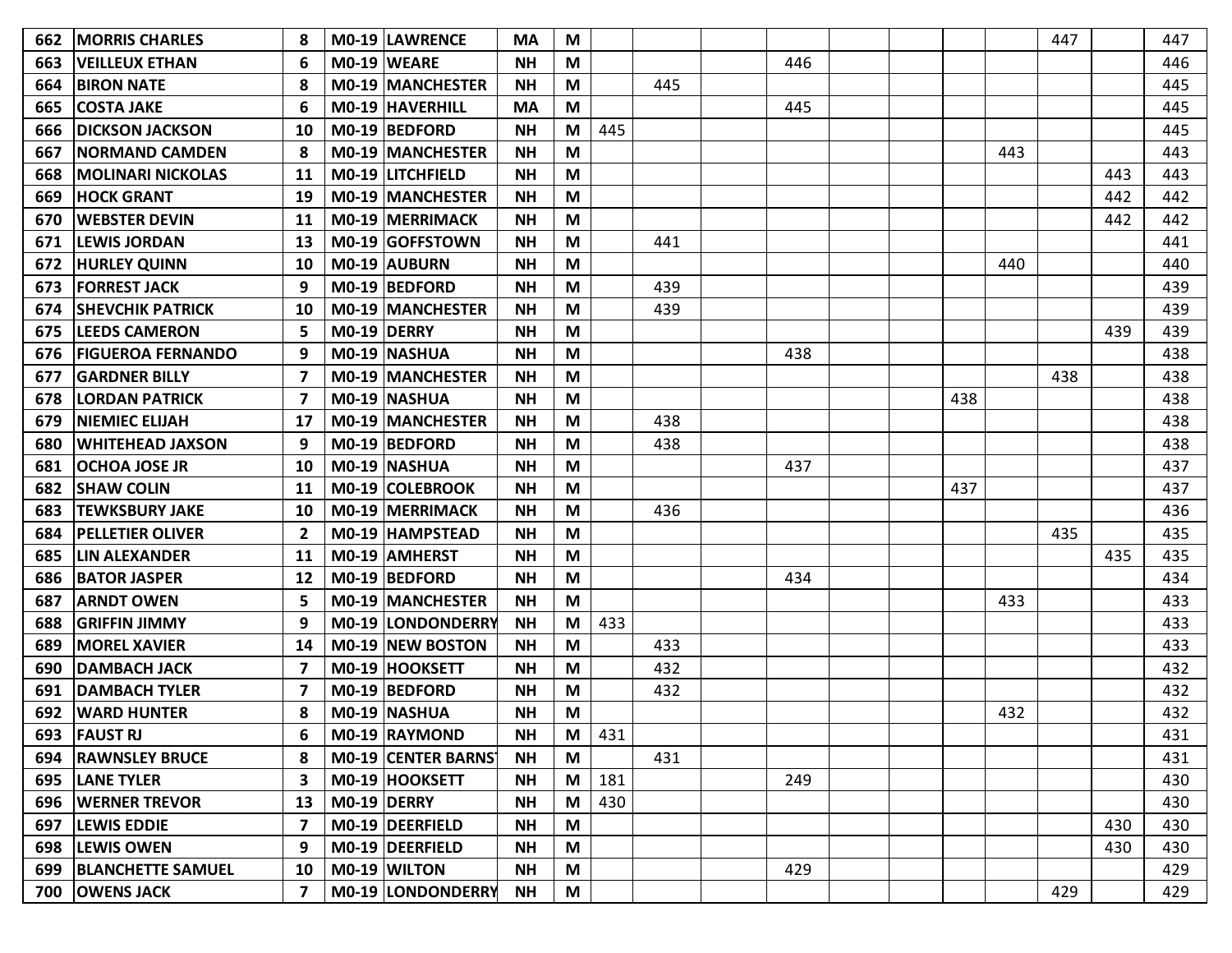| 701 | <b>BREEN CARTER</b>      | 1  |                  | MO-19 JAFFREY            | <b>NH</b> | M                                                                                     |     |     |     |     |     |     | 428 |     |     | 428 |
|-----|--------------------------|----|------------------|--------------------------|-----------|---------------------------------------------------------------------------------------|-----|-----|-----|-----|-----|-----|-----|-----|-----|-----|
| 702 | <b>SOUTHER JACKSON</b>   | 4  |                  | <b>M0-19 HANOVER</b>     | <b>NH</b> | M                                                                                     | 428 |     |     |     |     |     |     |     |     | 428 |
| 703 | <b>SMITH WILL</b>        | -8 |                  | M0-19 ARLINGTON          | <b>MA</b> | M                                                                                     | 427 |     |     |     |     |     |     |     |     | 427 |
| 704 | <b>KNEELAND ZACHARY</b>  | 15 |                  | M0-19 CAPE CORAL         | <b>FL</b> | M                                                                                     |     |     |     |     |     |     |     |     | 426 | 426 |
| 705 | <b>BERUBE BEN</b>        | 8  | <b>M0-19 BOW</b> |                          | <b>NH</b> | M                                                                                     |     | 425 |     |     |     |     |     |     |     | 425 |
| 706 | <b>DUGAS EVAN</b>        | 9  |                  | M0-19 LONDONDERRY        | <b>NH</b> | M                                                                                     | 425 |     |     |     |     |     |     |     |     | 425 |
| 707 | COLETTI CHRISTOPHER      | 6  |                  | M0-19 BEDFORD            | <b>NH</b> | M                                                                                     |     |     |     |     |     |     |     | 424 |     | 424 |
| 708 | <b>JOHNSON LINCOLN</b>   | 0  |                  | M0-19 GOFFSTOWN          | <b>NH</b> | M                                                                                     |     | 423 |     |     |     |     |     |     |     | 423 |
| 709 | <b>DUBOIS KYLE</b>       | 12 |                  | M0-19 GOFFSTOWN          | <b>NH</b> | M                                                                                     |     |     |     |     | 420 |     |     |     |     | 420 |
| 710 | <b>BERLETH ZACK</b>      | 13 |                  | M0-19 BEDFORD            | <b>NH</b> | M                                                                                     |     |     |     |     |     |     |     | 419 |     | 419 |
| 711 | <b>WALLINGTON ETHAN</b>  | 10 |                  | <b>M0-19 MANCHESTER</b>  | <b>NH</b> | M                                                                                     |     |     |     |     |     |     |     | 419 |     | 419 |
| 712 | <b>HAFEMAN BRADEN</b>    | 9  |                  | <b>M0-19 MANCHESTER</b>  | <b>NH</b> | M                                                                                     |     |     |     |     |     |     |     |     | 418 | 418 |
| 713 | <b>GOUMAS ELI</b>        | 6  |                  | M0-19 BEDFORD            | <b>NH</b> | M                                                                                     |     | 417 |     |     |     |     |     |     |     | 417 |
| 714 | <b>RICKER ADAM</b>       | 11 |                  | M0-19 HOOKSETT           | <b>NH</b> | M                                                                                     |     |     |     |     |     |     | 417 |     |     | 417 |
| 715 | <b>BATTELL CONOR</b>     | 8  |                  | M0-19 WHITMAN            | <b>MA</b> | M                                                                                     | 416 |     |     |     |     |     |     |     |     | 416 |
| 716 | <b>KRAICS TYLER</b>      | 11 |                  | M0-19 LONDONDERRY        | <b>NH</b> | M                                                                                     |     |     |     |     |     |     |     | 416 |     | 416 |
| 717 | <b>IOBRIEN LIAM</b>      | 11 |                  | M0-19 BEDFORD            | <b>NH</b> | M                                                                                     |     |     |     |     |     |     |     | 415 |     | 415 |
| 718 | <b>DUCHANO KAYDEN</b>    | 6  |                  | M0-19 MERRIMACK          | <b>NH</b> | M                                                                                     |     | 414 |     |     |     |     |     |     |     | 414 |
| 719 | <b>HURLEY AIDAN</b>      | 8  |                  | <b>M0-19 AUBURN</b>      | <b>NH</b> | M                                                                                     |     |     |     |     |     |     | 414 |     |     | 414 |
| 720 | <b>ELLIOTT JORDAN</b>    | 13 |                  | M0-19 LITCHFIELD         | <b>NH</b> | M                                                                                     |     |     | 412 |     |     |     |     |     |     | 412 |
| 721 | <b>HENDERSON ADAM</b>    | 6  |                  | <b>M0-19 LONDONDERRY</b> | <b>NH</b> | M                                                                                     | 411 |     |     |     |     |     |     |     |     | 411 |
| 722 | <b>LINS GAVIN</b>        | 9  |                  | <b>M0-19 MANCHESTER</b>  | <b>NH</b> | M                                                                                     |     | 411 |     |     |     |     |     |     |     | 411 |
| 723 | <b>BROWN HAYDEN</b>      | 5  |                  | M0-19 ROCHESTER          | <b>NH</b> | M                                                                                     |     |     |     |     |     |     | 410 |     |     | 410 |
| 724 | <b>CARPENTER CADEN</b>   | 9  |                  | M0-19 HOOKSETT           | <b>NH</b> | M                                                                                     |     | 410 |     |     |     |     |     |     |     | 410 |
| 725 | <b>LINS TREY</b>         | 7  |                  | <b>M0-19 MANCHESTER</b>  | <b>NH</b> | M                                                                                     |     | 410 |     |     |     |     |     |     |     | 410 |
| 726 | <b>BROWN KYLE</b>        | 12 |                  | <b>M0-19 MANCHESTER</b>  | <b>NH</b> | M                                                                                     |     |     |     |     |     |     | 409 |     |     | 409 |
| 727 | <b>COLLINS ZACK</b>      | 6  |                  | M0-19 TEMPLE             | <b>NH</b> | M                                                                                     |     |     |     |     |     |     | 409 |     |     | 409 |
| 728 | <b>FIFER BENJAMIN</b>    | 11 |                  | M0-19 MANCHESTER         | <b>NH</b> | M                                                                                     | 409 |     |     |     |     |     |     |     |     | 409 |
| 729 | <b>HAMMOND COLBY</b>     | 15 |                  | M0-19 CANTERBURY         | <b>NH</b> | M                                                                                     |     |     |     |     |     |     |     | 409 |     | 409 |
| 730 | <b>HANLON TOMMY</b>      | 7  |                  | M0-19 AMHERST            | <b>NH</b> | M                                                                                     |     |     |     |     |     |     | 409 |     |     | 409 |
| 731 | <b>HOVLE MASON</b>       | 10 |                  | <b>M0-19 MANCHESTER</b>  | <b>NH</b> | M                                                                                     |     |     |     | 409 |     |     |     |     |     | 409 |
| 732 | <b>MURRAY SAM</b>        | 9  |                  | M0-19 NASHUA             | <b>NH</b> | M                                                                                     |     |     |     |     |     |     | 409 |     |     | 409 |
|     | 733   DELANGIE GENEVIEVE | З  |                  | M0-19 MANCHESTER         | <b>NH</b> | M                                                                                     |     |     |     |     |     | 408 |     |     |     | 408 |
|     | 734   FARRELL JORDAN     | 10 |                  | M0-19 MANCHESTER         | <b>NH</b> | M                                                                                     |     |     |     |     |     |     | 408 |     |     | 408 |
| 735 | <b>LAWRENCE RYDER</b>    | 5  |                  | M0-19 MANCHESTER         | <b>NH</b> | M                                                                                     |     |     |     |     |     |     | 408 |     |     | 408 |
| 736 | <b>MCCUNE BRODEN</b>     | 9  |                  | M0-19 HOOKSETT           | <b>NH</b> | $\mathsf{M}% _{T}=\mathsf{M}_{T}\!\left( a,b\right) ,\ \mathsf{M}_{T}=\mathsf{M}_{T}$ |     | 408 |     |     |     |     |     |     |     | 408 |
| 737 | <b>SULLIVAN RILEY</b>    | 10 |                  | <b>MO-19 MANCHESTER</b>  | <b>NH</b> | M                                                                                     |     |     |     |     |     |     | 408 |     |     | 408 |
|     | 738   LAPORTE SETH       | 6  |                  | M0-19 MERRIMACK          | <b>NH</b> | M                                                                                     |     | 407 |     |     |     |     |     |     |     | 407 |
|     | 739   ARSENAULT JACOB    | 10 | $MO-19$ DERRY    |                          | <b>NH</b> | M                                                                                     |     | 406 |     |     |     |     |     |     |     | 406 |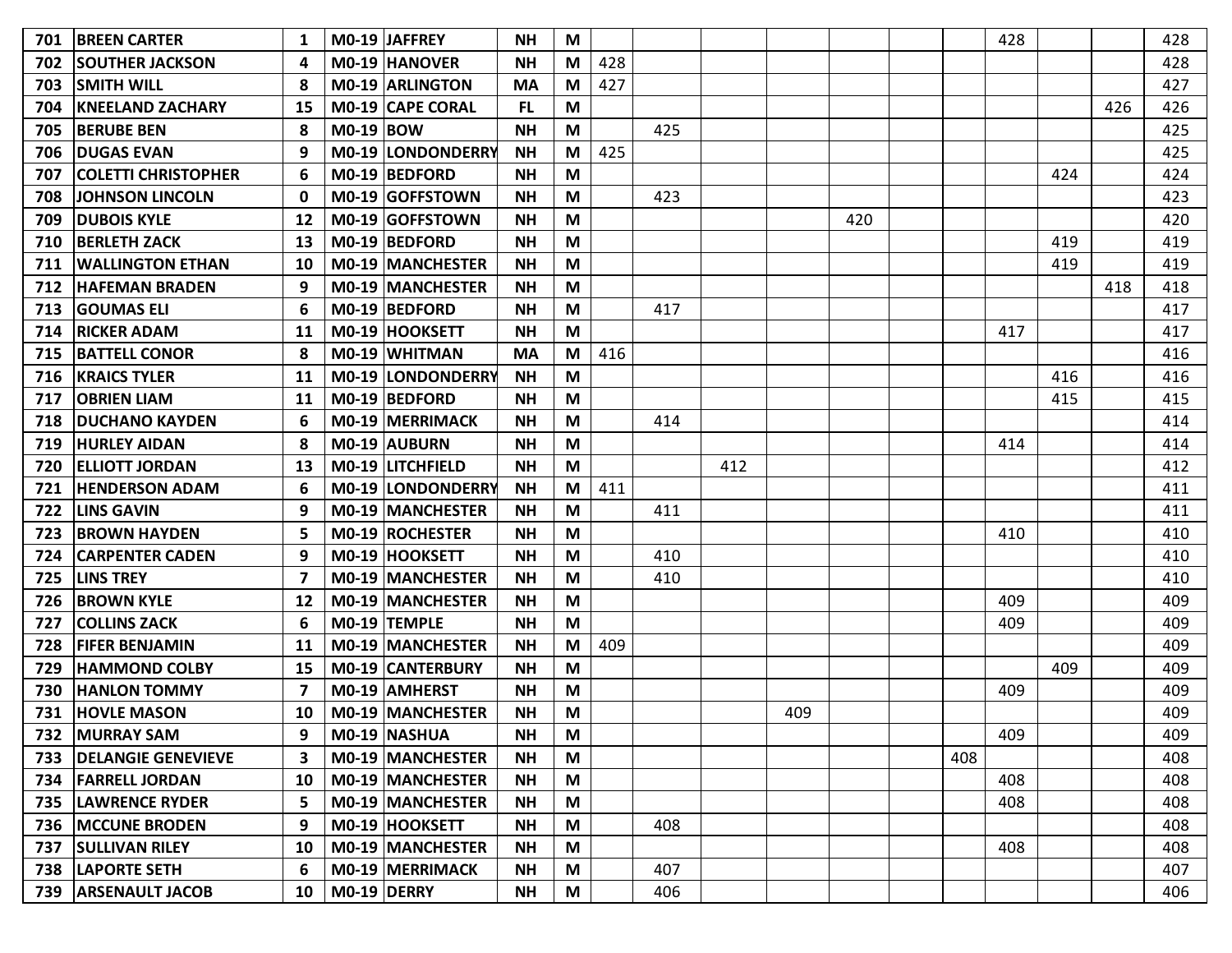| 740 | <b>HELMKE MATT</b>        | 11             | M0-19 BEDFORD           | <b>NH</b> | M                                                                                     |     |     |     |     | 405 |     |     | 405 |
|-----|---------------------------|----------------|-------------------------|-----------|---------------------------------------------------------------------------------------|-----|-----|-----|-----|-----|-----|-----|-----|
| 741 | <b>BRODEUR COLIN</b>      | 10             | <b>M0-19 MANCHESTER</b> | <b>NH</b> | M                                                                                     | 404 |     |     |     |     |     |     | 404 |
| 742 | <b>TOBIN ALEX</b>         | 8              | M0-19 MERRIMACK         | <b>NH</b> | M                                                                                     |     |     | 404 |     |     |     |     | 404 |
| 743 | <b>DEMAGGIO DOMINICK</b>  | 9              | M0-19 MANCHESTER        | <b>NH</b> | M                                                                                     |     | 403 |     |     |     |     |     | 403 |
| 744 | <b>DEMAGGIO SEILER</b>    |                | M0-19 MANCHESTER        | <b>NH</b> | M                                                                                     |     | 403 |     |     |     |     |     | 403 |
| 745 | <b>HAMMER GARRETT</b>     | 8              | M0-19 AUBURN            | <b>NH</b> | M                                                                                     |     | 402 |     |     |     |     |     | 402 |
| 746 | <b>TRUE EDWARD</b>        | 7              | M0-19 MANCHESTER        | <b>NH</b> | M                                                                                     |     |     |     |     | 402 |     |     | 402 |
| 747 | <b>GRANT HUNTER</b>       | 7              | M0-19 LITCHFIELD        | <b>NH</b> | M                                                                                     |     |     |     |     | 401 |     |     | 401 |
| 748 | <b>HORNE CARTER</b>       | 6              | M0-19 FRANKLIN          | <b>NH</b> | M                                                                                     |     |     |     |     | 401 |     |     | 401 |
| 749 | <b>HORNE JACKSON</b>      | Δ              | M0-19 FRANKLIN          | <b>NH</b> | M                                                                                     |     |     |     |     | 401 |     |     | 401 |
| 750 | <b>JAMES ALEX</b>         | 9              | M0-19 HOLLIS            | <b>NH</b> | M                                                                                     |     |     |     |     |     | 401 |     | 401 |
| 751 | <b>KOPACZ BLAKE</b>       | 5              | M0-19 GOFFSTOWN         | <b>NH</b> | M                                                                                     |     |     |     |     |     | 401 |     | 401 |
| 752 | <b>WHITE LOGAN</b>        | 11             | M0-19 LEBANON           | <b>NH</b> | M                                                                                     |     |     |     |     |     |     | 399 | 399 |
| 753 | <b>ARNOLD TYLER</b>       | 14             | M0-19 FRANKLIN          | <b>NH</b> | M                                                                                     |     |     | 397 |     |     |     |     | 397 |
| 754 | <b>BOYD COLBY</b>         | 6              | M0-19 BEDFORD           | <b>NH</b> | M                                                                                     |     |     |     |     |     | 397 |     | 397 |
| 755 | <b>HELM NATHAN</b>        | 9              | M0-19 MANCHESTER        | <b>NH</b> | M                                                                                     |     |     |     | 397 |     |     |     | 397 |
| 756 | <b>HAMMER QUINN</b>       | 8              | M0-19 AUBURN            | <b>NH</b> | M                                                                                     |     | 394 |     |     |     |     |     | 394 |
| 757 | <b>WYMAN LOGAN</b>        | 9              | M0-19 LONDONDERRY       | <b>NH</b> | M                                                                                     | 394 |     |     |     |     |     |     | 394 |
| 758 | <b>WILLIAMS BRYSEN</b>    | 8              | M0-19 GROVETOWN         | GA        | M                                                                                     |     |     | 391 |     |     |     |     | 391 |
| 759 | <b>ELDRIDGE GANNON</b>    | 9              | M0-19 CENTER OSSIPE     | <b>NH</b> | M                                                                                     | 390 |     |     |     |     |     |     | 390 |
| 760 | <b>SPAGNA GAGE</b>        | 6              | M0-19 NOTTINGHAM        | <b>NH</b> | M                                                                                     |     | 390 |     |     |     |     |     | 390 |
| 761 | <b>WESTBROOK CHARLES</b>  | 6              | $MO-19$ EXETER          | <b>NH</b> | M                                                                                     |     |     |     |     | 390 |     |     | 390 |
| 762 | <b>RAYMOND NATHANIEL</b>  | 15             | M0-19 NASHUA            | <b>NH</b> | M                                                                                     |     |     |     |     |     |     | 390 | 390 |
| 763 | <b>ALLEN BEN</b>          | 9              | M0-19 WHITMAN           | <b>MA</b> | M                                                                                     | 389 |     |     |     |     |     |     | 389 |
| 764 | <b>SULLIVAN III BUDDY</b> | 8              | M0-19 MANCHESTER        | <b>NH</b> | M                                                                                     |     |     |     |     |     | 385 |     | 385 |
| 765 | <b>BRACKETT MATTHEW</b>   | 10             | M0-19 NASHUA            | <b>NH</b> | M                                                                                     |     |     |     |     |     |     | 385 | 385 |
| 766 | <b>KULIGA ALEX</b>        | 15             | M0-19 HOOKSETT          | <b>NH</b> | M                                                                                     |     |     |     |     | 384 |     |     | 384 |
| 767 | <b>PALMER ASHTON</b>      | 8              | M0-19 MANCHESTER        | <b>NH</b> | M                                                                                     |     |     |     |     |     | 384 |     | 384 |
| 768 | <b>LOGUE COLIN</b>        | 6              | M0-19 MANCHESTER        | <b>NH</b> | M                                                                                     | 383 |     |     |     |     |     |     | 383 |
| 769 | <b>FLANAGAN MATTHEW</b>   | 6              | M0-19 NOTTINGHAM        | <b>NH</b> | M                                                                                     |     |     |     |     | 382 |     |     | 382 |
| 770 | <b>KING RILEY</b>         | 18             | M0-19 DEERFIELD         | <b>NH</b> | M                                                                                     |     | 382 |     |     |     |     |     | 382 |
|     | 771   ALLEN DREW          | 5              | M0-19 LONDONDERRY       | <b>NH</b> | M                                                                                     | 381 |     |     |     |     |     |     | 381 |
| 772 | <b>ALLEN JACK</b>         | 9              | M0-19 WHITMAN           | <b>MA</b> | M                                                                                     | 381 |     |     |     |     |     |     | 381 |
|     | 773   LAFORGE MATTHEW     | 9              | M0-19 MANCHESTER        | <b>NH</b> | M                                                                                     |     |     |     |     | 380 |     |     | 380 |
| 774 | <b>MORAN JARED</b>        | 11             | M0-19 MERRIMACK         | <b>NH</b> | M                                                                                     |     | 380 |     |     |     |     |     | 380 |
| 775 | <b>RZASA JASON</b>        | $\overline{ }$ | M0-19 DERRY             | <b>NH</b> | M                                                                                     | 380 |     |     |     |     |     |     | 380 |
| 776 | <b>MITCHELL DANIEL</b>    | 11             | M0-19 BEDFORD           | <b>NH</b> | M                                                                                     |     |     |     |     | 379 |     |     | 379 |
| 777 | <b>CHEYNE DILLAN</b>      | 5              | M0-19 BROOKLINE         | ΝH        | M                                                                                     | 378 |     |     |     |     |     |     | 378 |
|     | 778   KACZANOWSKI MATTHEW | 4              | M0-19 BEDFORD           | <b>NH</b> | $\mathsf{M}% _{T}=\mathsf{M}_{T}\!\left( a,b\right) ,\ \mathsf{M}_{T}=\mathsf{M}_{T}$ | 378 |     |     |     |     |     |     | 378 |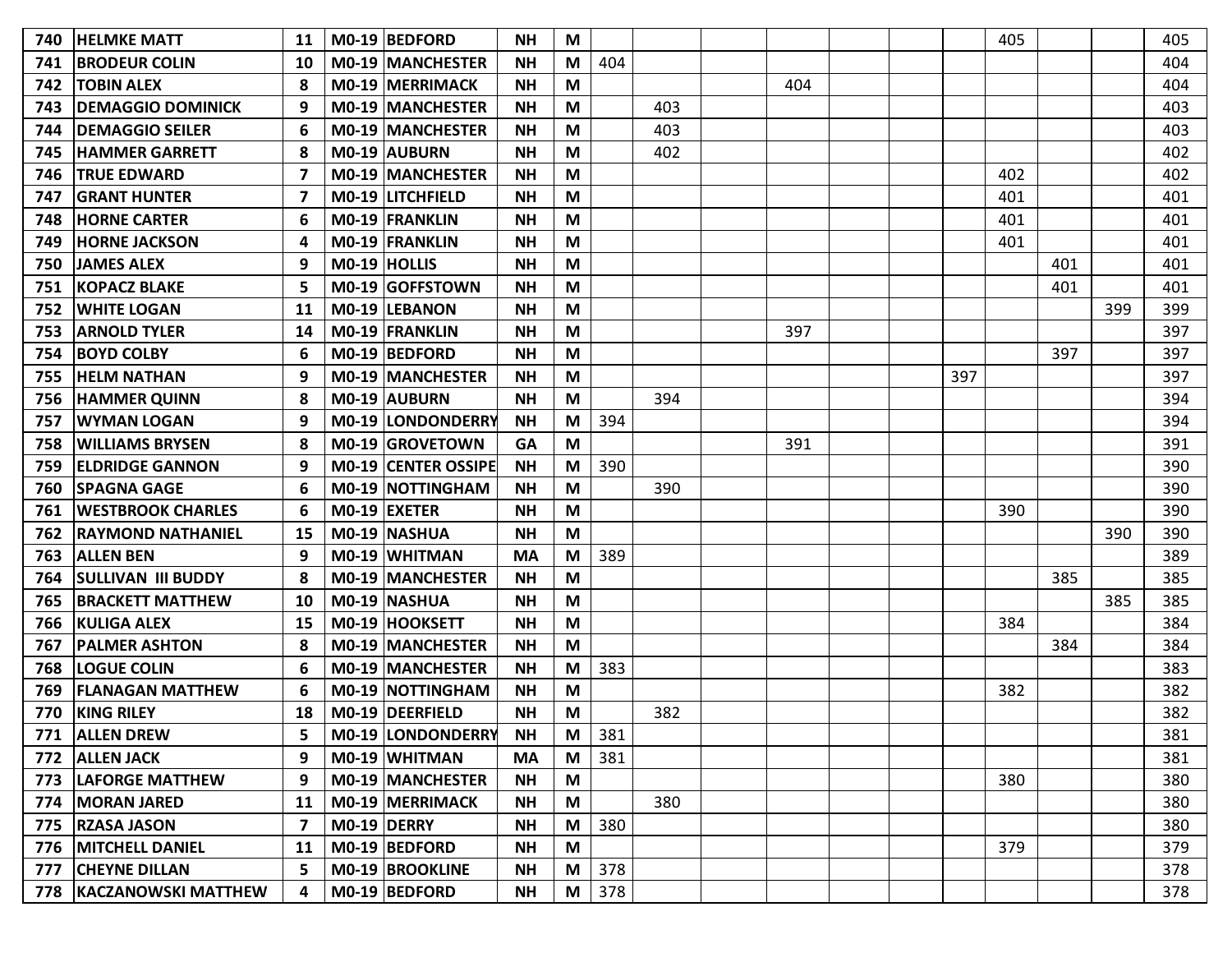|                        |                                                                                                                                                                                                                                                                                                                                                                                                                                                                                                                                                                                                                                                                                                                                                                                                                                               |                                           |                                                                                                                                                                                                                                                                                                                                                                                                                                                                                                                                                                                                                                                                                                                                                                                    |                                                                                                                                      |                                                     |     |            |     |     |     |     |                   |     | 378               |
|------------------------|-----------------------------------------------------------------------------------------------------------------------------------------------------------------------------------------------------------------------------------------------------------------------------------------------------------------------------------------------------------------------------------------------------------------------------------------------------------------------------------------------------------------------------------------------------------------------------------------------------------------------------------------------------------------------------------------------------------------------------------------------------------------------------------------------------------------------------------------------|-------------------------------------------|------------------------------------------------------------------------------------------------------------------------------------------------------------------------------------------------------------------------------------------------------------------------------------------------------------------------------------------------------------------------------------------------------------------------------------------------------------------------------------------------------------------------------------------------------------------------------------------------------------------------------------------------------------------------------------------------------------------------------------------------------------------------------------|--------------------------------------------------------------------------------------------------------------------------------------|-----------------------------------------------------|-----|------------|-----|-----|-----|-----|-------------------|-----|-------------------|
|                        |                                                                                                                                                                                                                                                                                                                                                                                                                                                                                                                                                                                                                                                                                                                                                                                                                                               |                                           |                                                                                                                                                                                                                                                                                                                                                                                                                                                                                                                                                                                                                                                                                                                                                                                    |                                                                                                                                      |                                                     |     |            |     |     |     |     |                   |     | 377<br>375        |
|                        |                                                                                                                                                                                                                                                                                                                                                                                                                                                                                                                                                                                                                                                                                                                                                                                                                                               |                                           |                                                                                                                                                                                                                                                                                                                                                                                                                                                                                                                                                                                                                                                                                                                                                                                    |                                                                                                                                      |                                                     |     |            |     |     |     |     |                   |     |                   |
|                        |                                                                                                                                                                                                                                                                                                                                                                                                                                                                                                                                                                                                                                                                                                                                                                                                                                               |                                           |                                                                                                                                                                                                                                                                                                                                                                                                                                                                                                                                                                                                                                                                                                                                                                                    |                                                                                                                                      |                                                     |     |            |     |     |     |     |                   |     | 375               |
|                        |                                                                                                                                                                                                                                                                                                                                                                                                                                                                                                                                                                                                                                                                                                                                                                                                                                               |                                           |                                                                                                                                                                                                                                                                                                                                                                                                                                                                                                                                                                                                                                                                                                                                                                                    |                                                                                                                                      |                                                     |     |            |     |     |     |     |                   |     | 375               |
|                        |                                                                                                                                                                                                                                                                                                                                                                                                                                                                                                                                                                                                                                                                                                                                                                                                                                               |                                           |                                                                                                                                                                                                                                                                                                                                                                                                                                                                                                                                                                                                                                                                                                                                                                                    |                                                                                                                                      |                                                     |     |            |     |     |     |     |                   |     | 374               |
|                        |                                                                                                                                                                                                                                                                                                                                                                                                                                                                                                                                                                                                                                                                                                                                                                                                                                               |                                           |                                                                                                                                                                                                                                                                                                                                                                                                                                                                                                                                                                                                                                                                                                                                                                                    |                                                                                                                                      |                                                     |     |            |     |     |     |     |                   |     | 374               |
|                        |                                                                                                                                                                                                                                                                                                                                                                                                                                                                                                                                                                                                                                                                                                                                                                                                                                               |                                           |                                                                                                                                                                                                                                                                                                                                                                                                                                                                                                                                                                                                                                                                                                                                                                                    |                                                                                                                                      |                                                     |     |            |     |     |     |     |                   |     | 374               |
|                        |                                                                                                                                                                                                                                                                                                                                                                                                                                                                                                                                                                                                                                                                                                                                                                                                                                               |                                           |                                                                                                                                                                                                                                                                                                                                                                                                                                                                                                                                                                                                                                                                                                                                                                                    |                                                                                                                                      |                                                     |     |            |     |     |     |     |                   |     | 373               |
|                        |                                                                                                                                                                                                                                                                                                                                                                                                                                                                                                                                                                                                                                                                                                                                                                                                                                               |                                           |                                                                                                                                                                                                                                                                                                                                                                                                                                                                                                                                                                                                                                                                                                                                                                                    |                                                                                                                                      |                                                     |     |            |     |     |     |     |                   |     | 372               |
|                        | 12                                                                                                                                                                                                                                                                                                                                                                                                                                                                                                                                                                                                                                                                                                                                                                                                                                            |                                           |                                                                                                                                                                                                                                                                                                                                                                                                                                                                                                                                                                                                                                                                                                                                                                                    |                                                                                                                                      |                                                     |     |            |     |     |     |     |                   |     | 372               |
|                        | 11                                                                                                                                                                                                                                                                                                                                                                                                                                                                                                                                                                                                                                                                                                                                                                                                                                            |                                           | <b>NH</b>                                                                                                                                                                                                                                                                                                                                                                                                                                                                                                                                                                                                                                                                                                                                                                          | M                                                                                                                                    |                                                     |     |            |     |     |     | 370 |                   |     | 370               |
|                        |                                                                                                                                                                                                                                                                                                                                                                                                                                                                                                                                                                                                                                                                                                                                                                                                                                               |                                           | <b>NH</b>                                                                                                                                                                                                                                                                                                                                                                                                                                                                                                                                                                                                                                                                                                                                                                          | M                                                                                                                                    | 370                                                 |     |            |     |     |     |     |                   |     | 370               |
|                        | 11                                                                                                                                                                                                                                                                                                                                                                                                                                                                                                                                                                                                                                                                                                                                                                                                                                            |                                           | <b>NH</b>                                                                                                                                                                                                                                                                                                                                                                                                                                                                                                                                                                                                                                                                                                                                                                          | M                                                                                                                                    |                                                     |     |            |     |     | 369 |     |                   |     | 369               |
|                        | 13                                                                                                                                                                                                                                                                                                                                                                                                                                                                                                                                                                                                                                                                                                                                                                                                                                            |                                           | <b>NH</b>                                                                                                                                                                                                                                                                                                                                                                                                                                                                                                                                                                                                                                                                                                                                                                          | M                                                                                                                                    |                                                     |     | 369        |     |     |     |     |                   |     | 369               |
|                        | 6                                                                                                                                                                                                                                                                                                                                                                                                                                                                                                                                                                                                                                                                                                                                                                                                                                             |                                           | <b>NH</b>                                                                                                                                                                                                                                                                                                                                                                                                                                                                                                                                                                                                                                                                                                                                                                          | M                                                                                                                                    |                                                     |     |            |     |     |     |     |                   | 369 | 369               |
|                        | 5                                                                                                                                                                                                                                                                                                                                                                                                                                                                                                                                                                                                                                                                                                                                                                                                                                             |                                           | <b>NH</b>                                                                                                                                                                                                                                                                                                                                                                                                                                                                                                                                                                                                                                                                                                                                                                          | M                                                                                                                                    |                                                     |     |            | 368 |     |     |     |                   |     | 368               |
| WILLIAMS RYAN          | 6                                                                                                                                                                                                                                                                                                                                                                                                                                                                                                                                                                                                                                                                                                                                                                                                                                             |                                           | <b>NH</b>                                                                                                                                                                                                                                                                                                                                                                                                                                                                                                                                                                                                                                                                                                                                                                          | M                                                                                                                                    |                                                     | 368 |            |     |     |     |     |                   |     | 368               |
|                        | 10                                                                                                                                                                                                                                                                                                                                                                                                                                                                                                                                                                                                                                                                                                                                                                                                                                            |                                           | <b>NH</b>                                                                                                                                                                                                                                                                                                                                                                                                                                                                                                                                                                                                                                                                                                                                                                          | M                                                                                                                                    |                                                     |     |            |     |     |     |     |                   | 367 | 367               |
| <b>BREEN COLIN</b>     | 7                                                                                                                                                                                                                                                                                                                                                                                                                                                                                                                                                                                                                                                                                                                                                                                                                                             |                                           | <b>NH</b>                                                                                                                                                                                                                                                                                                                                                                                                                                                                                                                                                                                                                                                                                                                                                                          | M                                                                                                                                    |                                                     |     |            |     |     |     | 366 |                   |     | 366               |
|                        | 10                                                                                                                                                                                                                                                                                                                                                                                                                                                                                                                                                                                                                                                                                                                                                                                                                                            |                                           | <b>NH</b>                                                                                                                                                                                                                                                                                                                                                                                                                                                                                                                                                                                                                                                                                                                                                                          | M                                                                                                                                    |                                                     |     |            |     |     |     |     | 366               |     | 366               |
|                        | 7                                                                                                                                                                                                                                                                                                                                                                                                                                                                                                                                                                                                                                                                                                                                                                                                                                             |                                           | <b>NH</b>                                                                                                                                                                                                                                                                                                                                                                                                                                                                                                                                                                                                                                                                                                                                                                          | M                                                                                                                                    |                                                     |     |            |     |     |     | 366 |                   |     | 366               |
|                        |                                                                                                                                                                                                                                                                                                                                                                                                                                                                                                                                                                                                                                                                                                                                                                                                                                               |                                           | <b>NH</b>                                                                                                                                                                                                                                                                                                                                                                                                                                                                                                                                                                                                                                                                                                                                                                          | M                                                                                                                                    |                                                     | 366 |            |     |     |     |     |                   |     | 366               |
|                        | 5                                                                                                                                                                                                                                                                                                                                                                                                                                                                                                                                                                                                                                                                                                                                                                                                                                             |                                           | <b>NH</b>                                                                                                                                                                                                                                                                                                                                                                                                                                                                                                                                                                                                                                                                                                                                                                          | M                                                                                                                                    |                                                     |     |            |     |     |     |     | 365               |     | 365               |
|                        | 6                                                                                                                                                                                                                                                                                                                                                                                                                                                                                                                                                                                                                                                                                                                                                                                                                                             |                                           | <b>NH</b>                                                                                                                                                                                                                                                                                                                                                                                                                                                                                                                                                                                                                                                                                                                                                                          | M                                                                                                                                    |                                                     |     |            | 364 |     |     |     |                   |     | 364               |
| <b>CONLEY LIAM</b>     | 7                                                                                                                                                                                                                                                                                                                                                                                                                                                                                                                                                                                                                                                                                                                                                                                                                                             |                                           | <b>NH</b>                                                                                                                                                                                                                                                                                                                                                                                                                                                                                                                                                                                                                                                                                                                                                                          | M                                                                                                                                    |                                                     |     |            |     |     |     |     | 364               |     | 364               |
| <b>CONLEY SULLIVAN</b> | 5                                                                                                                                                                                                                                                                                                                                                                                                                                                                                                                                                                                                                                                                                                                                                                                                                                             |                                           | <b>NH</b>                                                                                                                                                                                                                                                                                                                                                                                                                                                                                                                                                                                                                                                                                                                                                                          | M                                                                                                                                    |                                                     |     |            |     |     |     |     | 364               |     | 364               |
|                        | 10                                                                                                                                                                                                                                                                                                                                                                                                                                                                                                                                                                                                                                                                                                                                                                                                                                            |                                           | <b>NH</b>                                                                                                                                                                                                                                                                                                                                                                                                                                                                                                                                                                                                                                                                                                                                                                          | M                                                                                                                                    |                                                     |     |            |     |     |     | 364 |                   |     | 364               |
|                        | 6                                                                                                                                                                                                                                                                                                                                                                                                                                                                                                                                                                                                                                                                                                                                                                                                                                             |                                           | <b>NH</b>                                                                                                                                                                                                                                                                                                                                                                                                                                                                                                                                                                                                                                                                                                                                                                          | M                                                                                                                                    |                                                     |     |            |     |     |     | 364 |                   |     | 364               |
| <b>COLLINS TYE</b>     |                                                                                                                                                                                                                                                                                                                                                                                                                                                                                                                                                                                                                                                                                                                                                                                                                                               |                                           | <b>NH</b>                                                                                                                                                                                                                                                                                                                                                                                                                                                                                                                                                                                                                                                                                                                                                                          | M                                                                                                                                    |                                                     |     |            | 363 |     |     |     |                   |     | 363               |
|                        | 18                                                                                                                                                                                                                                                                                                                                                                                                                                                                                                                                                                                                                                                                                                                                                                                                                                            |                                           | <b>NH</b>                                                                                                                                                                                                                                                                                                                                                                                                                                                                                                                                                                                                                                                                                                                                                                          | M                                                                                                                                    |                                                     |     |            |     |     |     | 363 |                   |     | 363               |
|                        | 5                                                                                                                                                                                                                                                                                                                                                                                                                                                                                                                                                                                                                                                                                                                                                                                                                                             |                                           | <b>NH</b>                                                                                                                                                                                                                                                                                                                                                                                                                                                                                                                                                                                                                                                                                                                                                                          | M                                                                                                                                    | 363                                                 |     |            |     |     |     |     |                   |     | 363               |
|                        | 5                                                                                                                                                                                                                                                                                                                                                                                                                                                                                                                                                                                                                                                                                                                                                                                                                                             |                                           | <b>NH</b>                                                                                                                                                                                                                                                                                                                                                                                                                                                                                                                                                                                                                                                                                                                                                                          | M                                                                                                                                    |                                                     |     |            |     |     |     | 363 |                   |     | 363               |
|                        | 4                                                                                                                                                                                                                                                                                                                                                                                                                                                                                                                                                                                                                                                                                                                                                                                                                                             |                                           | <b>NH</b>                                                                                                                                                                                                                                                                                                                                                                                                                                                                                                                                                                                                                                                                                                                                                                          | M                                                                                                                                    |                                                     | 363 |            |     |     |     |     |                   |     | 363               |
|                        | 8                                                                                                                                                                                                                                                                                                                                                                                                                                                                                                                                                                                                                                                                                                                                                                                                                                             |                                           | <b>NH</b>                                                                                                                                                                                                                                                                                                                                                                                                                                                                                                                                                                                                                                                                                                                                                                          | M                                                                                                                                    |                                                     |     |            |     |     |     | 360 |                   |     | 360               |
|                        | 3                                                                                                                                                                                                                                                                                                                                                                                                                                                                                                                                                                                                                                                                                                                                                                                                                                             |                                           | <b>NH</b>                                                                                                                                                                                                                                                                                                                                                                                                                                                                                                                                                                                                                                                                                                                                                                          | M                                                                                                                                    | 360                                                 |     |            |     |     |     |     |                   |     | 360               |
|                        | 6                                                                                                                                                                                                                                                                                                                                                                                                                                                                                                                                                                                                                                                                                                                                                                                                                                             |                                           | <b>NH</b>                                                                                                                                                                                                                                                                                                                                                                                                                                                                                                                                                                                                                                                                                                                                                                          | M                                                                                                                                    | 360                                                 |     |            |     |     |     |     |                   |     | 360               |
|                        | 8                                                                                                                                                                                                                                                                                                                                                                                                                                                                                                                                                                                                                                                                                                                                                                                                                                             |                                           | <b>NH</b>                                                                                                                                                                                                                                                                                                                                                                                                                                                                                                                                                                                                                                                                                                                                                                          | M                                                                                                                                    |                                                     |     |            |     |     |     | 359 |                   |     | 359               |
|                        | 6                                                                                                                                                                                                                                                                                                                                                                                                                                                                                                                                                                                                                                                                                                                                                                                                                                             |                                           | ΝH                                                                                                                                                                                                                                                                                                                                                                                                                                                                                                                                                                                                                                                                                                                                                                                 | M                                                                                                                                    |                                                     |     |            | 359 |     |     |     |                   |     | 359               |
|                        | <b>KLEINER SHAWN</b><br><b>IDAVIS NATHAN</b><br><b>BACKUS TIMMY</b><br><b>CURDO NICHOLAS</b><br><b>MOTTOLA CHRISTOPHER</b><br><b>MANGANIELLO OWEN</b><br><b>JOHNSON EVAN</b><br><b>WELCH TYLER</b><br><b>WATERMAN-HUERT KALEB</b><br><b>BRADFORD BRENNEN</b><br><b>KELLER MAX</b><br><b>CRONSHAW BRENDAN</b><br><b>LACEY DECLAN</b><br><b>GOONAN JOSHUA</b><br><b>NICHOLAS ALEXANDER</b><br><b>POLCHLOPEK GAVIN</b><br><b>DOHERTY KEVIN</b><br><b>CLARK KAIDEN</b><br><b>BRISSON JACOB</b><br><b>PATLES JOHN</b><br><b>SWIESZ KEANE</b><br><b>MCCANN BRADY</b><br><b>COLLINS COLBY</b><br><b>RITTER ALEX</b><br><b>THOMPSON PATRICK</b><br><b>DALESSANDRO FRANK</b><br>810 DONEGAN SHEA<br>811 HURLEY CONOR<br>812   SWIESZ NOLAN<br>813 CARBONE THERESA<br>814   DARON SULLIVAN<br>815   SMITH JACK<br>816   RICKER LIAM<br>817   WEST JACOB | 6<br>8<br>14<br>14<br>10<br>11<br>15<br>5 | M0-19 MANCHESTER<br><b>M0-19 MANCHESTER</b><br>M0-19 RAYMOND<br>M0-19 LONDONDERRY<br>M0-19 AUBURN<br>M0-19 COLLEGEVILLE<br>$MO-19$ BEDFORD<br>M0-19 LANCASTER<br>MO-19 CHESTER<br>M0-19 MANCHESTER<br>M0-19 WEST NEWBUR<br>M0-19 MANCHESTER<br>M0-19 BEDFORD<br><b>M0-19 MANCHESTER</b><br><b>M0-19 MANCHESTER</b><br>M0-19 HAMPSTEAD<br><b>M0-19 MANCHESTER</b><br>M0-19 LONDONDERRY<br>M0-19 LOUDON<br>M0-19 BEDFORD<br>$MO-19$ BEDFORD<br>M0-19 LONDONDERRY<br>M0-19 DURHAM<br>M0-19 WEARE<br>M0-19 WILTON<br>M0-19 NEW BOSTON<br>M0-19 NEW BOSTON<br>M0-19 FRANKLIN<br>$MO-19$ EPPING<br>M0-19 WILTON<br>M0-19 MERRIMACK<br>M0-19 MANCHESTER<br>M0-19 AUBURN<br>M0-19 DURHAM<br>M0-19 MANCHESTER<br>M0-19 LONDONDERRY<br>M0-19 LONDONDERRY<br>M0-19 HOOKSETT<br>M0-19 HOOKSETT | <b>NH</b><br><b>NH</b><br><b>NH</b><br><b>NH</b><br><b>NH</b><br>PA<br><b>NH</b><br><b>NH</b><br><b>NH</b><br><b>NH</b><br><b>MA</b> | M<br>M<br>M<br>M<br>M<br>M<br>M<br>M<br>M<br>M<br>M | 372 | 378<br>377 |     | 375 |     |     | 375<br>375<br>373 | 374 | 374<br>374<br>372 |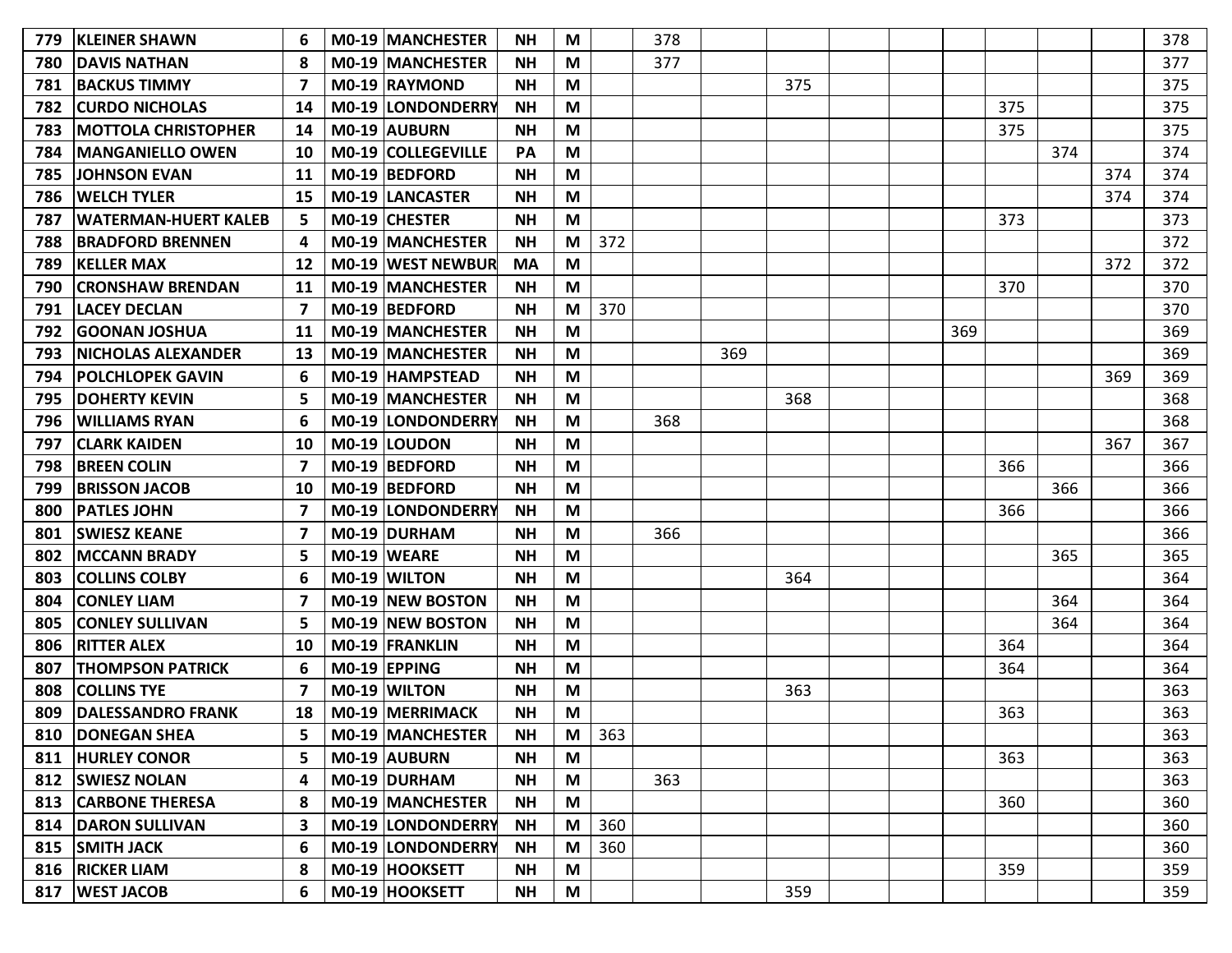| 818 | <b>WILTSHIRE TRAVIS</b>      | 10 |             | M0-19 HOOKSETT          | <b>NH</b> | M                                                                                     |     |     |     |     |  |     |     |     | 359 | 359 |
|-----|------------------------------|----|-------------|-------------------------|-----------|---------------------------------------------------------------------------------------|-----|-----|-----|-----|--|-----|-----|-----|-----|-----|
| 819 | <b>SNOW COLBY</b>            | 8  |             | M0-19 BEDFORD           | <b>NH</b> | M                                                                                     | 358 |     |     |     |  |     |     |     |     | 358 |
| 820 | <b>FLYNN OWEN</b>            | 6  |             | M0-19 MANCHESTER        | <b>NH</b> | M                                                                                     |     |     |     |     |  |     |     |     | 358 | 358 |
| 821 | <b>FRANKLIN JIMMY</b>        | 8  |             | M0-19 LONDONDERRY       | <b>NH</b> | M                                                                                     |     |     |     |     |  |     | 357 |     |     | 357 |
| 822 | <b>ISTOVER DEAGAN</b>        | 5  |             | <b>MO-19 LANCASTER</b>  | <b>NH</b> | M                                                                                     |     |     |     |     |  |     |     |     | 357 | 357 |
| 823 | <b>FAHERTY JOE</b>           | 9  |             | M0-19 GORHAM            | <b>ME</b> | M                                                                                     |     |     |     |     |  |     |     | 356 |     | 356 |
| 824 | <b>MCNALLY JAKE</b>          | 6  |             | M0-19 HOOKSETT          | <b>NH</b> | M                                                                                     | 354 |     |     |     |  |     |     |     |     | 354 |
| 825 | <b>DORR RYAN</b>             | 5  |             | M0-19 PEMBROKE          | <b>NH</b> | M                                                                                     |     |     |     |     |  |     | 353 |     |     | 353 |
| 826 | <b>SHEFF JACOB</b>           | 6  |             | M0-19 BEDFORD           | <b>NH</b> | M                                                                                     |     |     |     |     |  |     |     | 353 |     | 353 |
| 827 | <b>SHEFF RYAN</b>            | Δ  |             | M0-19 BEDFORD           | <b>NH</b> | M                                                                                     |     |     |     |     |  |     |     | 352 |     | 352 |
| 828 | <b>DEZAN KOLBY</b>           | 11 |             | M0-19 SALEM             | <b>NH</b> | M                                                                                     |     |     |     |     |  |     |     | 351 |     | 351 |
| 829 | <b>GROVER JR DANA</b>        | 7  |             | M0-19 LEBANON           | <b>ME</b> | M                                                                                     |     |     |     | 351 |  |     |     |     |     | 351 |
| 830 | <b>KENNEY TYLER</b>          |    |             | M0-19 BRENTWOOD         | <b>NH</b> | M                                                                                     | 351 |     |     |     |  |     |     |     |     | 351 |
| 831 | <b>WEBSTER DONOVAN</b>       | 10 |             | M0-19 MERRIMACK         | <b>NH</b> | M                                                                                     |     |     |     |     |  |     |     |     | 351 | 351 |
| 832 | <b>BELANGER BODEN</b>        | 6  |             | M0-19 LONDONDERRY       | <b>NH</b> | M                                                                                     |     | 350 |     |     |  |     |     |     |     | 350 |
| 833 | <b>MAILLET DAVID</b>         | 6  |             | <b>M0-19 CHELMSFORD</b> | <b>MA</b> | M                                                                                     |     |     |     |     |  |     | 350 |     |     | 350 |
| 834 | <b>LUONGO NOAH</b>           | 6  |             | <b>MO-19 MANCHESTER</b> | <b>NH</b> | M                                                                                     |     |     |     |     |  |     |     | 349 |     | 349 |
| 835 | <b>OLSON ANDREW</b>          | 5  |             | $MO-19$ GONIC           | <b>NH</b> | M                                                                                     |     |     |     | 349 |  |     |     |     |     | 349 |
| 836 | <b>ADAMS DEAN</b>            | 8  |             | M0-19 NASHUA            | <b>NH</b> | M                                                                                     |     |     |     |     |  | 348 |     |     |     | 348 |
| 837 | <b>VANMOLLE LJ</b>           | 12 |             | M0-19 ASHBY             | <b>MA</b> | M                                                                                     |     |     |     |     |  |     |     |     | 348 | 348 |
| 838 | <b>CHASE MITCHELL</b>        | 10 |             | <b>M0-19 MANCHESTER</b> | <b>NH</b> | M                                                                                     |     | 346 |     |     |  |     |     |     |     | 346 |
| 839 | <b>GRAZIANO DEVIN</b>        | 8  |             | M0-19 DEERFIELD         | <b>NH</b> | M                                                                                     |     |     |     |     |  |     | 346 |     |     | 346 |
| 840 | <b>ARNOLD NATHAN</b>         | 4  |             | M0-19 FRANKLIN          | <b>NH</b> | M                                                                                     |     |     |     | 343 |  |     |     |     |     | 343 |
| 841 | <b>RILEY WILDER</b>          | 6  |             | M0-19 CONCORD           | <b>NH</b> | M                                                                                     | 343 |     |     |     |  |     |     |     |     | 343 |
| 842 | <b>KRAICS RYAN</b>           | 8  |             | M0-19 LONDONDERRY       | <b>NH</b> | M                                                                                     |     |     |     |     |  |     |     | 341 |     | 341 |
| 843 | <b>MELIM QUINN</b>           | 9  | M0-19 DERRY |                         | <b>NH</b> | M                                                                                     |     |     |     |     |  |     | 341 |     |     | 341 |
| 844 | <b>PETTY EVAN</b>            | 7  |             | M0-19 HAVERHILL         | <b>MA</b> | M                                                                                     |     |     |     | 341 |  |     |     |     |     | 341 |
| 845 | <b>SPALDING JOSEPH</b>       | 14 |             | <b>M0-19 HOPKINTON</b>  | <b>NH</b> | M                                                                                     |     |     |     |     |  |     |     |     | 341 | 341 |
| 846 | <b>GLODGETT DAVIS</b>        | 6  |             | M0-19 HINSDALE          | <b>NH</b> | M                                                                                     |     | 340 |     |     |  |     |     |     |     | 340 |
| 847 | <b>GLODGETT LIAM</b>         | 9  |             | M0-19 HINSDALE          | <b>NH</b> | M                                                                                     |     | 340 |     |     |  |     |     |     |     | 340 |
| 848 | <b>KILGORE AUSTIN</b>        |    |             | M0-19 LONDONDERRY       | <b>NH</b> | M                                                                                     | 340 |     |     |     |  |     |     |     |     | 340 |
|     | 849   MACDONALD EVAN         |    |             | 12   M0-19   BEDFORD    | <b>NH</b> | M                                                                                     |     |     |     |     |  |     |     | 340 |     | 340 |
| 850 | <b>PERRY ROMAN</b>           | 5  |             | M0-19 HAVERHILL         | <b>MA</b> | M                                                                                     |     |     |     | 340 |  |     |     |     |     | 340 |
| 851 | <b>CRAWFORD-ELLIS BRODIE</b> | 6  |             | M0-19 GOFFSTOWN         | <b>NH</b> | M                                                                                     |     |     |     |     |  |     | 339 |     |     | 339 |
| 852 | <b>HEENAN DREW</b>           | 8  |             | M0-19 LONDONDERRY       | <b>NH</b> | M                                                                                     |     |     |     |     |  |     |     | 339 |     | 339 |
| 853 | <b>MONDOR TAYLOR</b>         | 7  |             | M0-19 KINGSTON          | <b>NH</b> | M                                                                                     |     |     |     |     |  |     | 338 |     |     | 338 |
|     | 854   SAFSTROM TYLER         | 7  |             | M0-19 MERRIMACK         | ΝH        | M                                                                                     |     | 338 |     |     |  |     |     |     |     | 338 |
|     | 855   DALESSANDRO FRANKIE    | 17 |             | M0-19 MERRIMACK         | <b>NH</b> | M                                                                                     |     |     | 337 |     |  |     |     |     |     | 337 |
|     | 856   DUMONT DANIEL          | 8  |             | M0-19 MANCHESTER        | <b>NH</b> | $\mathsf{M}% _{T}=\mathsf{M}_{T}\!\left( a,b\right) ,\ \mathsf{M}_{T}=\mathsf{M}_{T}$ |     |     |     |     |  |     | 336 |     |     | 336 |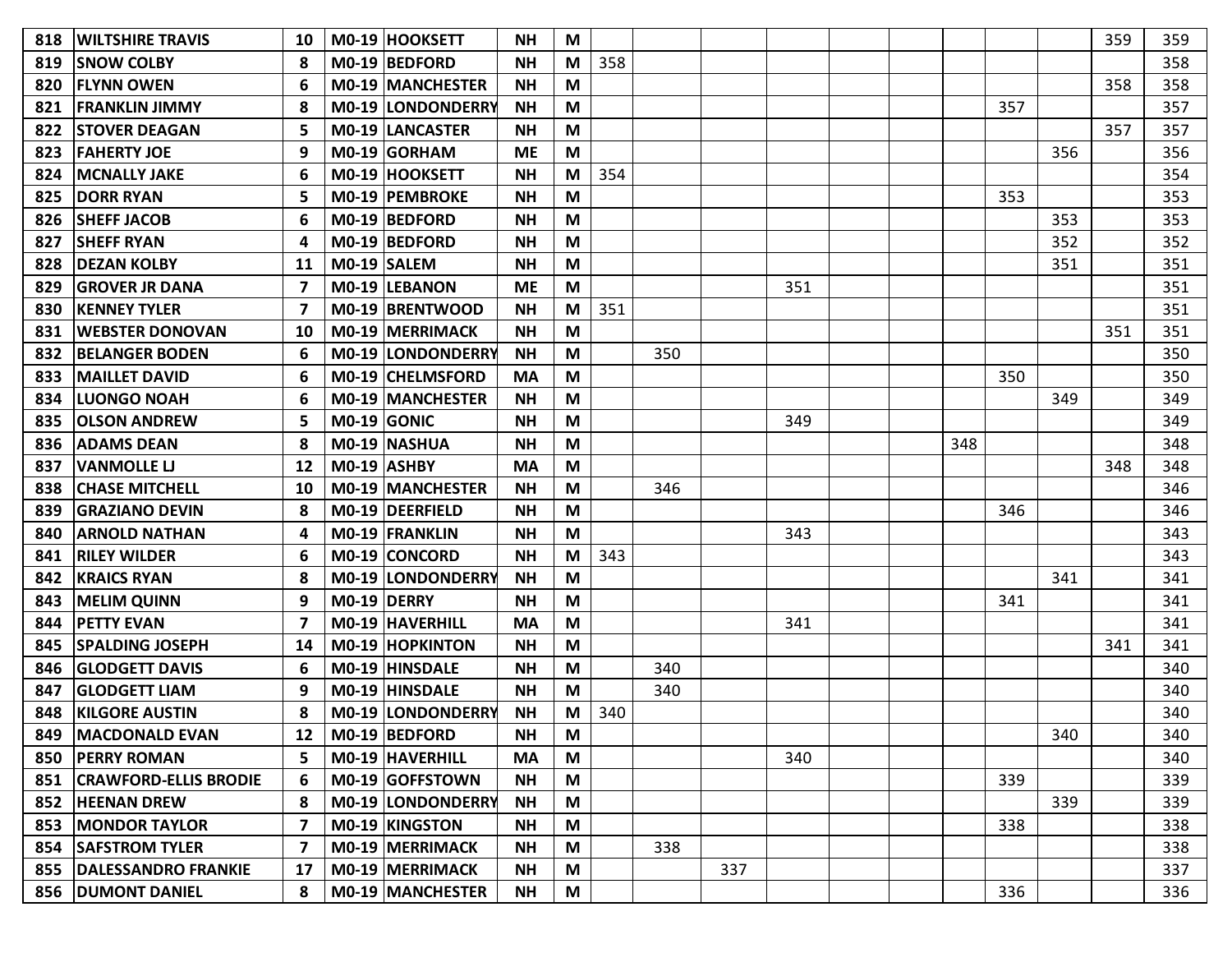| 857 | <b>BOULEY ZACHARY</b>   | 9  | <b>M0-19 MANCHESTER</b> | NΗ        | M |     |     |     |  | 335 |     |     | 335 |
|-----|-------------------------|----|-------------------------|-----------|---|-----|-----|-----|--|-----|-----|-----|-----|
| 858 | <b>DUTTON OWEN</b>      | 4  | M0-19 GOFFSTOWN         | <b>NH</b> | M | 335 |     |     |  |     |     |     | 335 |
| 859 | <b>WHITON JACOB</b>     | 11 | M0-19 MERRIMACK         | <b>NH</b> | M |     | 335 |     |  |     |     |     | 335 |
| 860 | <b>FURLONG LUCAS</b>    | 7  | M0-19 GOFFSTOWN         | <b>NH</b> | M |     |     |     |  |     |     | 335 | 335 |
| 861 | <b>TERRIO AIDEN</b>     | 6  | <b>M0-19 CONCORD</b>    | <b>NH</b> | M |     |     |     |  |     |     | 335 | 335 |
| 862 | <b>DEJESUS NICHOLAS</b> | 6  | <b>M0-19 MERRIMACK</b>  | <b>NH</b> | M |     | 334 |     |  |     |     |     | 334 |
| 863 | <b>HARBECK CALEB</b>    | 18 | M0-19 OCEANSIDE         | <b>NY</b> | M |     |     |     |  |     |     | 334 | 334 |
| 864 | <b>AQUINO KENDRYK</b>   | 5  | M0-19 LOWELL            | <b>MA</b> | M |     | 333 |     |  |     |     |     | 333 |
| 865 | <b>FONTENOT JOSEPH</b>  | 7  | M0-19 LONDONDERRY       | <b>NH</b> | M | 333 |     |     |  |     |     |     | 333 |
| 866 | <b>HILLIARD JASON</b>   | 12 | <b>MO-19 MANCHESTER</b> | <b>NH</b> | M |     |     |     |  |     | 333 |     | 333 |
| 867 | <b>LEMIRE ELI</b>       | 7  | M0-19 WEARE             | <b>NH</b> | M |     |     | 333 |  |     |     |     | 333 |
| 868 | <b>MARSHALL LOGAN</b>   | 8  | M0-19 DERRY             | <b>NH</b> | M |     |     |     |  | 333 |     |     | 333 |
| 869 | <b>NIHOLS MATTHEW</b>   | 11 | <b>M0-19 MANCHESTER</b> | <b>NH</b> | M |     |     |     |  | 333 |     |     | 333 |
| 870 | <b>ROGERS CADEN</b>     | 7  | M0-19 LONDONDERRY       | <b>NH</b> | M | 333 |     |     |  |     |     |     | 333 |
| 871 | <b>ROGERS COLE</b>      | 5  | M0-19 LONDONDERRY       | <b>NH</b> | M | 333 |     |     |  |     |     |     | 333 |
| 872 | <b>TRIPP MACK</b>       | 7  | <b>MO-19 MANCHESTER</b> | <b>NH</b> | M |     |     |     |  | 332 |     |     | 332 |
| 873 | <b>ALAI JOSEPH</b>      | 8  | M0-19 WALTHAM           | <b>MA</b> | M |     |     |     |  |     | 329 |     | 329 |
| 874 | <b>BISHOP NICHOLAS</b>  | 5  | M0-19 MANCHESTER        | <b>NH</b> | M |     |     | 328 |  |     |     |     | 328 |
| 875 | <b>DARANT CONNOR</b>    | 4  | M0-19 BEDFORD           | <b>NH</b> | M |     |     | 328 |  |     |     |     | 328 |
| 876 | <b>SAGE CALVIN</b>      | 9  | <b>MO-19 MANCHESTER</b> | <b>NH</b> | M |     | 328 |     |  |     |     |     | 328 |
| 877 | <b>IGHILE THOMAS</b>    | 7  | M0-19 MALDEN            | <b>MA</b> | M |     |     |     |  |     | 325 |     | 325 |
| 878 | <b>RILEY JAXSON</b>     | 5  | M0-19 GOFFSTOWN         | <b>NH</b> | M |     |     | 325 |  |     |     |     | 325 |
| 879 | <b>RILEY KALEB</b>      | 8  | M0-19 GOFFSTOWN         | <b>NH</b> | M |     |     | 325 |  |     |     |     | 325 |
| 880 | <b>MYLOTT AARON</b>     | 10 | M0-19 MANCHESTER        | <b>NH</b> | M | 324 |     |     |  |     |     |     | 324 |
| 881 | <b>GODFREY LOGAN</b>    | 4  | <b>M0-19 MERRIMACK</b>  | <b>NH</b> | M |     |     |     |  |     |     | 324 | 324 |
| 882 | <b>LEAVITT NATHAN</b>   | 8  | M0-19 ALTON             | <b>NH</b> | M |     |     |     |  |     |     | 324 | 324 |
| 883 | <b>ROLLINS BRYCE</b>    | 8  | M0-19 HOOKSETT          | <b>NH</b> | M |     |     |     |  | 323 |     |     | 323 |
| 884 | <b>VANDERWOUDE JAKE</b> | 9  | M0-19 WILTON            | <b>NH</b> | M |     |     | 323 |  |     |     |     | 323 |
| 885 | <b>DAVIS OWEN</b>       | 6  | M0-19 MANCHESTER        | <b>NH</b> | M |     | 322 |     |  |     |     |     | 322 |
| 886 | <b>MUNGUIA JONATHAN</b> | 14 | M0-19 EXETERN           | <b>NH</b> | M |     |     |     |  |     |     | 322 | 322 |
| 887 | <b>CAILLER ETHAN</b>    |    | M0-19 MERRIMACK         | <b>NH</b> | M |     |     |     |  | 321 |     |     | 321 |
|     | 888   CAMARA TIJAN      |    | M0-19 PEABODY           | <b>MA</b> | M |     |     |     |  |     | 321 |     | 321 |
|     | 889 GHILE MOGOS         | 4  | M0-19 MALDEN            | <b>MA</b> | M |     |     |     |  |     | 321 |     | 321 |
| 890 | <b>MURRAY JAKOB</b>     | 12 | M0-19 MANCHESTER        | <b>NH</b> | M |     |     |     |  |     | 320 |     | 320 |
| 891 | <b>AUPREY PEYTON</b>    | 7  | M0-19 MANCHESTER        | <b>NH</b> | M |     | 318 |     |  |     |     |     | 318 |
| 892 | <b>CHEZICK MOAH</b>     | 3  | $MO-19$ WEARE           | <b>NH</b> | M |     |     |     |  | 316 |     |     | 316 |
|     | 893   TWOMEY ABE        | 8  | M0-19 MANCHESTER        | <b>NH</b> | M |     |     |     |  | 316 |     |     | 316 |
|     | 894 BERGANG MATTHEW     | 4  | M0-19 MANCHESTER        | <b>NH</b> | M |     |     |     |  | 315 |     |     | 315 |
|     | 895  LESHANE ZACHARY    | 10 | M0-19 NASHUA            | <b>NH</b> | M |     |     |     |  |     |     | 314 | 314 |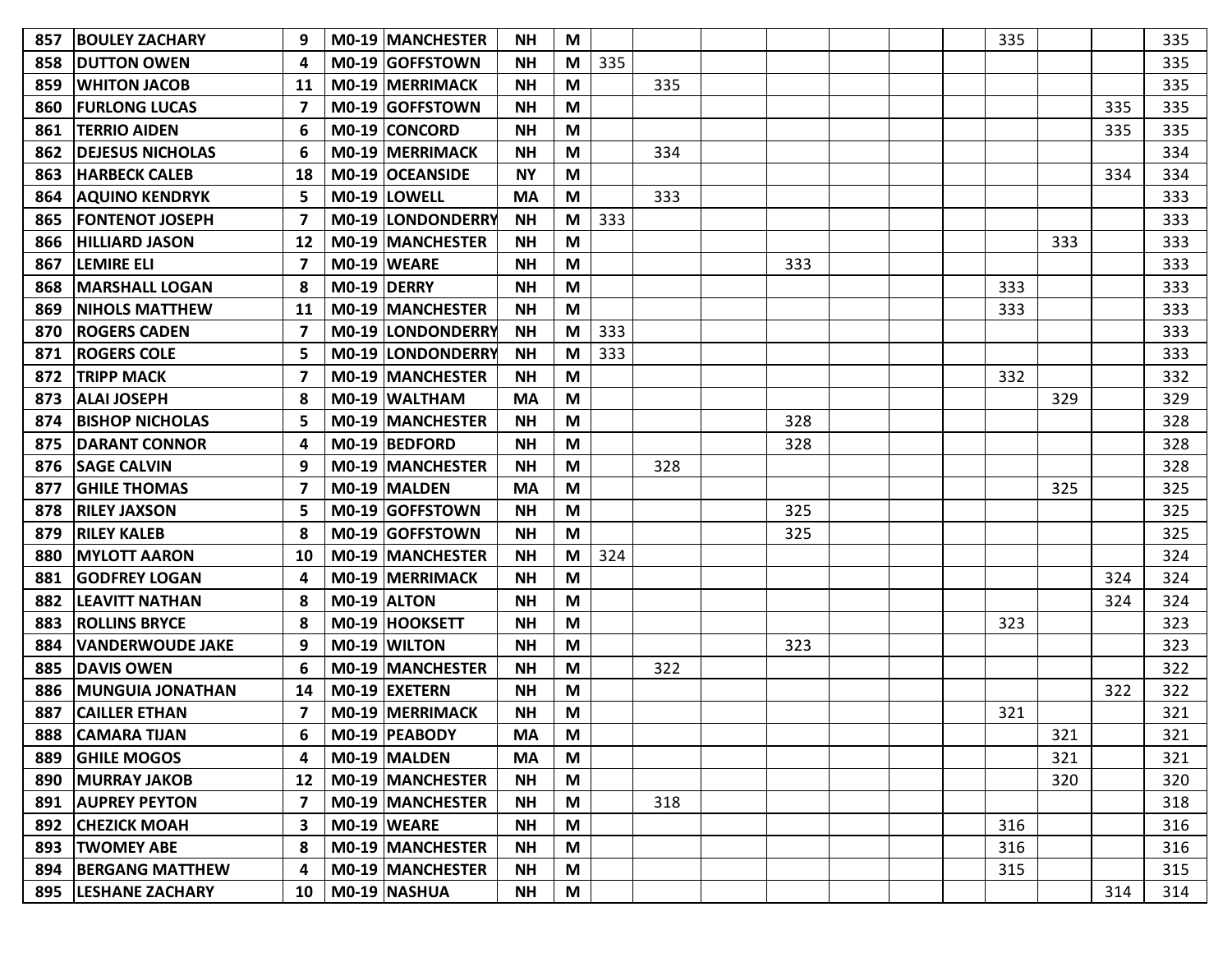| 896 | <b>NOE JACOB</b>             | 8  | M0-19 DERRY       |                          | <b>NH</b> | M |     |     |     |     |     |     | 313 | 313 |
|-----|------------------------------|----|-------------------|--------------------------|-----------|---|-----|-----|-----|-----|-----|-----|-----|-----|
| 897 | <b>WILLETS LUKE</b>          | 10 | <b>M0-19 AYER</b> |                          | MA        | M |     |     |     |     |     |     | 313 | 313 |
| 898 | <b>IBROWN III WILLIAM</b>    | 11 |                   | M0-19 HOOKSETT           | <b>NH</b> | M |     |     |     |     |     |     | 312 | 312 |
| 899 | <b>PARENTI MAX</b>           | 8  |                   | M0-19 CHESTER            | <b>NH</b> | M |     |     |     |     |     |     | 312 | 312 |
| 900 | <b>BOURGAULT CHRISTOPHER</b> |    |                   | M0-19 BEDFORD            | <b>NH</b> | M |     |     |     |     |     | 311 |     | 311 |
| 901 | <b>HUTCHINS JARED</b>        | 10 |                   | M0-19 BEDFORD            | <b>NH</b> | M |     |     |     |     |     | 311 |     | 311 |
| 902 | <b>BOURGAULT BRYAN</b>       | 6  |                   | M0-19 BEDFORD            | <b>NH</b> | M |     |     |     |     |     | 309 |     | 309 |
| 903 | <b>DICKSON DREW</b>          | 8  |                   | M0-19 BEDFORD            | <b>NH</b> | M | 309 |     |     |     |     |     |     | 309 |
| 904 | <b>ALEXAN MARTINEZ JOSE</b>  | 14 |                   | M0-19 GOFFSTOWN          | <b>NH</b> | M |     | 308 |     |     |     |     |     | 308 |
| 905 | <b>ALLEN DEREK</b>           | 3  |                   | <b>M0-19 LONDONDERRY</b> | <b>NH</b> | M | 308 |     |     |     |     |     |     | 308 |
| 906 | <b>RILEY BRANDON</b>         | 3  |                   | M0-19 GOFFSTOWN          | <b>NH</b> | M |     |     | 308 |     |     |     |     | 308 |
| 907 | <b>TWOMEY PHINEAS</b>        | 4  |                   | <b>MO-19 MANCHESTER</b>  | <b>NH</b> | M |     |     |     |     | 307 |     |     | 307 |
| 908 | IMCDONALD JACKSON            | 10 |                   | <b>M0-19 MERRIMACK</b>   | <b>NH</b> | M |     |     |     |     |     | 304 |     | 304 |
| 909 | <b>SIMMONS ROURKE</b>        | 5  |                   | M0-19 GOFFSTOWN          | <b>NH</b> | M |     |     |     |     |     |     | 303 | 303 |
| 910 | <b>JOHNSON ANDREW</b>        | 9  |                   | M0-19 BEDFORD            | <b>NH</b> | M |     |     | 300 |     |     |     |     | 300 |
| 911 | <b>SWARBRICK JONATHAN</b>    | 6  |                   | <b>M0-19 LONDONDERRY</b> | <b>NH</b> | М |     |     | 299 |     |     |     |     | 299 |
| 912 | <b>BICE CAIDEN</b>           | 5  |                   | M0-19 DEERFIELD          | <b>NH</b> | M |     |     |     |     | 298 |     |     | 298 |
| 913 | <b>CHIRAS DREW</b>           | 8  |                   | <b>M0-19 MANCHESTER</b>  | <b>NH</b> | M |     |     |     |     | 298 |     |     | 298 |
| 914 | <b>WEST HAYDEN</b>           | 4  |                   | M0-19 HOOKSETT           | <b>NH</b> | M |     |     | 298 |     |     |     |     | 298 |
| 915 | <b>BILODEAU CAEDEN</b>       | 5  |                   | <b>M0-19 MANCHESTER</b>  | <b>NH</b> | M |     |     |     |     | 296 |     |     | 296 |
| 916 | <b>CAPLETTE ZACHARY</b>      | 16 |                   | M0-19 RAYMOND            | <b>NH</b> | M |     |     |     |     |     | 296 |     | 296 |
| 917 | <b>CRAIGHEAD JOE</b>         | 12 |                   | M0-19 MANCHESTER         | <b>NH</b> | M |     |     |     |     |     |     | 294 | 294 |
| 918 | <b>MORGAN JACKSON</b>        | 7  |                   | <b>MO-19 WAKEFIELD</b>   | <b>NH</b> | M |     | 291 |     |     |     |     |     | 291 |
| 919 | <b>RUBIN COBE</b>            | 4  |                   | M0-19 BEDFORD            | <b>NH</b> | M | 291 |     |     |     |     |     |     | 291 |
| 920 | <b>VINCENT NOAH</b>          | 9  |                   | <b>M0-19 MANCHESTER</b>  | <b>NH</b> | M |     |     |     |     | 290 |     |     | 290 |
| 921 | <b>DEMAGGIO CARTER</b>       | 4  |                   | <b>M0-19 MANCHESTER</b>  | <b>NH</b> | M |     | 289 |     |     |     |     |     | 289 |
| 922 | <b>RHODUS MACKENZIE</b>      | 6  |                   | M0-19 BERWICK            | <b>ME</b> | M | 289 |     |     |     |     |     |     | 289 |
| 923 | <b>KLIMKOWSKI LUCAS</b>      | 4  |                   | M0-19 BERWICK            | <b>ME</b> | M | 288 |     |     |     |     |     |     | 288 |
| 924 | <b>SCHMIDT MATTHEW</b>       | 3  |                   | <b>M0-19 LONDONDERRY</b> | <b>NH</b> | M |     |     |     | 285 |     |     |     | 285 |
| 925 | <b>BOSQUET NOAH</b>          | 4  |                   | M0-19 AMHERST            | <b>NH</b> | M |     |     | 280 |     |     |     |     | 280 |
| 926 | <b>PAQUIN TJ</b>             | 4  |                   | M0-19 HOOKSETT           | <b>NH</b> | М | 279 |     |     |     |     |     |     | 279 |
|     | 927 SMITH COOPER             | 5  |                   | M0-19 BEDFORD            | <b>NH</b> | M |     |     | 279 |     |     |     |     | 279 |
|     | 928 COLBURN GIFFORD          | 9  |                   | $MO-19$ WEARE            | <b>NH</b> | M |     | 278 |     |     |     |     |     | 278 |
|     | 929 HUARD COHEN              | 7  |                   | M0-19 MANCHESTER         | <b>NH</b> | M |     | 278 |     |     |     |     |     | 278 |
|     | 930 HUARD HAYDN              | 11 |                   | <b>MO-19 MANCHESTER</b>  | <b>NH</b> | M |     | 277 |     |     |     |     |     | 277 |
|     | 931   WRIGHT HENRY           | 9  |                   | M0-19 NEW BOSTON         | <b>NH</b> | M |     |     |     |     | 275 |     |     | 275 |
|     | 932   MARCHAND SPENCER       | 9  |                   | $MO-19$ SALEM            | <b>NH</b> | M |     |     |     |     | 271 |     |     | 271 |
|     | 933  LEBEL BRYCE             | 0  |                   | M0-19 GOFFSTOWN          | <b>NH</b> | M |     |     |     |     | 267 |     |     | 267 |
|     | 934   MCANINCH KEVIN         | 6  |                   | M0-19 HAVERHILL          | <b>MA</b> | M |     |     |     | 267 |     |     |     | 267 |